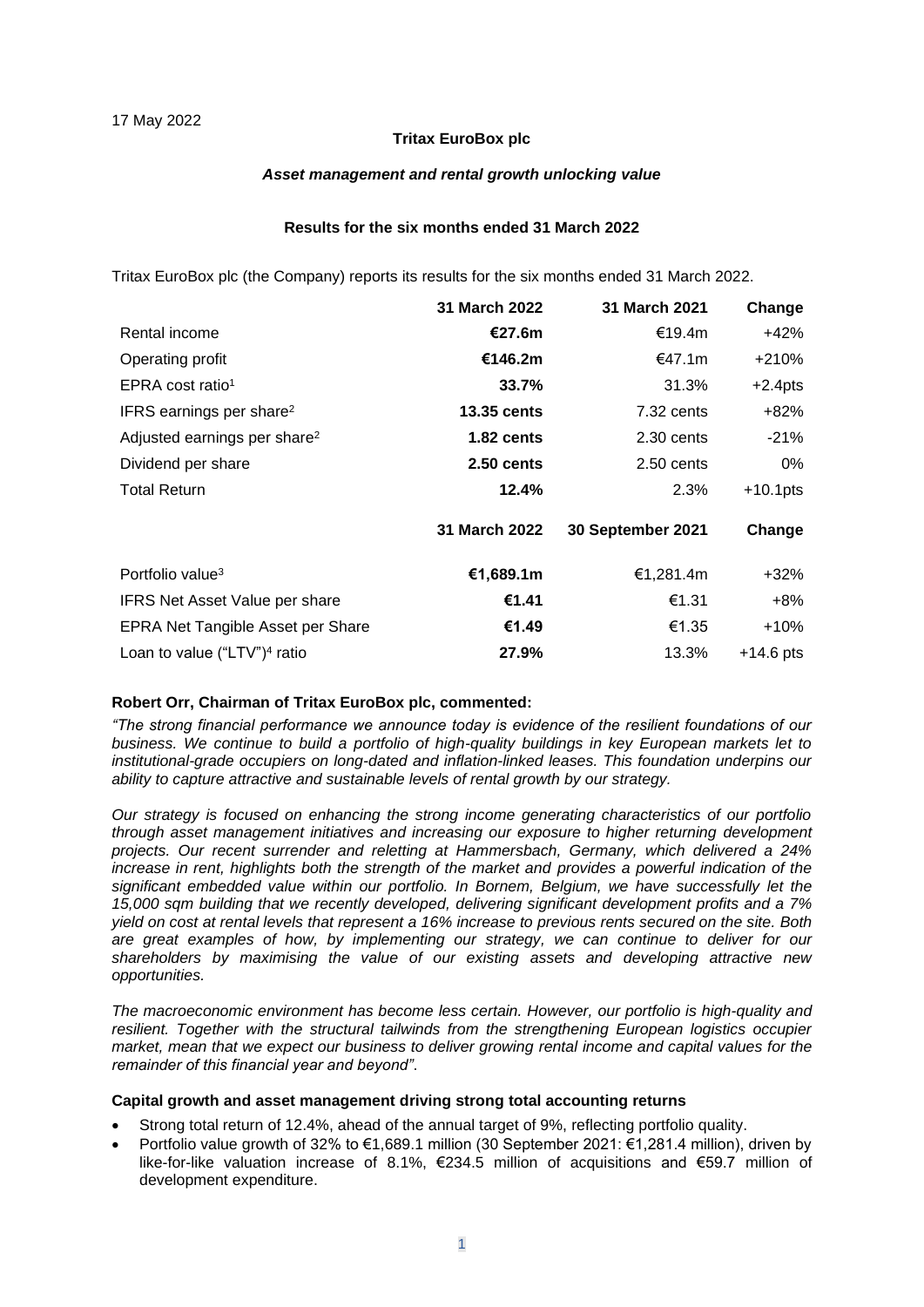- Like-for-like rental income movement (annualised at period end) of -1.5%, reflecting a new vacancy in Strykow, Poland. Excluding the vacancy, like-for-like rental income growth was +0.9%.
- Actively managing the balance sheet to provide financial resilience and capacity for growth as well as reducing the cost of debt;
	- o Issued first private placement of €200 million of senior unsecured loan notes with a weighted average coupon of 1.368% and maturity of nine years.
	- o Fitch senior unsecured credit rating upgraded to BBB from BBB- providing support for further debt issuances.
	- o LTV of 27.9% (30 September 2021: 13.3%) or 39.5% including all committed expenditure on developments, acquisitions since the end of the reporting period and asset management.

#### **Supportive market fundamentals**

European logistics markets continue to see strong demand from a broad range of occupiers while vacancy levels across the countries we operate in are at or close to record low levels.

- $\circ$  Take-up in our core markets totalled 28.3 million sqm in the year to Q1 2022, up 23% yearon-year<sup>5</sup> .
- $\circ$  European vacancy fell to 3.0% at Q1 2022 (Q1 2021: 3.9%). Rental growth has become increasingly widespread across Europe<sup>5</sup> .
- o European logistics investment volumes reached a new high of €38.1 billion with yields for high-quality investments reaching record lows<sup>5</sup>.

#### **Strong, resilient portfolio with significant embedded inflation-linked rental growth potential**

- We have created a high-quality portfolio let to institutional-grade occupiers on long-dated, inflation -linked leases.
	- $\circ$  Attractive, long-dated leases with weighted average unexpired lease term of 8.5 years as at 31 March 2022 (30 September 2021: 9.3 years).
	- $\circ$  98% of assets are income producing<sup>6</sup>. Of these, 77% review based on consumer price indices, 13% are fixed reviews, and the remaining 10% do not review. The non-reviewing income represents temporary rent guarantees or license fees.
	- $\circ$  Estimated rental value growth of 5.4% in the period (0.9% six months ending 30 September 2021).

## **Strong portfolio income profile complemented by opportunities to add further value and enhance ESG performance**

- Development schemes under way in Barcelona and Strykow progressing well:
	- o Barcelona extension expected to complete in November 2022 adding a further €2.8 million to annual rent at a 7.1% yield on cost.
	- o Strykow extension expected to complete in June 2022 adding a further €0.65 million of annual rent.
- Bornem development successfully leased achieving a profit on cost of 70% and yield on cost of 7.0% and adding €0.7 million rent.
- Post period end, we successfully re-let our Hammersbach, Germany asset to a new tenant increasing annual rent by 23.8% to €3.1 million, 15.9% above the September 2021 estimated rental value.
- Ongoing ESG initiatives reflected in improved 2021 GRESB score of 82/100 alongside 4 green stars (2020: 64/100, 2 green stars).
- Further opportunities to drive future income and capital growth from:
	- o Annual uplifts from the index-linked leases;
	- o Capturing 9.0% reversionary potential across the portfolio;
	- $\circ$  Leasing 125,249 sqm of available floorspace:
	- o Developing 77,700 sqm of new floorspace on vacant land; and
	- o Brownfield redevelopment of 60,700 sqm.

#### **Strategic deployment of capital through high-quality acquisitions**

• Acquired seven assets in Germany, Italy, Sweden and the Netherlands for total consideration of €435.1 million in the period, at yields ranging between 3.5% and 4.7%, including both incomeproducing assets and development projects which give the opportunity for value creation during construction and leasing.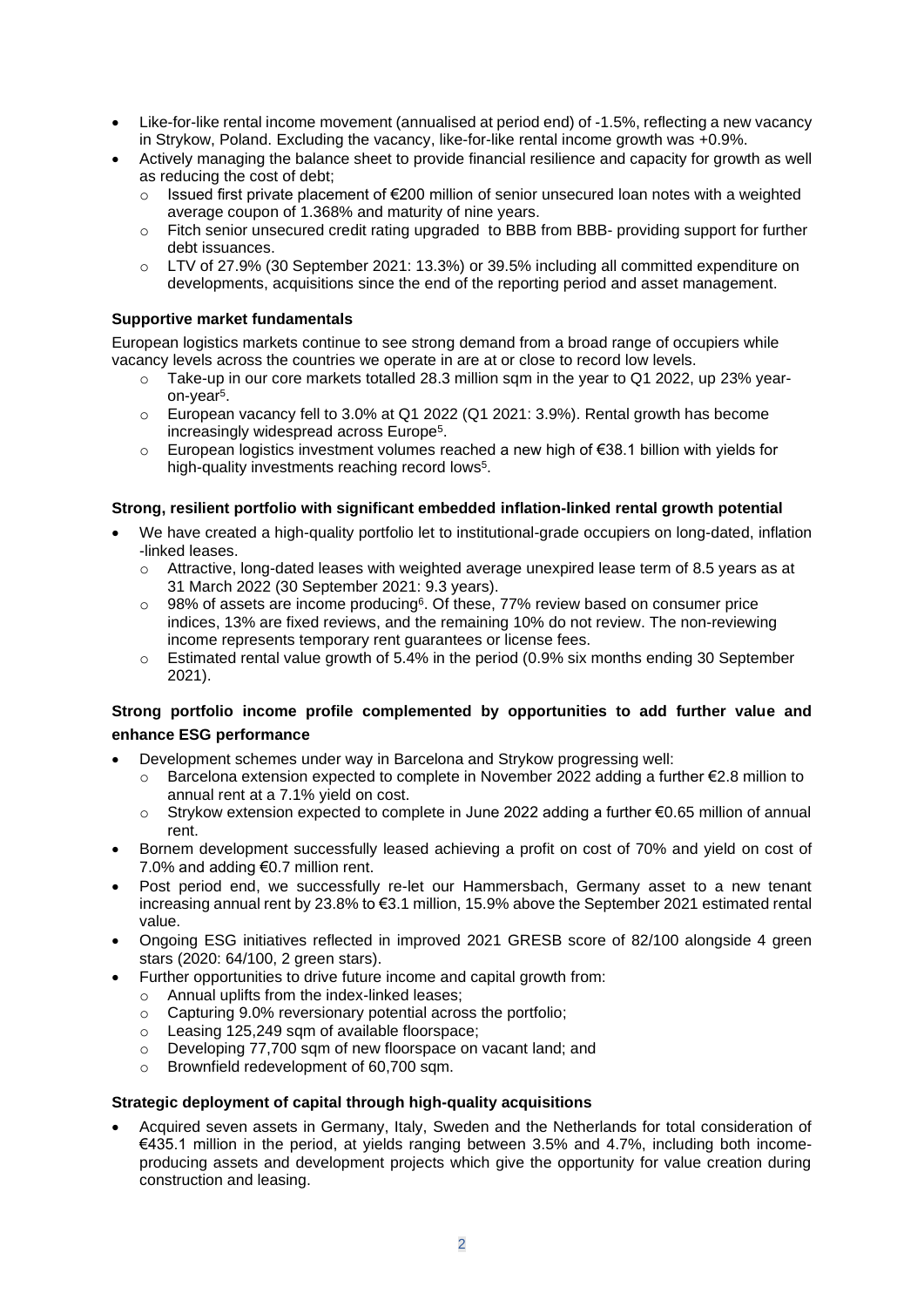• Deployed a further €97.8 million in two assets after the period end, acquiring land for redevelopment in Malmo in Sweden in April 2022 and speculatively forward funding the development of a prime logistics asset in the Dusseldorf region of Germany, completing in April 2022.

#### **Presentation for analysts and investors**

A Company presentation for analysts and investors will take place via a live webcast at 10am (BST) today.

To view the live webcast, please register at: [https://stream.brrmedia.co.uk/broadcast/62716388860d1117d3862024.](https://stream.brrmedia.co.uk/broadcast/62716388860d1117d3862024)

The presentation will also be accessible on-demand later in the day from the Company website: [https://www.tritaxeurobox.co.uk/investors/results-centre/.](https://www.tritaxeurobox.co.uk/investors/results-centre/)

#### **Notes**

- <sup>1</sup> 30.9% including licence fee income and rental guarantees
- <sup>2</sup> See note 7 of the interim financial statements for reconciliation
- <sup>3</sup> Valuation under IFRS (excluding rental guarantees)
- <sup>4</sup> As per KPI definition
- <sup>5</sup> Data from CBRE, commentary and analysis by Tritax
- 6 Including licence fee income and rental guarantees

# **FOR FURTHER INFORMATION, PLEASE CONTACT:**

**Tritax EuroBox plc** +44 (0) 20 8051 5070 Nick Preston Mehdi Bourassi Jo Blackshaw (Investor Relations)

#### **Kekst CNC (Media enquiries)**

Neil Maitland/Tom Climie 07971 578 507 / 07760 160 248 [tritax@kekstcnc.com](mailto:tritax@kekstcnc.com)

The Company's LEI is: 213800HK59N7H979QU33.

#### **Notes:**

Further information on Tritax EuroBox plc is available at [www.tritaxeurobox.co.uk](http://www.tritaxeurobox.co.uk/)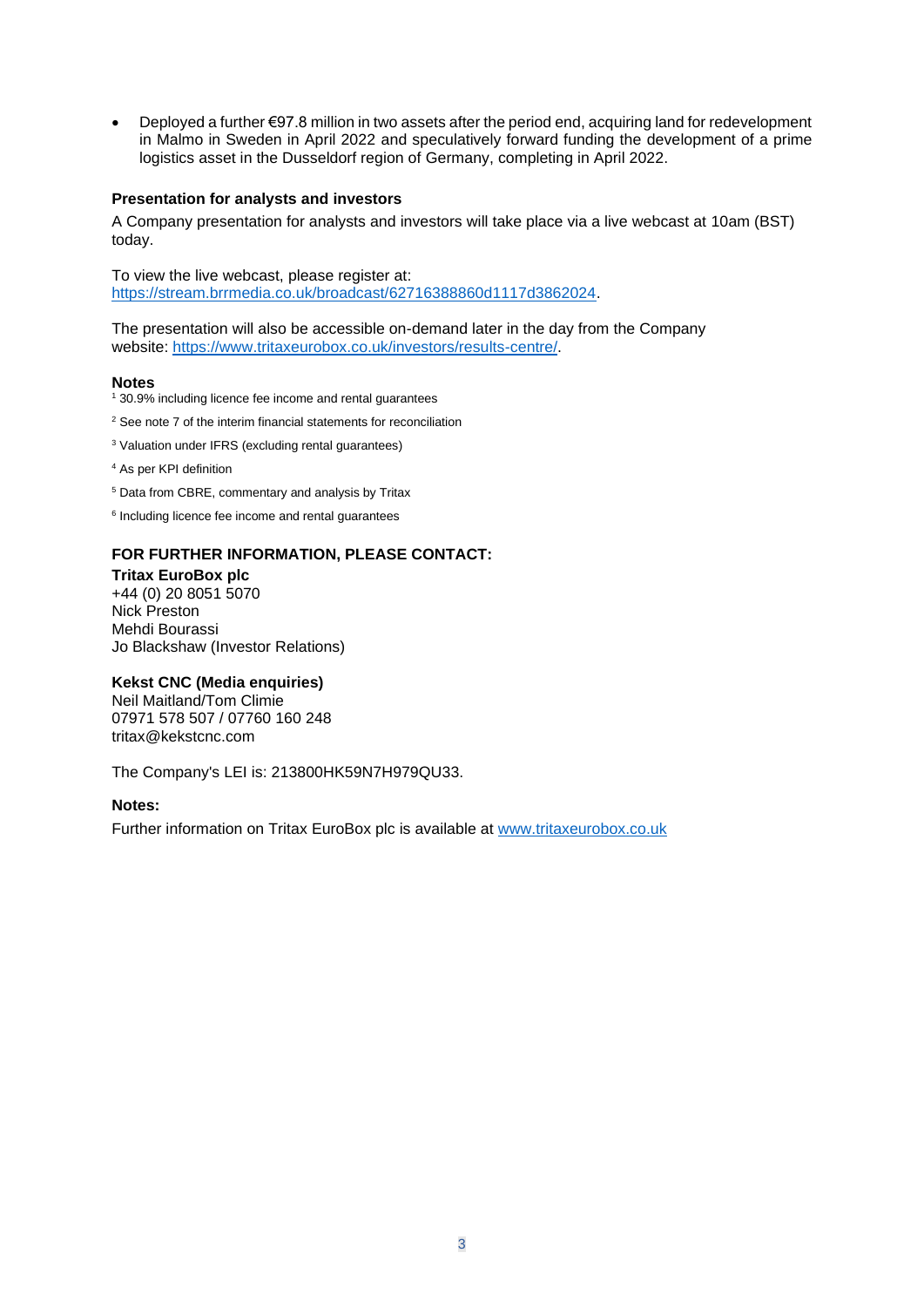## **CHAIRMAN'S STATEMENT**

This was a busy six months for the Company, as we carefully deployed the  $E$ 230 million equity raise in September 2021 and the private placement funds drawn down in January 2022. We also progressed the Company's asset management initiatives, as we continue to grow income and embed sustainability across our investment process.

Despite the challenging macroeconomic backdrop that has continued to develop, market conditions remain favourable in our sector. This is particularly true from the occupational perspective, with material rental growth resulting from strengthening demand and vacancy rates at record lows, leading to competitive bidding amongst potential tenants. We are successfully capturing rental growth which is translating into strengthening earnings growth. The drivers of this demand, notably the growth in e-commerce, the need to optimise and ensure resilience of supply chains and the focus on sustainability, remain firmly in place.

#### **Strategic progress**

Our strategy is to implement activities that grow income and value and enhance our high-quality and resilient portfolio. As at 31 March 2022, 98% of the portfolio is income<sup>1</sup> producing. The portfolio comprises stabilised, inflation-linked, income-generating assets leased to financially strong tenants. Our portfolio of best-in-class, modern purpose-built assets is in key logistics locations, concentrated in attractive markets in Western Europe. This resilient portfolio gives us good protection against the currently high inflation rates, with 90% of our income including either a fixed rental uplift or an element of periodic indexation (see the Manager's Report for more information).

We are thoughtfully adding assets to grow and enhance our portfolio. During the period we completed seven acquisitions, further diversifying the portfolio by tenant and adding to the Company's holdings in core Western European markets. The acquisitions included income-generating assets with clear opportunities to grow rents, as well as development projects where we can add value by controlling the leasing process, with a view to capturing higher rental levels and negotiating more favourable lease terms.

At a time of rapidly rising inflation and build costs, we carefully contain risks through fixed-price construction contracts with leading developers. Ultimately, higher land values and build costs will be reflected in the rents charged by developers, providing a further driver for rental increases. We also continued to unlock the value embedded in the portfolio, in the form of the growing reversionary potential of the portfolio and the unused land plots available for development. We are progressing further leasing, development and expansion projects which will come to fruition in the short to medium term delivering this value.

A rigorous focus on ESG underpins our investment approach. Investing the proceeds of the green bond issuance has further reinforced the range of our ESG performance enhancement. We were pleased that our efforts to date were reflected in a marked increase in our GRESB score, which puts us well ahead of the average for our peers and the overall average.

<sup>1</sup> Including licence fee income and rental guarantees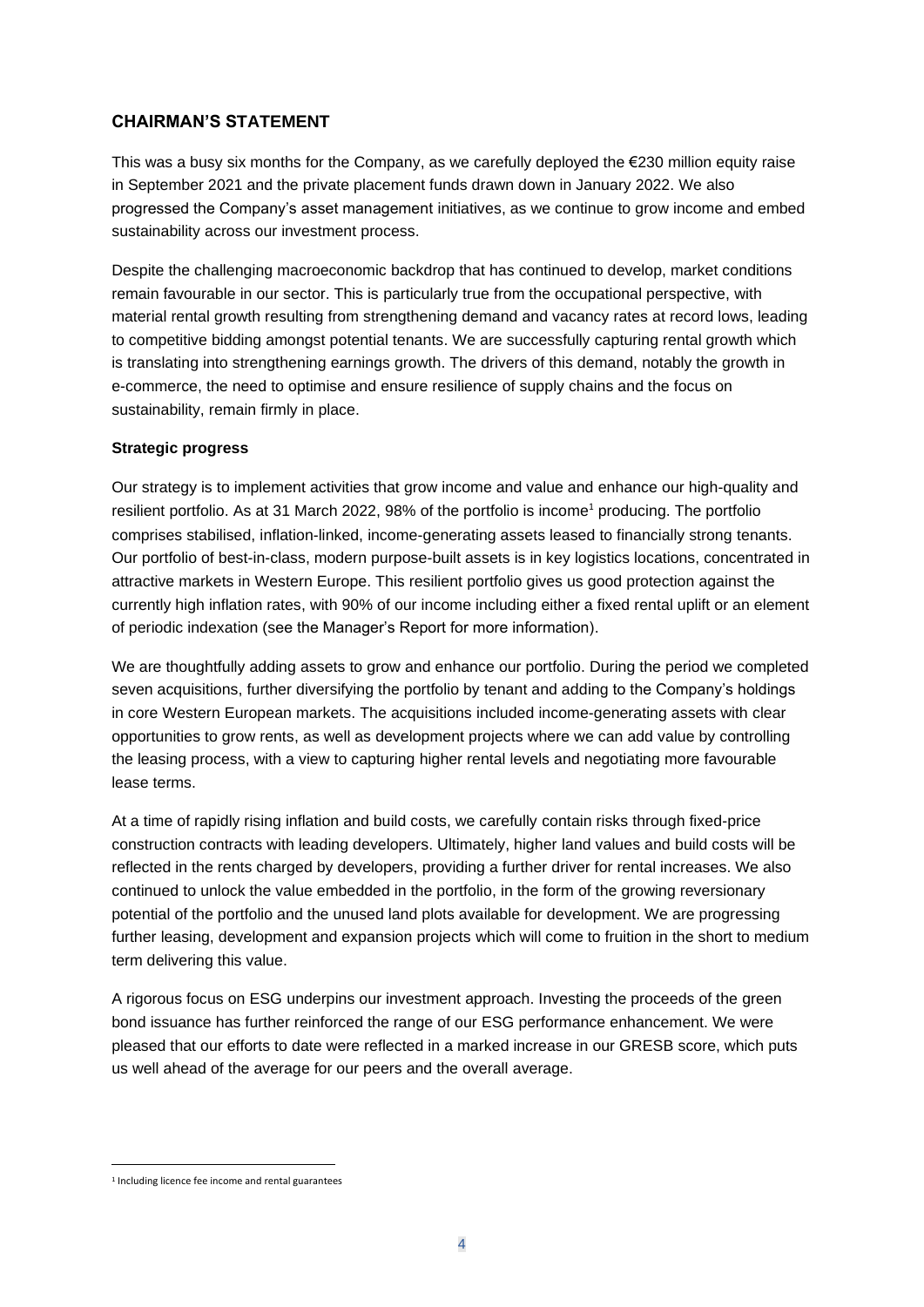In response to the situation in Ukraine, we have offered vacant space at our asset in Strykow, Poland, to support the work of the humanitarian organisations who are on the ground there.

#### **Financial performance, income growth and Total Return**

The acquisitions in the current period and the prior year, along with the rental increases generated by the leases, enabled us to deliver growth in revenue and operating profits.

We declared two dividends totalling 2.50 cents per share for the six months, in line with the same period last year. The total dividend is 72.6% covered by Adjusted EPS, reflecting the short-term dilution as we invested the proceeds of last September's equity raise. We expect the total dividend for this financial year to approach full coverage, depending on the timing of the remaining acquisitions. Along with the returns we create through active asset management and capital growth, the dividend contributed to a Total Return for the six months of 12.4% against our annual target of 9%.

During the period, we further diversified our sources of debt through our first private placement. The LTV at the period end was 27.9% (39.5% on a commitment basis). We expect the LTV to increase towards our 45% target as we deploy into new acquisitions and complete the existing developments.

The inclusion of the Company's shares into the FTSE 250 index reflects our increasing scale and the effective implementation of our strategy since the IPO. This has also improved the liquidity of the Company's shares and broadened the shareholder register.

#### **Governance**

There was one change to the Board during the period, as we were delighted to welcome Sarah Whitney as a Non-Executive Director and Audit Committee member, with effect from 14 February 2022. Following her appointment, we reviewed and refreshed the composition of the Board's committees. As a result, Eva-Lotta Sjostedt has joined the Nomination Committee and stepped down from the Audit Committee; and Taco De Groot stepped down from the Nomination Committee.

#### **Outlook**

While the situation in Ukraine, the ongoing pandemic and high inflation mean we are operating in an uncertain economic and geopolitical environment, we remain confident in the outlook for our business. Discipline across our investment process ensures that our assets are of exceptional quality and should remain attractive to occupiers for years to come. Long-term structural drivers continue to increase occupational demand and there remain significant barriers to an increase in supply in the sought-after locations where we invest. These conditions should generate long-term rental growth, which we will capture through development and asset management, contributing to further earnings growth, alongside the growth from the CPI indexation in the leases.

Strong relationships with our development partners and deep penetration into our core, high growth markets give us access to further investment opportunities at attractive pricing, and we will continue to unlock value from our existing assets. The high-quality of our portfolio and its concentration in stable Western European economies also gives us confidence in our ability to deliver a resilient and growing income stream. The Board is therefore confident of making further progress in the second half of the year.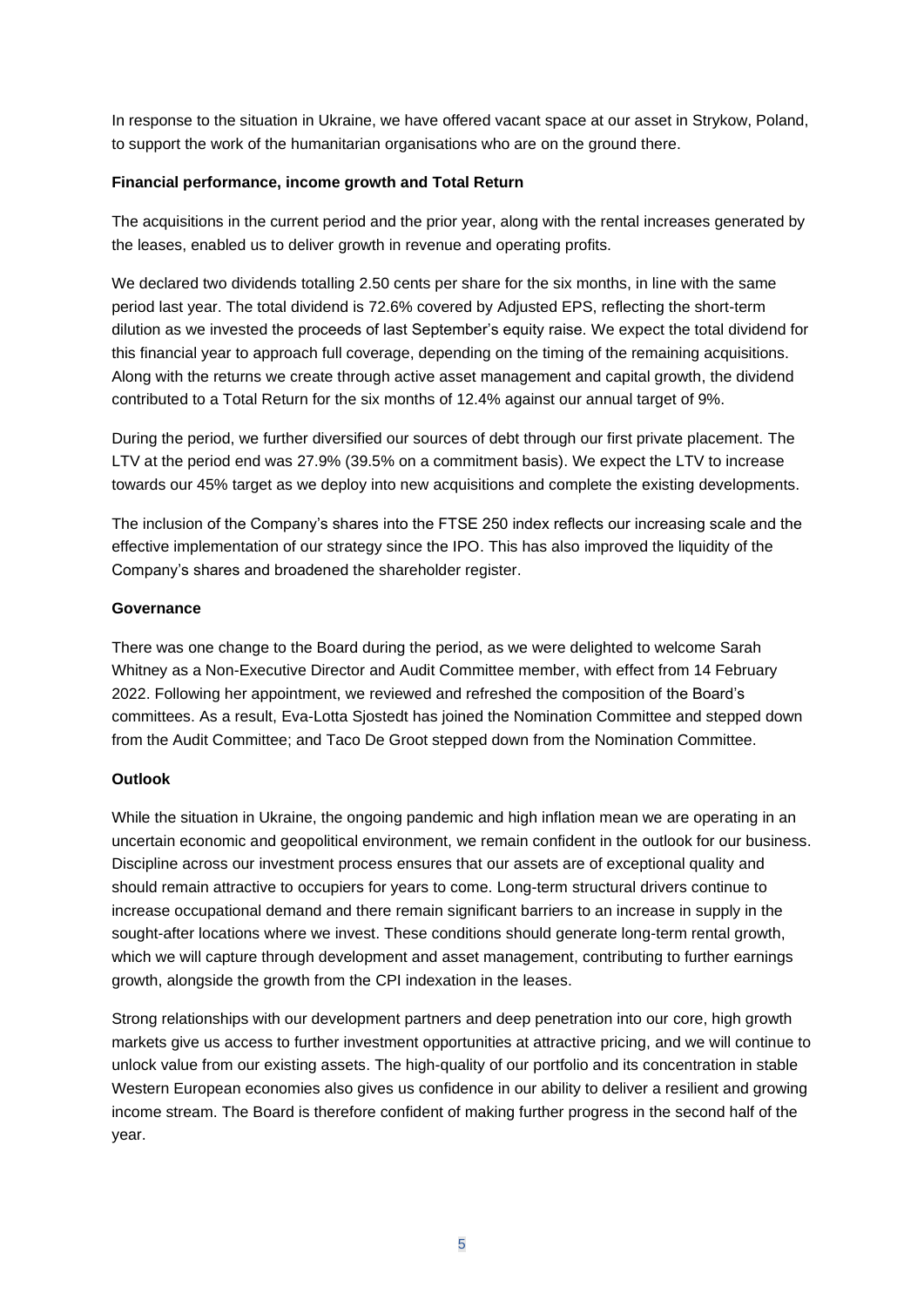### **MANAGER'S REPORT**

A strong occupational market, combined with our large, prime portfolio of modern, sustainable logistics assets in the best markets in Europe provides a powerful platform. Using our disciplined stock selection and skilful asset management we are unlocking value through delivering rental growth and development profits. This is despite macroeconomic headwinds which are affecting capital markets.

## **Continued supportive market fundamentals**

The European logistics market continues to see strong and growing occupier demand generated from a wide range of different business types, all driven by powerful structural trends. At the same time, supply of suitable logistics assets in the right locations is highly constrained and there are significant barriers to developing new stock to meet this demand, both in the short and long term. The primary structural trends driving long-term occupier demand are:

- The continued growth of e-commerce, requiring companies to have large and often highly automated logistics facilities, close to major population centres and strong transport links. Across Europe, 67% of people shopped online in 2021, up from 51% in 2016<sup>1</sup>.
- The need to optimise, reinforce and de-risk supply chains, by adopting the latest supply chain planning tools, reviewing manufacturing locations and transportation networks, and by holding more critical stock closer to customers and end users, hence making the supply chain more resilient.
- The growing necessity for businesses to operate from sustainable properties that will remain fit for purpose for years to come. In addition to reducing their environmental impacts, occupiers increasingly want a workspace that promotes employee wellbeing, not least because this helps them to attract and retain staff at a time of growing labour shortages.

The global events of recent years have accelerated and intensified these trends. The Covid-19 pandemic continues to disrupt supply chains, with countries globally following different approaches to Covid-19 and local lockdowns, disrupting the production and flow of goods. Geopolitical risk has been elevated in recent years and Russia's invasion of Ukraine has increased uncertainty for businesses. The Suez Canal blockage in 2021 also highlighted the vulnerability of global supply chains to unexpected events.

Occupiers are therefore looking to minimise the risk of future disruption by increasing inventories, diversifying and/or reshoring, and adding back-up storage space. They are also accelerating longterm plans to ensure facilities can cope with increased online business. Automation is an important part of this process, which also improves resilience against Covid-19 and potential future pandemics, in part by reducing the reliance on close human interaction. Occupiers are also focused on digital connectivity, reflecting the need for advanced tools and data to give them end-to-end visibility of their supply chains and also allowing these advanced building management systems to provide efficient goods handling and energy reduction processes.

<sup>1</sup> Source: Eurostat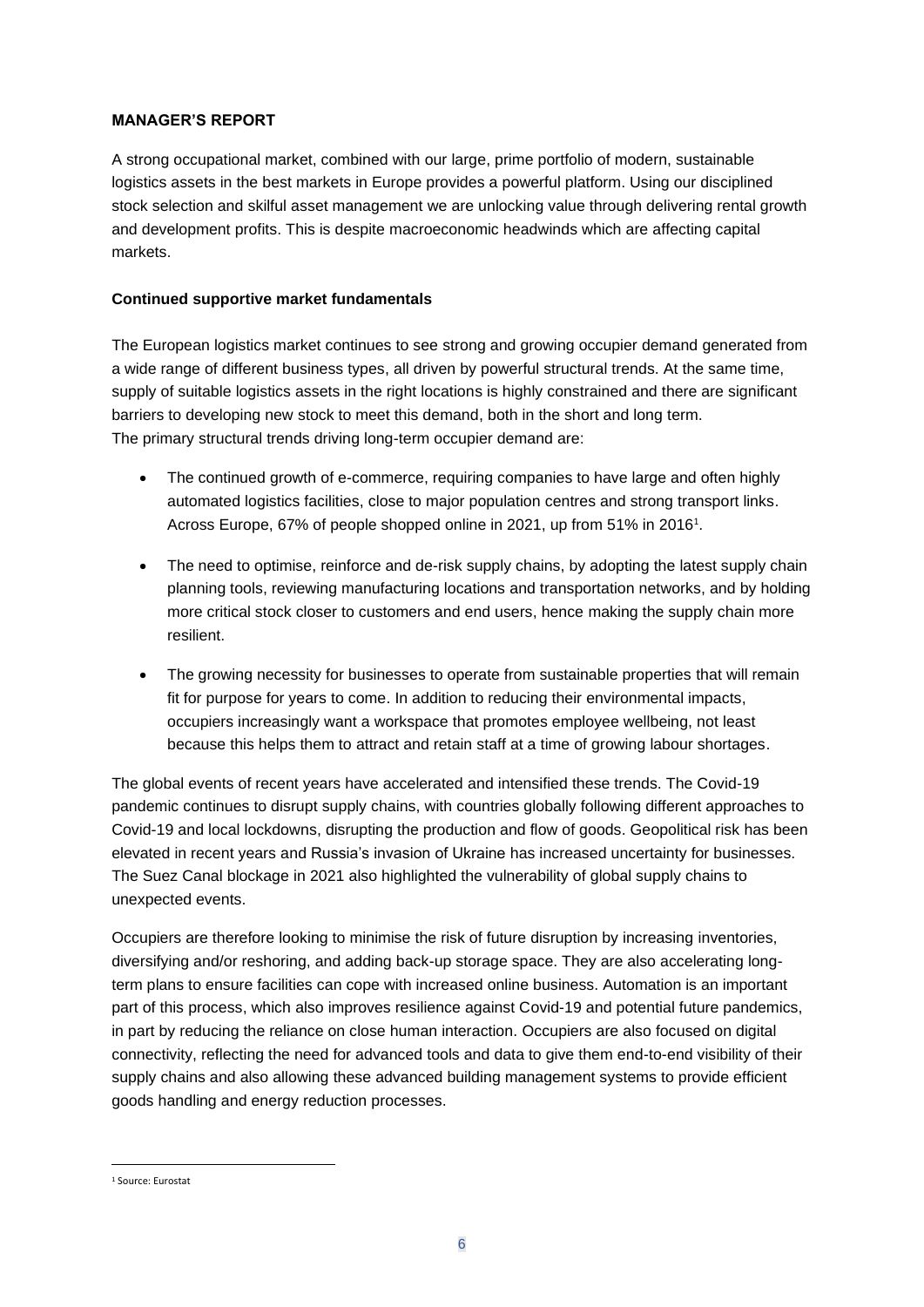At the same time there are ever fewer suitable vacant buildings, and little land on which to build new ones. There are even fewer sites available that can accommodate the very largest logistics facilities, and municipalities are often reluctant to zone land for the construction of assets of this scale. As a consequence, companies looking for large new logistics facilities have few choices.

We invest in buildings which can accommodate and satisfy the needs of the forward-looking occupier. These assets are well located, of flexible design and layout, with high ESG credentials, and hence appealing to a wide range of businesses, now and into the future.

#### **Real estate market fundamentals and investment markets**

The fundamentals of the market and investor demand for logistics real estate continue to reflect the trends described above.

#### Continued strong take-up

Take-up in the Company's core European markets<sup>1</sup> was at record levels in the 12 months to Q1 2022 at 28.3 million sqm, up 23% year-on-year<sup>2</sup>. The largest year-on-year increases were seen in Belgium (+62%) and The Netherlands (+49%).

Tight market conditions and near record demand mean net absorption (which is the change in occupied space during the period) was also strong across most markets. Countries such as Germany are becoming increasingly constrained by limited supply and as a result, a high proportion of activity is for new buildings. Companies are also using logistics providers to hedge against the challenges in their global supply chains, which is unlikely to be a viable long-term solution due to the increased cost.

#### Supply remained constrained

In the 12 months to Q1 2022 completions totalled 17.2 million sqm, up from 14.9 million sqm in the 12 months to Q1 2021<sup>2</sup>. While speculative development is picking up in certain markets across Europe, supply is being absorbed as evidenced by European vacancy rates declining further. Rising build costs and securing a reliable supply of raw materials have become additional barriers to development on top of a general lack of suitable zoned land in the right locations. Rental growth continued and helped to partially mitigate the impact of rising build costs.

#### Vacancy rates continued to decline

Average vacancy across Europe was at a record low at the end of Q1 2022, at just  $3.0\%^2$  (Q1 2021: 3.9%). Available space reduced significantly in markets such as Sweden where vacancy moved down from 3.8% in Q1 2021 to 1.1% at Q4 2021. Vacancy is below 5% in seven of the eight core European countries shown below<sup>2</sup>:

<sup>&</sup>lt;sup>1</sup> The Company's core markets include Belgium, France, Germany, Italy, Poland, The Netherlands, Spain, and Sweden. Sweden is not included in aggregate European market numbers as not all data points were available at the time of publication.

<sup>2</sup> Source: Data from CBRE, commentary and analysis by Tritax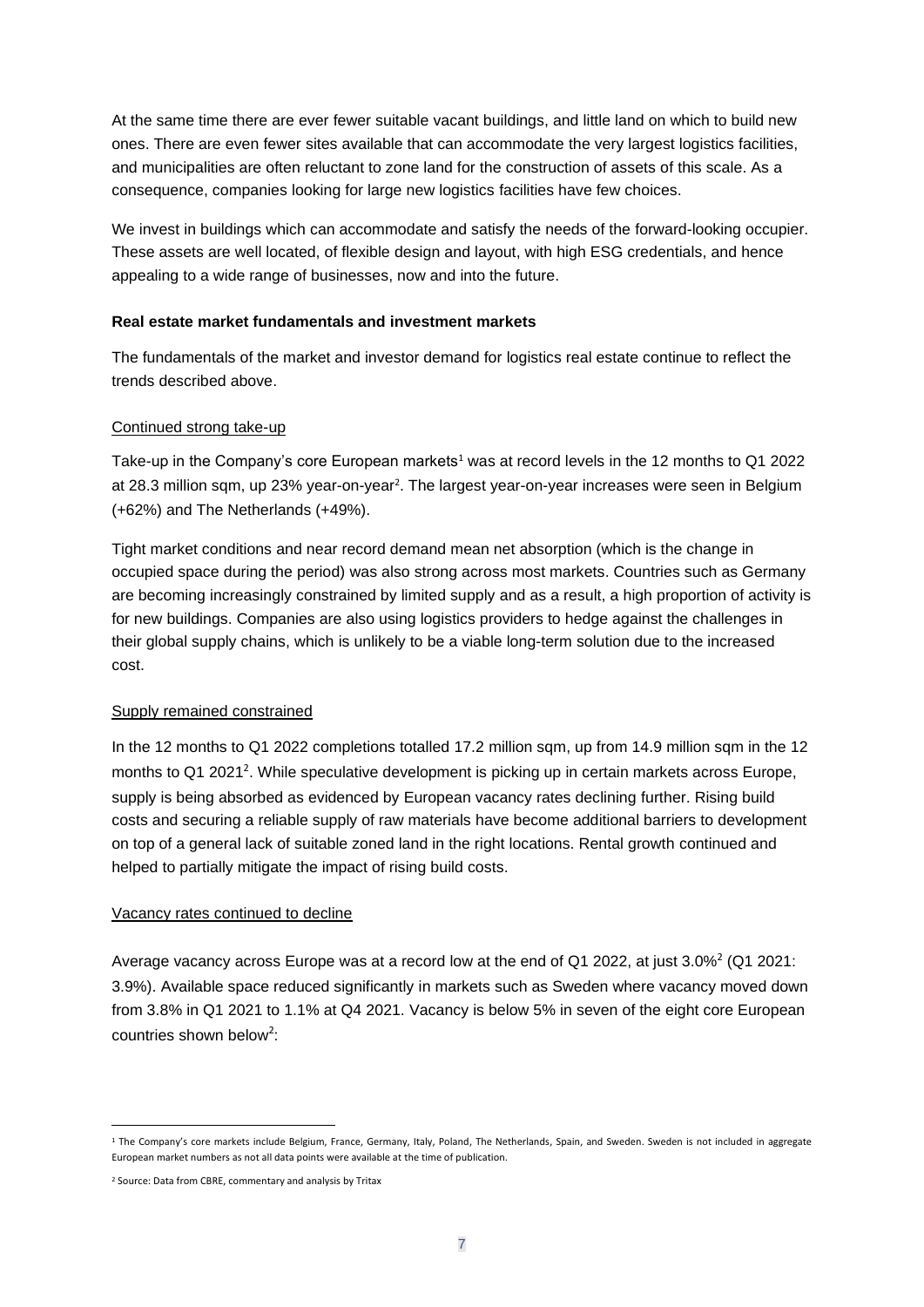|                                  | Q1 2022 Vacancy<br>rate $(\%)$ | Q1 2021 Vacancy<br>rate $(\%)$ |
|----------------------------------|--------------------------------|--------------------------------|
| Sweden                           | $1.1\%$ <sup>1</sup>           | 3.8%                           |
| Belgium                          | 1.3%                           | $1.0\%$                        |
| Germany                          | 2.1%                           | 2.3%                           |
| Italy                            | 2.4%                           | 2.6%                           |
| <b>Netherlands</b>               | 2.9%                           | 4.1%                           |
| Poland                           | 3.4%                           | 6.5%                           |
| France                           | 4.2%                           | 5.8%                           |
| Spain                            | 5.9%                           | 7.5%                           |
| <b>Europe (excluding Sweden)</b> | 3.0%                           | 3.9%                           |

#### Imbalance of supply and demand has driven rental growth

The 12 months to Q1 2022 saw rental growth across almost all our core countries. Prime rental growth has become increasingly widespread with peripheral markets such as Sweden, Poland, Italy, and Spain all seeing growth in the last 12 months<sup>2</sup>.

The table below shows prime rental growth in the year to Q1 2022 by market<sup>2</sup>:

|                 | 12 months to Q1 2022<br>Rental growth (%) | 12 months to Q1 2021<br>Rental growth (%) |
|-----------------|-------------------------------------------|-------------------------------------------|
| Poland          | 15.0%                                     | $0\%$                                     |
| Sweden          | 12.2%                                     | 8.1%                                      |
| Germany         | 10.3%                                     | 1.4%                                      |
| Spain           | 7.1%                                      | $0\%$                                     |
| Belgium         | 6.9%                                      | 11.5%                                     |
| The Netherlands | 6.3%                                      | $0\%$                                     |
| Italy           | 1.8%                                      | 1.8%                                      |
| France          | 0%                                        | 4.5%                                      |

#### Investment demand remained high

Robust income streams and the potential for income and capital growth make logistics real estate appealing to investors. Across our core European markets, total transaction volumes rose 53% to reach a new high of €38.1 billion<sup>3</sup>. As a result of this investment demand, prime logistics yields have continued to compress across all core markets and averaged 3.6% at Q1 2022. Yields ranged from 3.0% in Germany to around 4.4% in Poland<sup>2</sup>.

<sup>1</sup> Source: CBRE, data as at Q4 2021

<sup>2</sup> Source: Data from CBRE, commentary and analysis by Tritax

<sup>3</sup> Source: CBRE, includes CEE investment volumes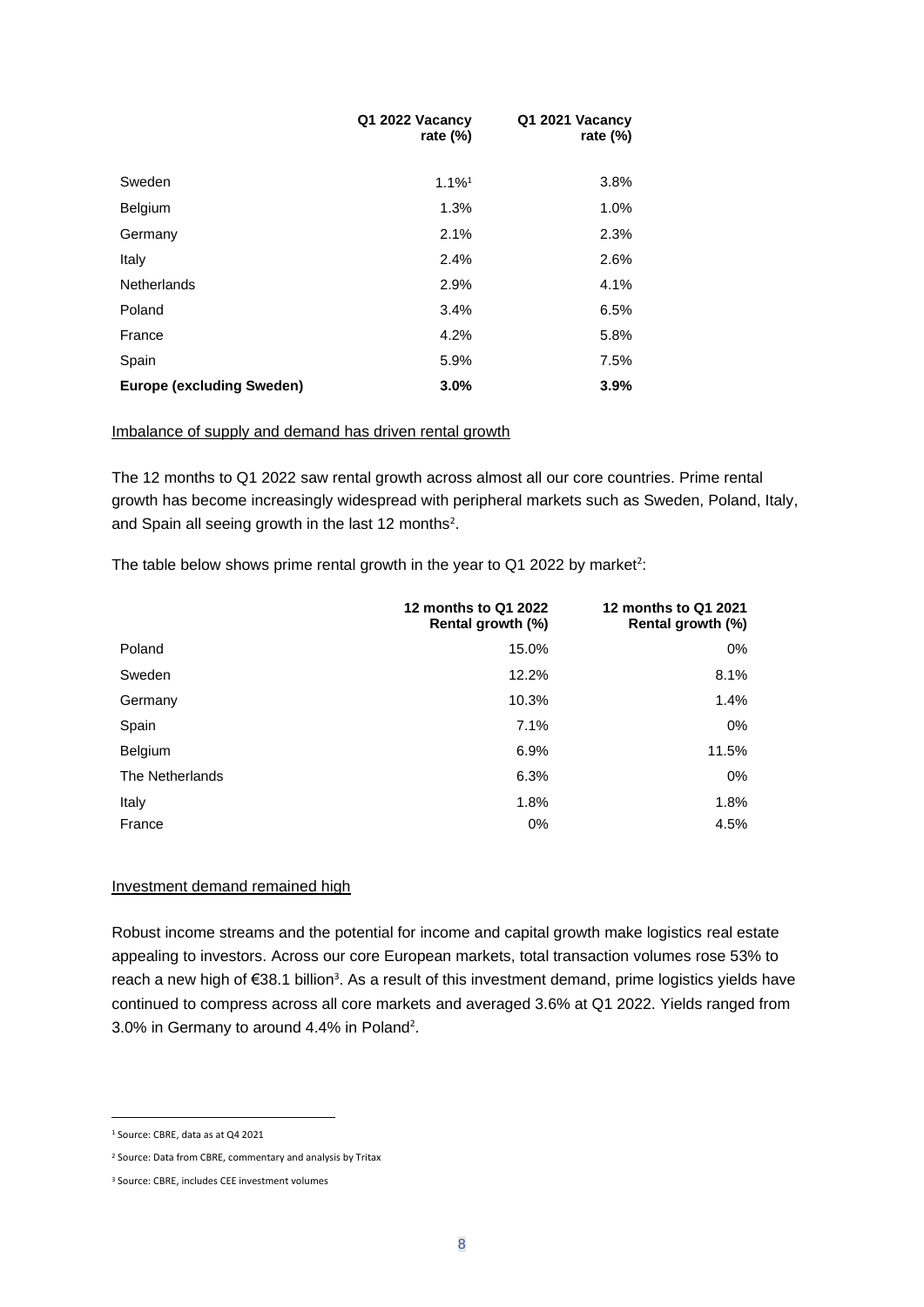# **A strategy for value creation**

The Company's strategy is designed to create value at the point of asset acquisition and throughout the life cycle of an asset to its ultimate disposal through:

- careful asset selection, following our four-pillar investment philosophy;
- proactive asset management, to drive value from the existing portfolio;
- a robust focus on ESG and sustainability;
- appropriate financing, including an active capital management programme; and
- selecting the appropriate time to sell and recycle capital into new opportunities.

The Company made good progress with its strategy during the period, as set out below.

## **Further strengthening the portfolio**

The Company's investment strategy favours acquiring assets where we can maximise value creation, either in the short-term or over a longer time horizon. For example, we may purchase assets at an earlier stage in their development cycle (including buying land or forward funding developments), buy assets with vacancy so we can control the leasing, or develop unutilised land purchased with an asset. This approach drives returns in the short-term and allows us then to choose between either retaining the asset as a new Foundation asset for the portfolio or sell once the value adding project is complete. We also continue to seek attractive opportunities to acquire Foundation and Growth Covenant assets.

The Company's integrated ESG strategy underpins its overall investment approach. It focuses on owning and actively managing healthy, modern and sustainable buildings, targeting net zero carbon emissions for our direct operations, improving the portfolio's energy efficiency, enhancing nature and wellbeing, and creating social value.

#### **Successful deployment into prime logistics assets**

The table below provides detail of the acquisitions completed during the period and post the period end continuing the Company's deployment.

All acquisitions outlined are in prime logistics locations where we expect to see growing occupational demand and limited new supply, supporting rental growth. Where assets are currently vacant, we would expect to lease these quickly. Eight of the nine assets have been acquired off market from established developer partners Dietz, LCP and MIGS at competitive prices compared to the market level.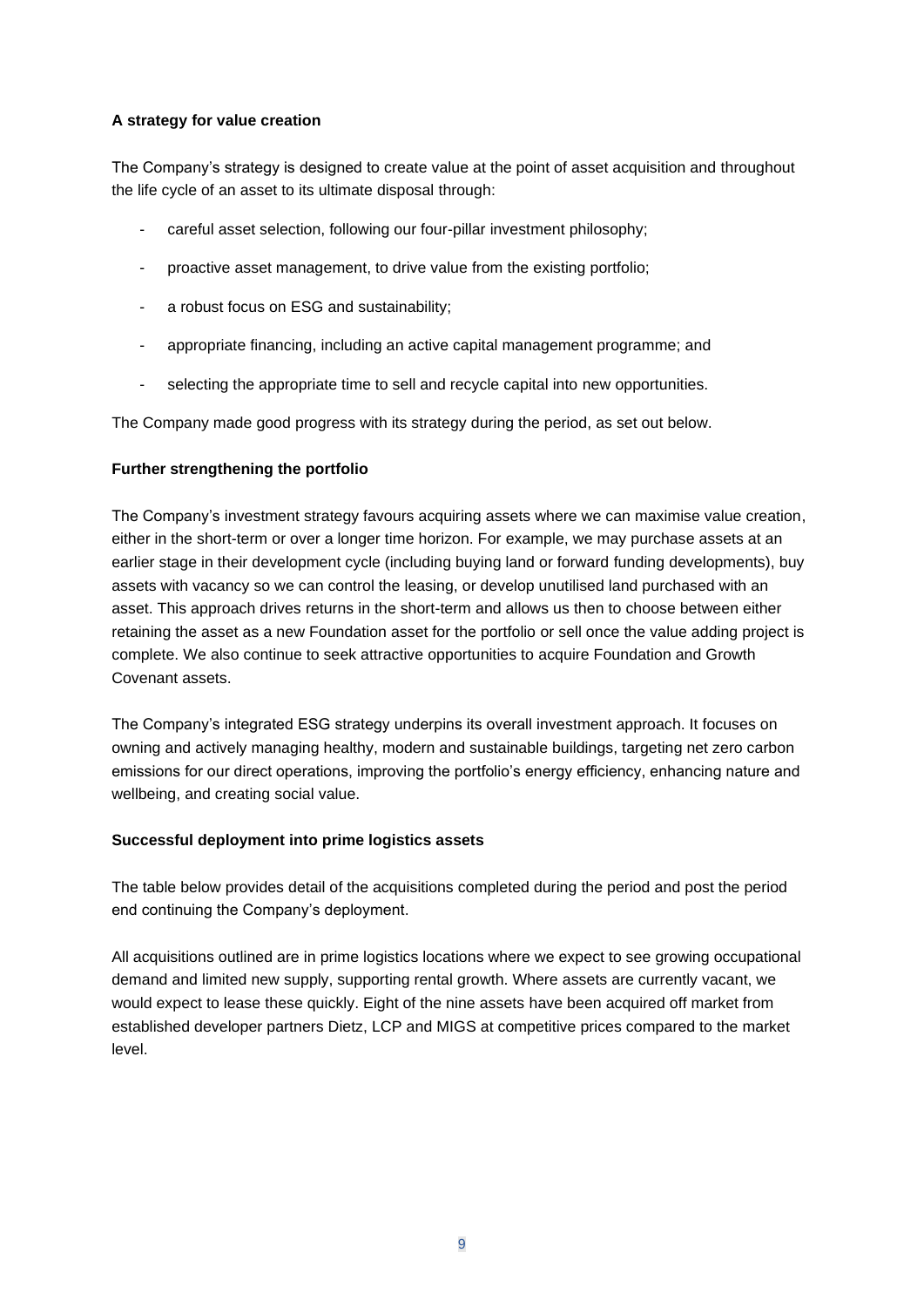| <b>Date</b> | Location                                                                                                                                                   | <b>Acquisition</b><br>price and NIY                                                                                                                       | <b>Acquisition detail</b>                                                                                                                                                                                                                       | <b>Rent now and</b><br>forecast, ERV                                                                                                                | <b>Strategic rationale</b>                                                                                                                                                      |
|-------------|------------------------------------------------------------------------------------------------------------------------------------------------------------|-----------------------------------------------------------------------------------------------------------------------------------------------------------|-------------------------------------------------------------------------------------------------------------------------------------------------------------------------------------------------------------------------------------------------|-----------------------------------------------------------------------------------------------------------------------------------------------------|---------------------------------------------------------------------------------------------------------------------------------------------------------------------------------|
| Oct 2021    | Gelsenkirchen, North<br>Rhine Westphalia,<br>Germany. Located<br>close to Essen in the<br>most populous state in<br>Germany                                | Acquired for<br>€32.2 million at<br>discounted yield<br>of 3.7% due to<br>vacant unit                                                                     | • Asset comprising<br>three newly built<br>units totalling<br>16,632 sqm<br>• One of the three<br>units is vacant with<br>a rental guarantee<br>in place                                                                                        | • In place rents<br>of €76 psm,<br>rental<br>guarantee at<br>€69 psm                                                                                | • Strong rental growth<br>potential due to<br>location<br>• Expect to let unit at<br>elevated rent due to<br>constrained local<br>supply                                        |
| Nov 2021    | Bönen, North Rhine<br>Westphalia, Germany.<br>Located in densely<br>populated economic<br>heartland of Germany                                             | €117.9 million<br>acquisition price<br>at a discounted<br>yield of 3.5% to<br>reflect<br>development<br>structure                                         | • Agreed to acquire<br>land and fund<br>development of a<br>66,065 sqm<br>building<br>• Asset pre-let for 15<br>years to a leading<br>global logistics<br>service provider                                                                      | • Leased at $62$<br>psm                                                                                                                             | • Strong rental growth<br>potential due to<br>premium logistics<br>location                                                                                                     |
| Nov 2021    | Settimo Torinese,<br>Turin, Piedmont, Italy.<br>Positioned adjacent to<br>the A4 'Turin-Trieste'<br>motorway, east of Turin                                | €24.4 million at a<br>yield of 4.87% to<br>reflect<br>development<br>funding structure                                                                    | • Speculative forward<br>funding agreement<br>for a highly<br>specified and<br>sustainable 28,291<br>sqm logistics<br>warehouse<br>• Asset will be<br>developed by<br>Logistics Capital<br>Partners to a<br><b>BREEAM Very</b><br>Good standard | Subject to 12-<br>$\bullet$<br>month rental<br>guarantee<br>from<br>completion<br>(expected in<br>Q4 2022),<br>based on a<br>rate of €45<br>per sqm | • Prime location<br>• Transaction reflects<br>an accretive NIY after<br>purchase costs of low<br>rental level psm<br>• Ability to control<br>leasing in rising rental<br>market |
| Nov 2021    | Rosersberg I,<br>Stockholm, Sweden.<br><b>Established Swedish</b><br>logistics hub, north of<br>Stockholm, adjacent to<br>Arlanda International<br>Airport | SEK 284 million<br>$(€27.9$ million)<br>NIY of 4.2% is<br>discounted from<br>the market yields<br>for stabilised<br>assets to reflect<br>the leasing risk | • Acquired first plot<br>of land at<br>Rosersberg to fund<br>the speculative<br>development of a<br>13,181 sqm prime<br>sustainable<br>logistics asset                                                                                          | $\bullet$ $\in$ 90 psm<br>rental<br>guarantee<br>level                                                                                              | • Expect to lease the<br>asset quickly and<br>ahead of the<br>underwritten rental<br>levels<br>• Strong strategic<br>location                                                   |
| Nov 2021    | Piacenza, Emilia-<br>Romagna, Italy. Major<br>logistics hub, close to<br>Piacenza to the south of<br>Milan                                                 | €49.7 million at a<br>yield of 3.7%                                                                                                                       | $\bullet$ Acquired 47,800<br>sqm asset                                                                                                                                                                                                          | • Average of<br>€44 per sqm,<br>which is below<br>prevailing<br>headline rents<br>of €47 per<br>sqm                                                 | • Stabilised asset in<br>strong location<br>leased off low rents                                                                                                                |
| Jan 2022    | Rosersberg II,<br>Stockholm, Sweden.<br>Immediately adjacent to<br>site acquired in<br>November 2021                                                       | SEK 402 million<br>$(€39.4$ million)<br>NIY of 4.0% is<br>discounted from<br>the market yields<br>for stabilised<br>assets to reflect<br>the leasing risk | • Acquired second<br>plot of land at<br>Rosersberg to fund<br>the speculative<br>development of a<br>17,832 sqm prime<br>sustainable<br>logistics asset                                                                                         | $\bullet$ $\in$ 90 psm<br>rental<br>guarantee<br>level                                                                                              | • Expect to lease the<br>asset quickly and<br>ahead of the<br>underwritten rental<br>levels<br>• Strong strategic<br>location                                                   |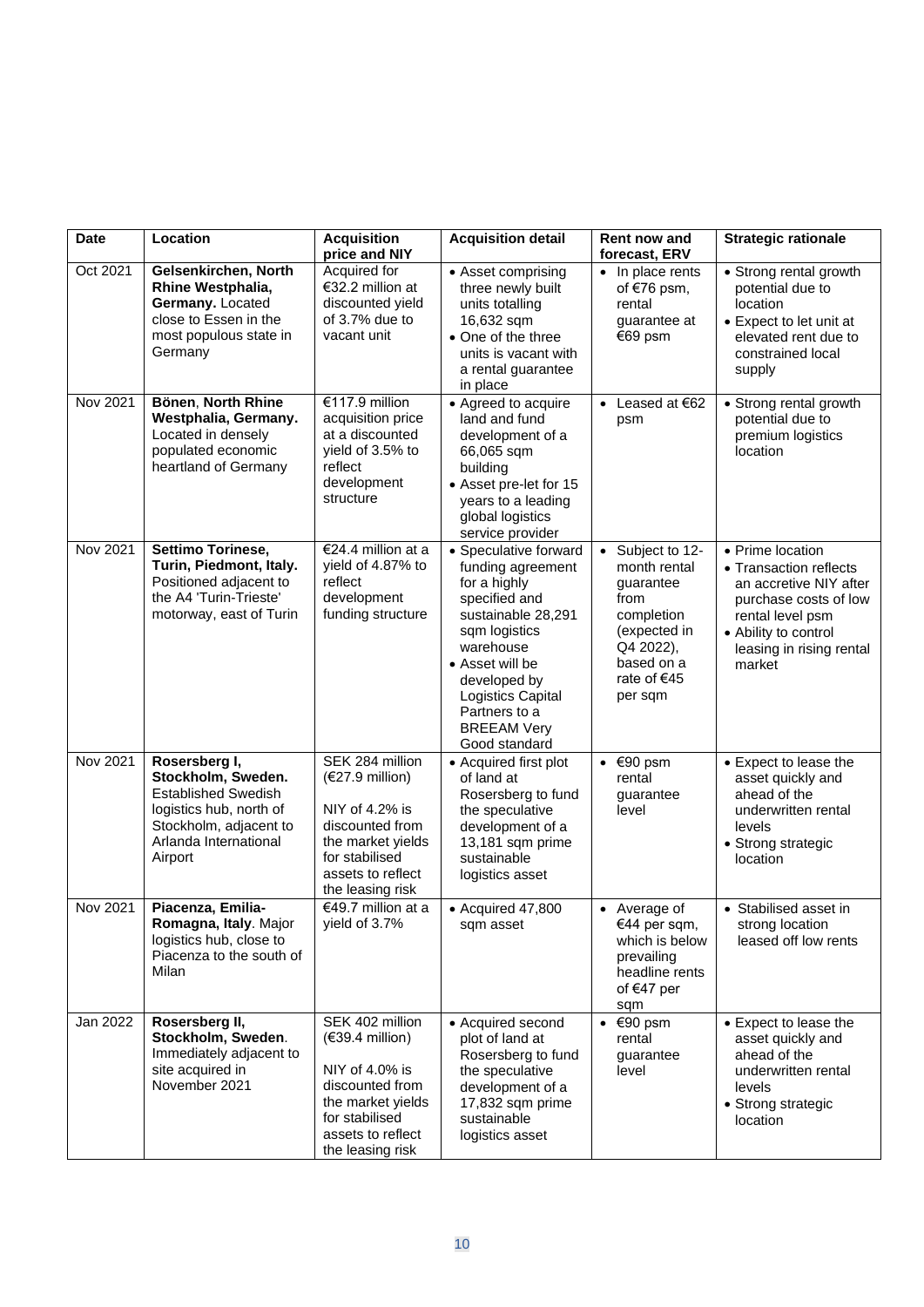| February<br>2022 | Roosendaal, North<br><b>Brabant, Netherlands.</b><br>Prime logistics location<br>in Southern Netherlands        | €144.3 million at<br>a yield of 3.5%                                                      | • Agreement to<br>forward fund<br>113,179 sqm<br>development,<br>which will be<br>developed in three<br>phases divided into<br>three units<br>• All three units have<br>been pre-let to Lidl<br>Logistics BV, on a<br>single lease<br>expiring in<br>November 2027                                                                            | • Rent paid<br>reflects a low<br>rate of €45<br>psm p.a.<br>relative to the<br>local market<br>rental levels of<br>over €50 psm | • Long term lease to<br>leading food retailer<br>• Potential to capture<br>further expected<br>rental increases, with<br>rent review allowing<br>rent to increase to the<br>prevailing open<br>market level if the<br>tenant extends lease<br>in 2027                                                                                                   |
|------------------|-----------------------------------------------------------------------------------------------------------------|-------------------------------------------------------------------------------------------|-----------------------------------------------------------------------------------------------------------------------------------------------------------------------------------------------------------------------------------------------------------------------------------------------------------------------------------------------|---------------------------------------------------------------------------------------------------------------------------------|---------------------------------------------------------------------------------------------------------------------------------------------------------------------------------------------------------------------------------------------------------------------------------------------------------------------------------------------------------|
| March<br>2022    | Dormagen, North<br>Rhine Westphalia,<br>Germany. Located<br>between Düsseldorf and<br>Cologne                   | €76.4 million<br>Reflects a NIY of<br>3.3%, based on<br>the rental<br>guarantee<br>income | • Speculative<br>forward funding of<br>a new 36,437 sqm<br>logistics asset                                                                                                                                                                                                                                                                    | $• 18$ -month<br>rental<br>guarantee from<br>the developer<br>at €69 psm<br>• Market rental<br>value of circa<br>€74 psm        | • Market rental levels in<br>this location, are<br>expected to exceed<br>the rent agreed under<br>the guarantee<br>• Value will be captured<br>by the expected<br>leasing at a rent<br>above the rent<br>guarantee                                                                                                                                      |
| April<br>2022    | Malmö, Skåne,<br>Sweden. Located<br>between Malmö's two<br>major ring roads, to the<br>south of the city centre | SEK 223 million<br>$(€21.4$ million)                                                      | • Speculative brown<br>field redevelopment<br>scheme<br>$\bullet$ Acquired 95,000<br>sqm of<br>development land<br>• Atria Group will<br>occupy the existing<br>site, paying a rent<br>of SEK 13<br>million (€1.25<br>million) p.a.<br>• Redevelopment of<br>the site to<br>commence in early<br>2024, with<br>completion targeted<br>in 2025 | • Aggregate post<br>development<br>rental value<br>expected to be<br>>SEK46<br>million (€4.4<br>million) p.a.                   | • Re-development<br>scheme provides<br>access to future<br>development profits<br>• Attractive income<br>yield during the pre-<br>development phase<br>• Expected future<br>construction costs of<br>c.€65 million<br>• Significant upside<br>potential - with value<br>of the final scheme<br>expected to be over<br>SEK 1.2 billion (€115<br>million) |

# Portfolio composition

At the period end the portfolio comprised 22 assets, situated in the core European countries of Belgium, Germany, Italy, the Netherlands, Poland, Spain and Sweden. These assets are key to our tenant partners' logistics and distribution supply chain needs, and demonstrate the following key characteristics:

- **modern**, with 74% of the portfolio having been built in the last five years, helping to ensure that the buildings meet the latest operational and sustainability needs of occupiers;
- **large**, with 74% of the portfolio by area being in excess of 50,000 sqm and an average size of 60,000 sqm;
- **sustainable**, with 77% of the portfolio (standing assets) by floor area covered by Green Building Certifications or Energy Performance Certificates, and with an additional 16% still in progress;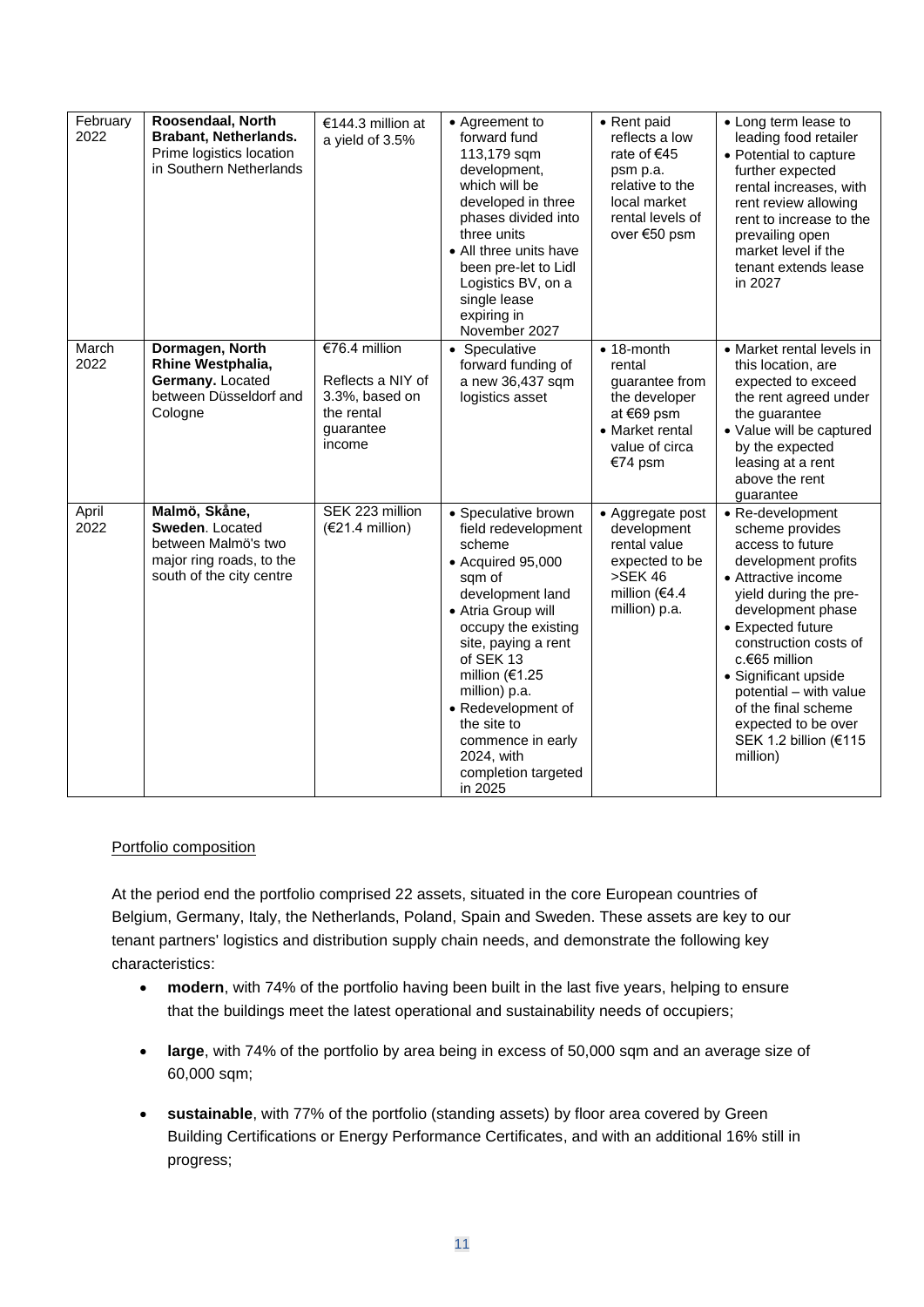- **secure income**, with around 79% of the Company's 32 tenant partners being multi-billion Euro businesses, including some of the world's best-known companies;
- **inflation resilient**, with 77% of the Company's rent including an element of indexation, 55% benefitting from uncapped CPI linkage, and 22% benefiting from indexation which is restricted.
- **growing income,** with strongly rising market rental levels increasing the reversionary potential of the portfolio to 9.9%, opportunities are present to capture this market growth through thoughtful asset management and the introduction of rent reviews into leases; and
- **long leases**, resulting in a WAULT at the period end of 8.5 years, well ahead of the Company's target minimum of five years. The unexpired lease terms at the period end ranged up to 15.9 years.

## **Asset management: capturing embedded value**

The strategic tilt towards acquiring Value Add assets is giving us a growing number of opportunities to unlock value from the portfolio. These include progressing the Company's development projects and adding value to existing assets through proactive asset management. By maintaining close relationships with the Company's occupiers, we are able to incorporate projects that support their growth plans into our asset management programme. We also look to improve the assets' sustainability performance, ensuring they remain fit for purpose for the long term.

#### **Developments**

#### **Completed development**

• **Bornem, Belgium.** The Company has recently successfully completed the speculative development scheme on the previously vacant land plot in Bornem. This concluded with the successful letting to an online grocery retailer on a new nine year lease, with tenant break options at years three and six, at a blended net effective rental level of €47.60 psm, representing an increase of 16.6% against the previous letting on site at a net effective rent of €40.80 psm in July 2019. The development was completed at a yield on cost of 7.0%, and the total profit of €7 million represented an attractive profit on cost of 70%. As well as demonstrating rental growth in the location, allowing scope for future income growth, the project demonstrates the Company's ability to unlock and deliver development profit from within the portfolio.

#### **Speculative development**

At the end of the period, the Company had entered into four forward funded speculative developments<sup>1</sup>, in line with the evolution of our strategy as articulated in December 2020, which are all proceeding to plan. Progress with these developments during the period is set out below:

<sup>1</sup> Fixed price construction contract without a pre-let in place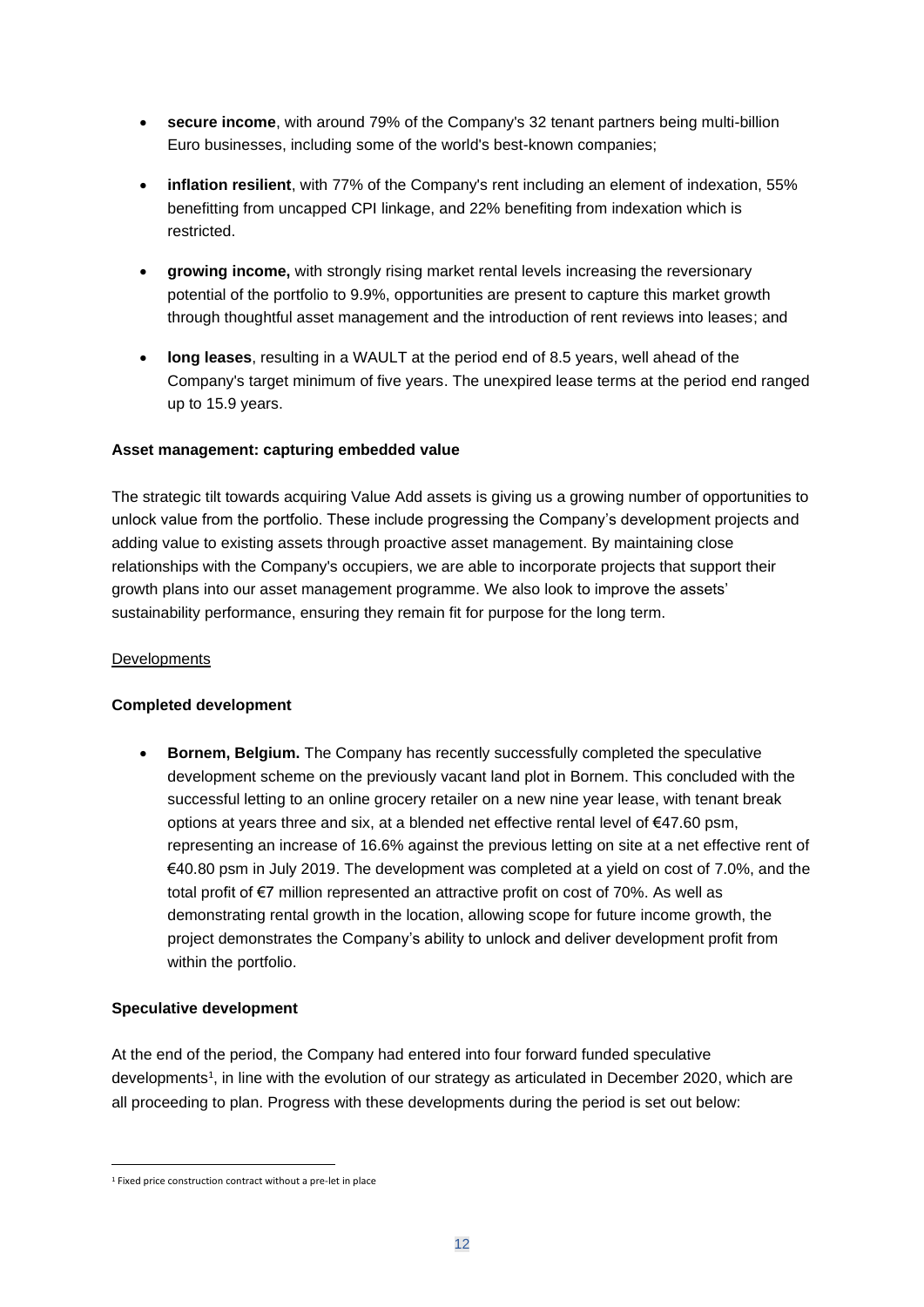- **Rosersberg I, Stockholm, Sweden**. As noted earlier, the Company now owns two adjacent development sites at Rosersberg, to the north of Stockholm. We received a building permit for the 13,000 sqm phase 1 facility in December 2021 and construction began in February 2022, with practical completion expected in February 2023. Early discussions are already under way with potential occupiers.
- **Rosersberg II, Stockholm, Sweden**. The building permit for the 18,000 sqm second phase is expected in May and construction is expecting to begin in June 2022 with practical completion expected in May 2023. Early discussions are already under way with potential occupiers.
- **Settimo Torinese, Turin, Italy.** Construction of this 28,000 sqm asset has begun and it remains on schedule for practical completion in Q4 2022. The site is in a prominent location on a key motorway across Northern Italy and we are now looking to progress the leasing.
- **Oberhausen, Germany**. The developer is continuing the process of obtaining final permitting for this 23,000 sqm logistics asset, once this final condition is cleared the Company will acquire the site. Work on site is then expected to start in August 2022.

**Pre-let developments -** the company has two pre-let forward funded developments under construction

- **Bönen, Germany**. This brownfield, pre-let development is under way with demolition and ground works now complete, with new construction due to start imminently. While this is a pre-let asset it will benefit from capital value growth as the yield re-rates as the development is completed and transitions into a stabilised asset.
- **Roosendaal, the Netherlands**. This development is mid construction with the first phase already complete and income producing. The remaining two phases are under construction and on schedule for completion in early 2023. In a similar way to Bönen, this asset will benefit from a yield re-rating on completion.

**Extension developments** – the Company's portfolio has a number of land plots available for development, adjacent to existing buildings. Some of these are already being developed, whilst others will be developed in the future.

#### Extensions currently under development

- **Barcelona, Spain.** Construction of the 94,000 sqm extension to the Barcelona asset let to Mango continues to progress to plan. Practical completion remains on track for November 2022, at which point the extension will be incorporated into the existing lease, which runs until December 2046. The Company is financing the construction at an attractive yield on cost of 8.8%, on an estimated capital commitment of €31.5 million.
- **Strykow, Poland**. Construction of a 16,000 sqm extension to the 43,000 sqm building already let to Arvato is progressing well, with final practical completion expected in June 2022. The extension will be let for five years from practical completion, at a headline rent of €645,985 per annum. The lease includes standard green clauses and annual indexation.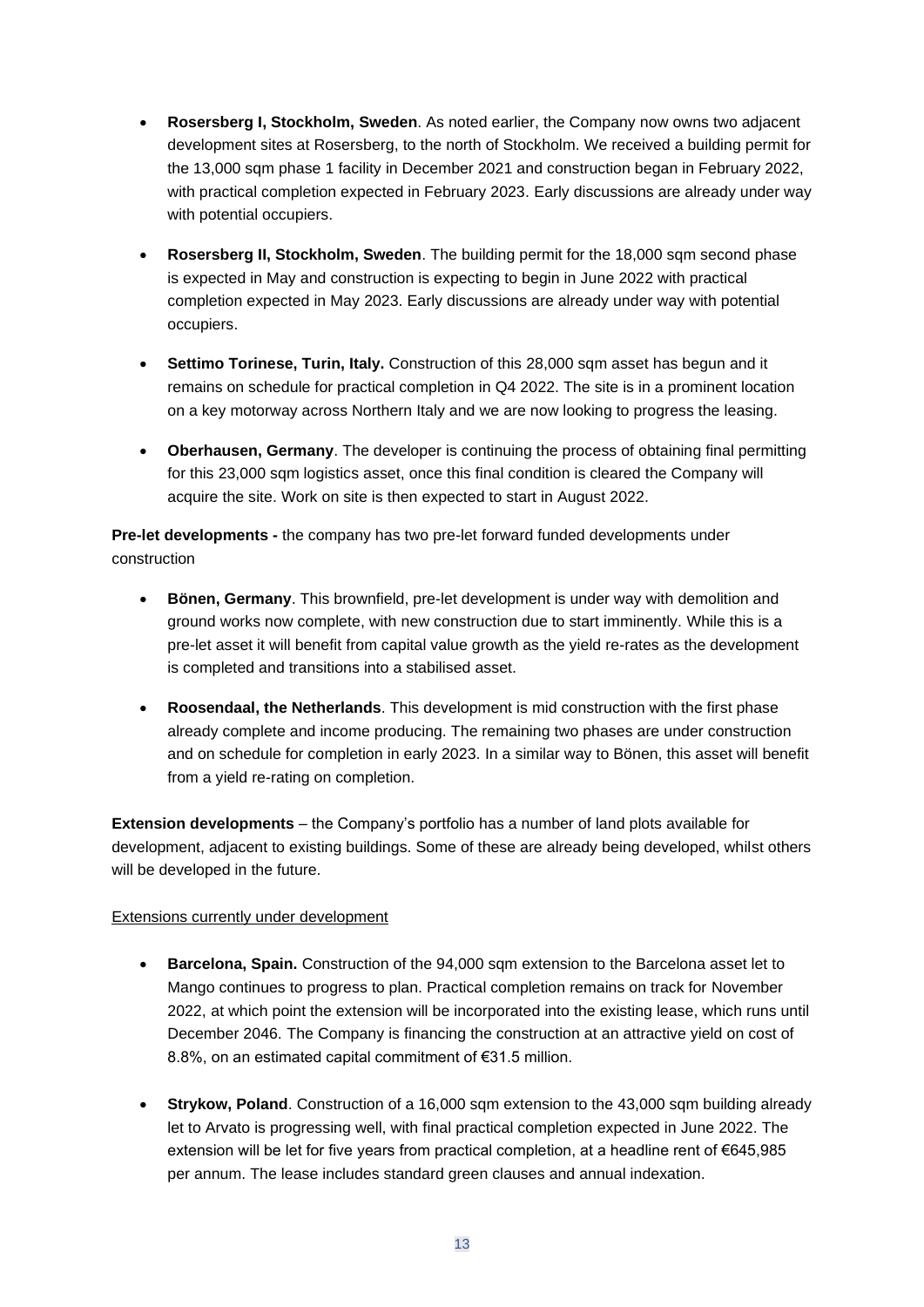#### Future potential extension developments

The Company has a number of land plots which have the potential for future development. In all cases these plots are zoned for logistics use, but the usual building permits will need to be received.

- **Wunstorf.** The existing building has the capacity to be extended by 10,000 sqm. The Company is discussing options with the current occupier, Havi.
- **Geiselwind.** This asset is the global logistics centre for Puma. There is an adjacent plot of land which has a predesigned extension capacity of circa 42,000 sqm.
- **Rome.** This Amazon distribution centre has the capacity for two 5,000 sqm external extensions and also scope for further mezzanine extensions internally.
- **Rumst.** This European distribution hub for Cummins Inc has a plot of land which could accommodate a 15,000 sqm development. **Strykow.** As well as the soon to be completed extension for Arvato, there is further unused land to construct another 8,500 sqm extension to the existing building.

#### Increasing income from indexation and leasing

**Indexation**. The indexation provisions in the leases means the portfolio delivers inherent year-onyear rental growth. Rental uplifts are either fixed or indexed to local inflation, usually annually, thereby offering regular compounding of income that supports the Company's dividend policy. We also look for opportunities to capture market rental growth, which we expect to exceed indexation, through asset management initiatives.

82% of the Company's leases are exposed to uncapped indexation capture, linked to local consumer price indices. As the Company continues to grant new leases, we are insisting that all these leases only include 100% uncapped CPI capture, hence increasing this uncapped percentage as the Company's leasing programme advances.

#### **Leasing.**

- **Nivelles, Belgium.** In November 2021, the Company agreed a new lease on the vacant unit 2 at Nivelles, Belgium. The new tenant partner is Associated Retail SA (trading as "Match Supermarkets"), a leading Belgian convenience supermarket group. The new lease has been agreed for a nine-year term from 16 November 2021, at an initial annual rent of €755,500 p.a., reflecting a headline rent of €47.30 psm. This rental level, on a net effective basis, is 8% above the level of the existing lease for unit 1 and the current rental guarantee. The rent will be subject to annual uplifts in line with the Belgian Healthcare Index. Securing this letting ahead of the expiry of the rental guarantee further demonstrates the strength of the Company's properties and locations. Adding a higher rent and extending the income profile had led to a material improvement in asset value. Following the completion of this new lease, the property is now fully let.
- **Bornem, Belgium.** In March 2022, the Company signed a lease to an online grocery retailer on the recently developed 14,935 sqm unit in Bornem, Belgium. The tenant will pay an annual rent of €724,606 based on a warehouse a rent of €48 psm, some 6.7% above the rental guarantee level of €45psm, and 16.6% above the previous letting of the adjacent building based off a rent of a net effective rental level of €40.80 psm. The lease is for a term of 9 years with break options in years 3 and 6. It incorporates the Company's standard Green Lease clauses and also annual indexation to the Belgian Health Index.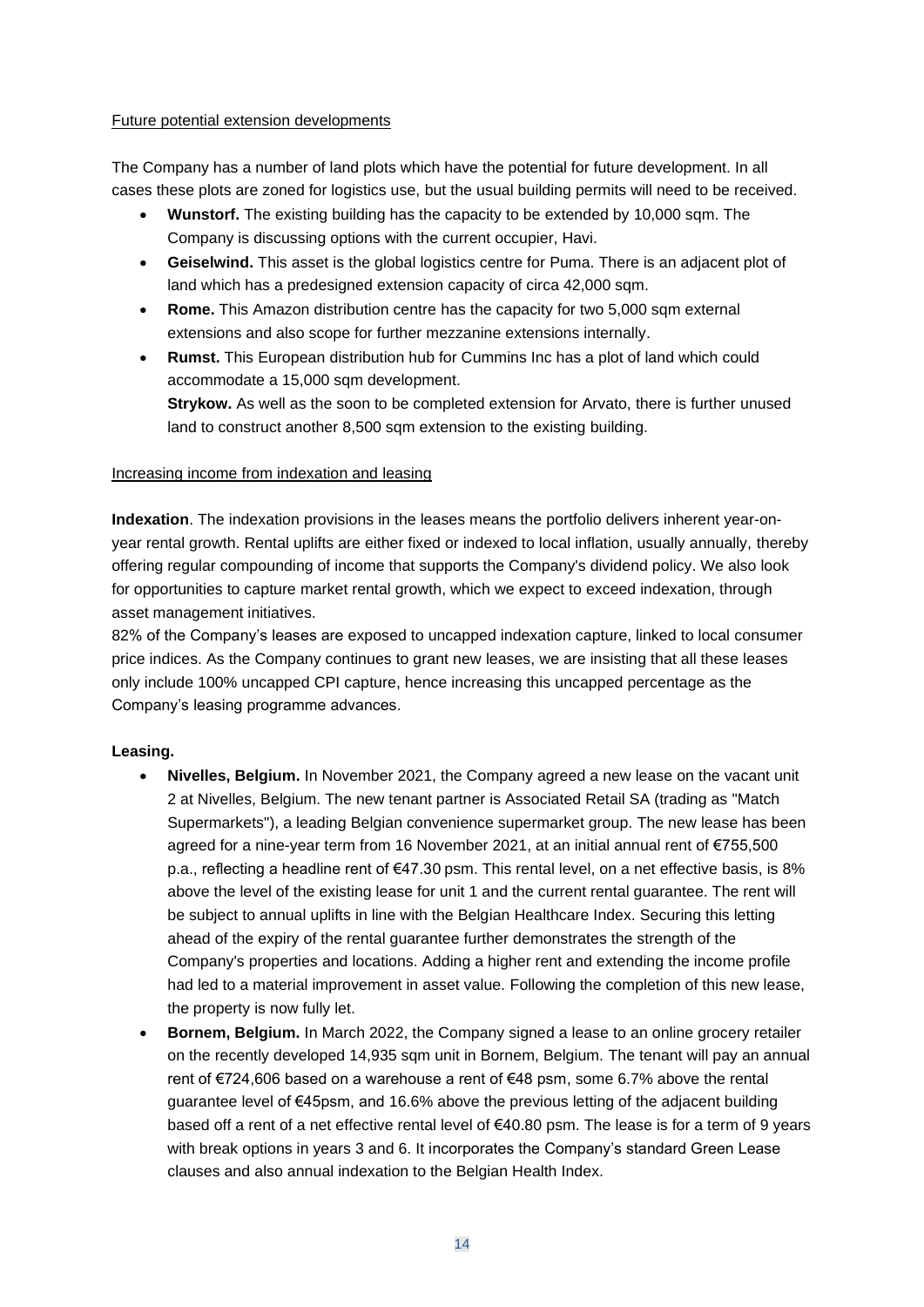**Hammersbach, Frankfurt, Germany.** Since the period end the Company has agreed a new letting on this 43,000 sqm building purchased in 2019. The new lease has been granted for a seven year term, with a five year tenant extension option to a leading German third party logistics provider B+S GmbH Logistik, at a rent of €3.06 million per annum reflecting a rate of €69 psm on the warehouse space. This new letting followed the surrender of the prior lease to ID Logistics, who were looking to vacate the building following a change in business plan for the site. The Company was able to negotiate the termination of that lease, at a total rent of  $\epsilon$ 2.47 million per annum reflecting €55.20 psm, with the new lease delivering an increase in income to the Company of 23.8%. In addition to this significant increase in rent, the other terms of the lease are more favourable to the Company than the previous lease, improving the indexation provision to 100% of CPI capture annually. It also includes a market rent review should the tenant exercise the extension option at year seven. This provides a good example of how active management of the portfolio is able to convert market rental value growth into income and hence earnings growth for investors.

## Improving ESG performance through asset management

Our ESG strategy is integrated into our approach to asset management, Our focus is on asset management activities which deliver impact towards our key goals of:

- 1. Sustainable Buildings
- 2. Energy & Carbon
- 3. Nature & Wellbeing
- 4. Social Value

The Asset PV Quickscan analysis which was undertaken by CBRE in 2019 continues to provide the baseline data to investigate and implement solar renewable energy projects across our portfolio. We now have solar energy projects implemented across nine assets:

- 1. Barcelona, Spain
- 2. Rome, Italy
- 3. Bornem, Belgium (2)
- 4. Rumst, Belgium
- 5. Peine, Germany
- 6. Breda, Netherlands
- 7. Nivelles, Belgium (2)

We are continuing to investigate the feasibility of further solar projects in collaboration with our occupiers.

Enhancing and effectively managing biodiversity remains a key priority working in collaboration with our occupiers. At Rome, Italy we contributed €5,000 to the relocation of old bee families (new area arrangement, construction of new fence, shelter equipment for the care of hives) and purchased new bee families; the bees were previously located on the north side of the building which was not beneficial to them.

At Bornem, Belgium we contributed to the remodelling of the occupier Alcon's external areas. This included increasing the external green areas by 240 sqm, installing a new bicycle storage facility and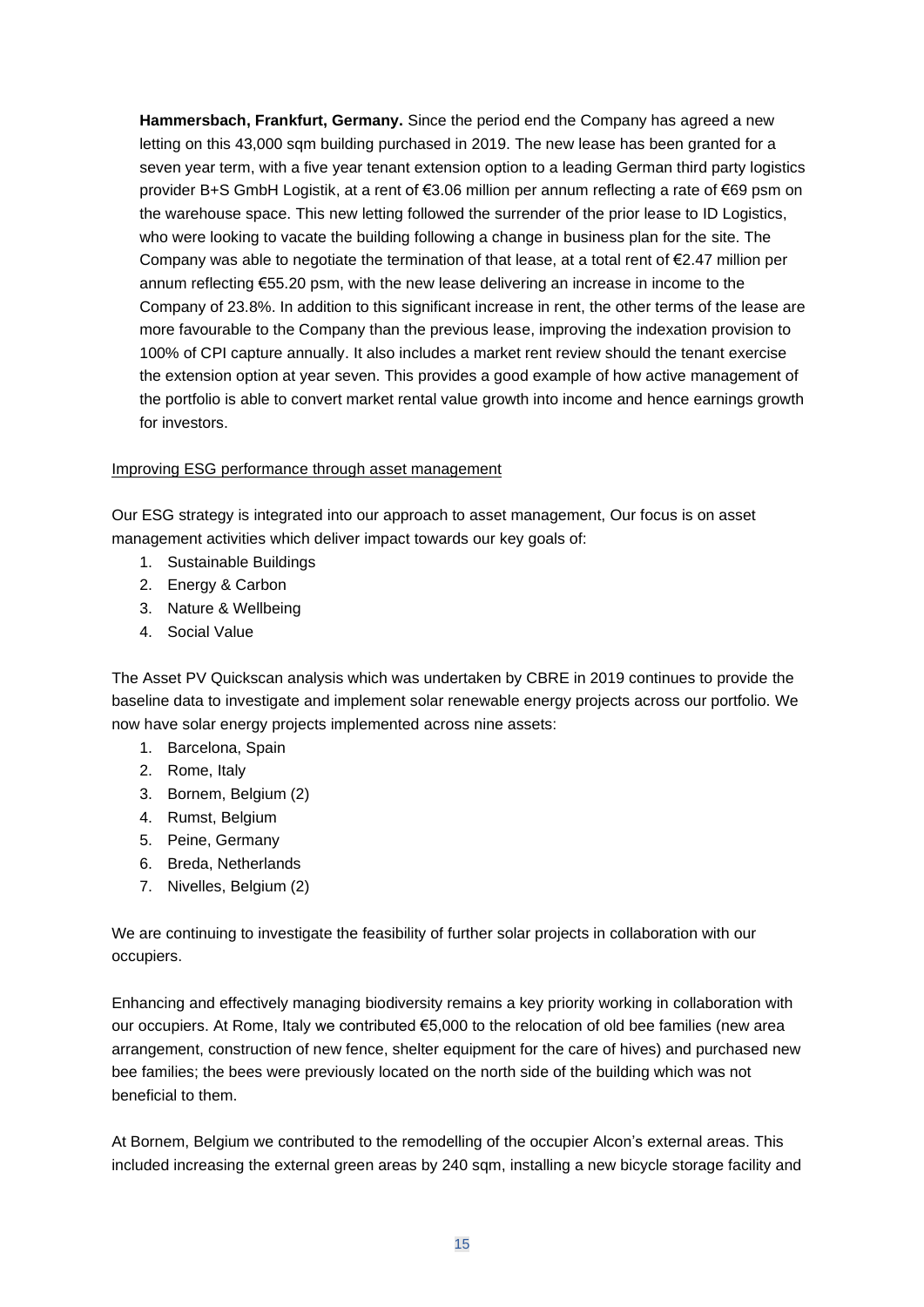additional wellbeing facilities for visiting truck drivers for a total contribution of €42,000. In return we negotiated the removal of a tenant break option in the lease, hence securing longer income for the Company.

## Creating social value

In addition to the asset level community engagement which happens across our portfolio we have continued our corporate charity initiative with The Mission to Seafarers.

The Mission to Seafarers charity supports the 1.5 million men and women working at sea globally. These men and women support the global supply chain and logistics network used by our occupiers. Tritax EuroBox plc begun a partnership with The Mission to Seafarers in 2021 to support this critical work. Starting with an initial donation of €15,000 to provide emergency relief during the pandemic, the Company is working with the charity to develop a long-term partnership to support social value in our sector's supply chain. An additional funding of €22,000 was made in October 2021 to purchase a bus in Myanmar to help transport workers and crucial supplies.

## **Improved ESG ratings**

In October 2021, GRESB awarded the Company a rating of 82/100 and four Green Stars out of a maximum of five. This was a significant improvement on the Company's 2020 score of 64/100 and positions the company significantly ahead of the average score of 64/100 for the peer group and the overall GRESB average of 73/100.

The score reflects our rigorous integration of ESG and our progress with enhancing the Company's performance as a result, notably the high proportion of green building certifications across the portfolio and our success in collecting energy consumption data from our occupiers. To enable this partnership approach, we have continued with our strategy of implementing green leases and have successfully concluded a further three green leases. This brings the total green leases within the portfolio to seven representing 11% of net income.

# **FINANCIAL REVIEW**

#### **Portfolio valuation**

The portfolio was independently valued by JLL as at 31 March 2022, in accordance with the RICS Valuation - Global Standards. The portfolio's total value at the period end was €1,689.1 million (30 September 2021: €1,281.4 million), representing a like-for-like valuation increase of 8.1% during the period. The rental value of the portfolio, being defined as the level of rent which the portfolio would be expected to generate if all buildings were leased at current market levels, as opposed to the in place rent, has increased by 6.6% on a like-for-like basis over the six month period, leading to an overall reversionary potential of 9.0%.

The like-for-like valuation increase reflects a combination of factors, continuous yield compression for prime assets, the benefits of our asset management programme, including the progress made with the Barcelona, Bornem and Strykow developments, as well as the ongoing rental growth from the indexation in the leases, growing market rental values and our ability to acquire properties at attractive pricing through our development partners.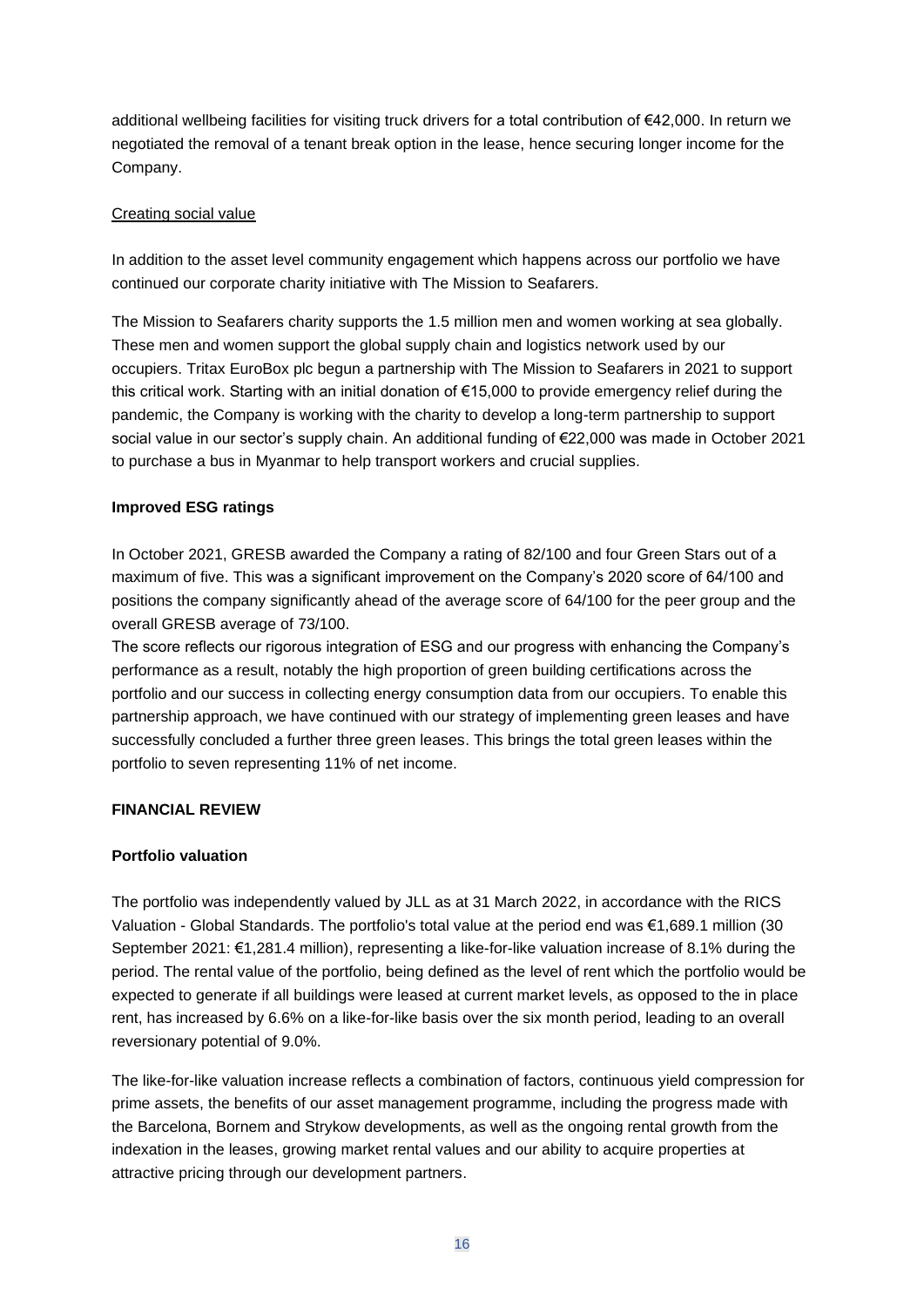# **Financial results**

Rental income for the period was €27.6 million (2021: €19.4 million). This increase reflects the growth in the portfolio between the two periods. On a like-for-like basis, the annualised rental income has decrease by 1.5%. This is due to a new vacancy in part of the asset in Strykow in Poland. The Company's operating and administrative costs were €8.5 million (2021: €5.4 million), which primarily comprised:

- the Management Fee payable to the Manager of  $€4.0$  million (2021:  $€2.3$  million);
- the Company's running costs, including accounting, tax and audit; and
- the Directors' fees.

The EPRA cost ratio (inclusive of vacancy cost) was 33.7% (2021: 31.3%). This increase is the result of a combination of the high valuation increase during the period and the effect of cash drag from the equity raise undertaken in September 2021. The Manager and the Board are going through an overall cost review, with an intent to lower the cost ratio. Amongst other initiatives, the Board and Manager are in advanced discussions regarding lowering the Investment Management fee, which in turn should result in a reduced cost base.

The total cost of debt for the period was €3.5 million (2021: €4.0 million), reflecting a lower average cost of debt achieved during the period. Interest cover was 7.58 times (2021: 4.64 times). The weighted average cost of debt in the period was 1.07% (2021: 2.3%), with the reduction reflecting the low cost of new debt facilities agreed in the last 12 months (see Debt Financing below). The run rate cost of debt is 1.3%.

Profit before tax for the period was €138.2 million (2021: €41.2 million).

The current income taxation charge for the period was 1.8% of the Company's net property income.

The taxation charge is primarily incurred in the local jurisdictions in which the Company invests. As an HMRC approved investment trust, the Company is exempt from UK corporation tax on its chargeable gains. The Company is also exempt from UK corporation tax on dividend income received, whether from UK or non-UK companies, provided the dividends fall within one of the exempt classes under the Corporation Tax Act 2009.

The corporation tax rate in future periods will depend primarily on the jurisdictions where the Company acquires assets, given the differing tax rates across continental Europe. The Company does not use any structures designed to artificially reduce its tax liabilities and looks to pay the appropriate level of tax where it is due.

The Company's EPS measures for the period reflect the short-term dilutive impact of the September 2021 equity issue, as we invest the proceeds in income-generating assets. We expect to see earnings growth throughout the year, as the Company continues to deploy.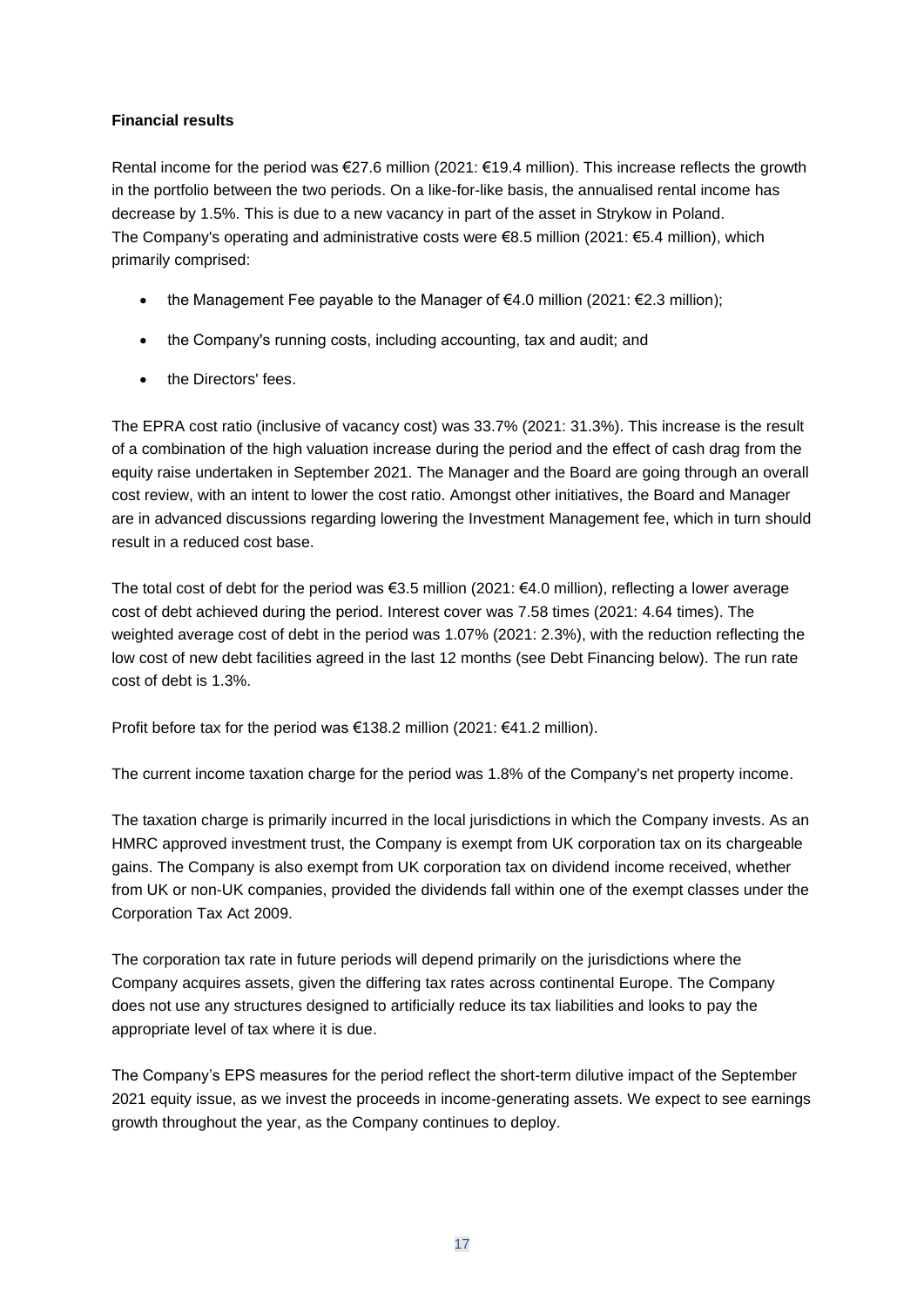Basic EPS for the period was 13.35 cents (2021: 7.32 cents). EPRA EPS, which primarily excludes the valuation movement, was 0.90 cents (2021: 1.59 cents).

Adjusted Earnings for the period were €14.7 million (2021: €10.3 million), resulting in Adjusted EPS of 1.82 cents (2021: 2.30 cents). More information about the calculation of basic, EPRA and adjusted EPS can be found in note 7 to the Interim financial statements.

# Dividends

Since the start of the period, the Company has declared the following dividends:

- 1.25 cents per share on 7 December 2021, in respect of the period from 1 July to 30 September 2021 (paid 14 January 2022);
- 1.25 cents per share on 10 February 2022, in respect of the period from 1 October to 31 December 2021 (paid 14 March 2022); and
- 1.25 cents per share on 17 May 2022 in respect of the period from 1 January to 31 March 2022. This dividend will be paid on or around 24 June 2022, to shareholders on the register at 27 May 2022.

The total dividend for the period was therefore 2.50 cents per share or  $\epsilon$ 20.17 million (2021: 2.50 cents per share or €12.98 million). This was 72.6% covered by Adjusted Earnings (2021: 79.1%), reflecting the short-term dilution from the equity issue noted above. We expect the total dividend to approach full coverage by year-end, depending on the timing of the remaining acquisitions.

# Cash flow

The Company benefits from stable, growing and long-term cash flows. Cash from operations in the period was a net inflow of €14.9 million (2021: net inflow of €17.9 million).

#### Net assets

The IFRS NAV per share at the period end was  $\epsilon$ 1.41 (30 September 2021:  $\epsilon$ 1.31) and the EPRA NTA per share was €1.49 (30 September 2021: €1.35). Information on EPRA's net asset valuation metrics can be found in the EPRA Performance Measures section.

# Debt financing

At the start of the period, the Company's debt facilities comprised a €250 million Revolving Credit Facility (RCF) and €500 million of senior unsecured green bonds maturing on 2 June 2026, with a coupon of 0.95%. The RCF is unsecured, providing operational flexibility for the Company, and was undrawn during the period (30 September 2021: €250 million) and matures in 2025. On 2 December 2021, the Company announced that it had signed an agreement with institutional investors for a debut private placement of €200 million senior unsecured notes. The notes comprise three tranches with a weighted average coupon of 1.368% and a weighted average maturity of nine years. The funds were drawn in January 2022.

The three tranches comprise: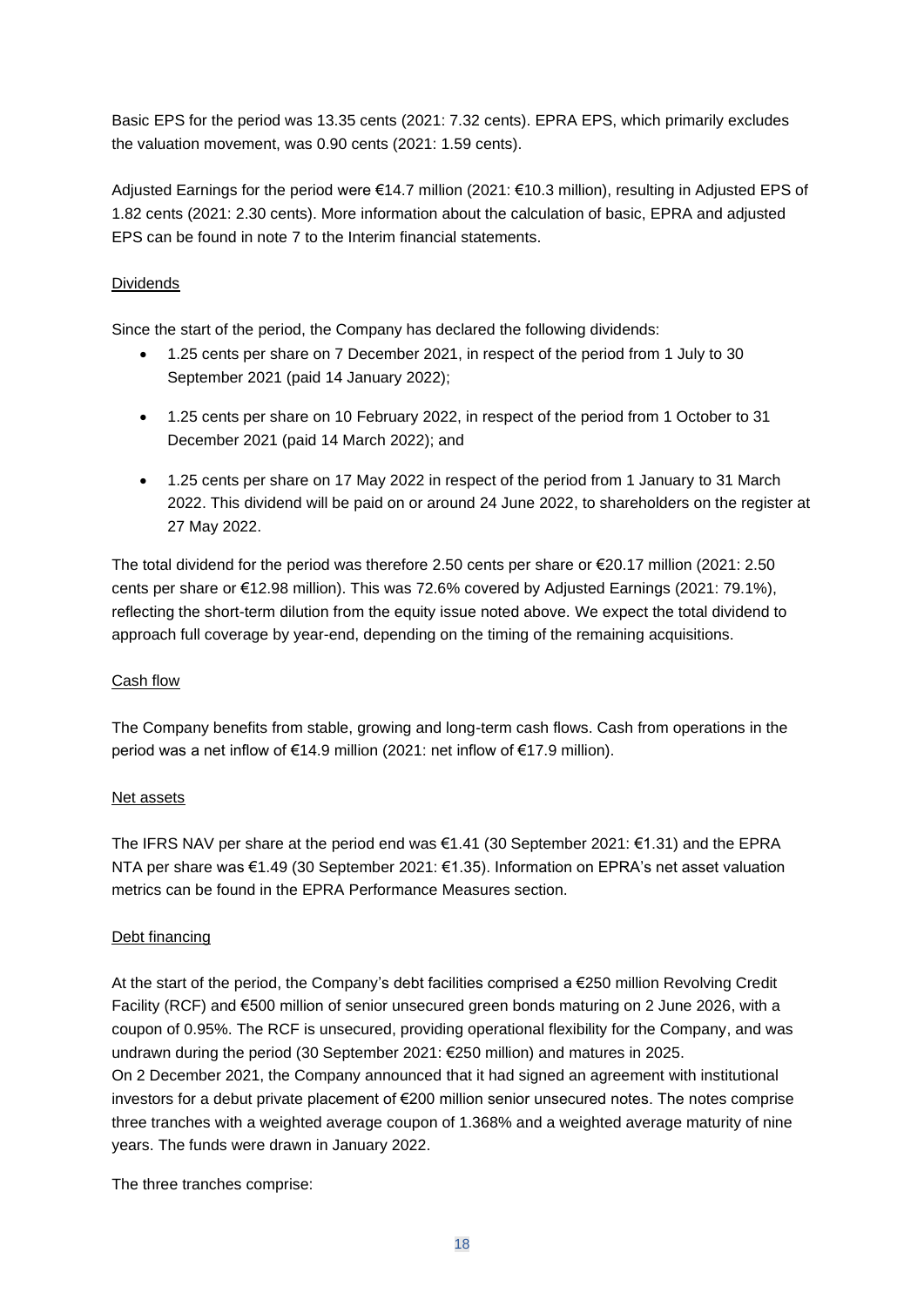- $\bullet\quad$   $\in$  100 million at a fixed coupon of 1.216%, with 7-year maturity;
- €50 million at a fixed coupon of 1.449%, with 10-year maturity; and
- €50 million at a fixed coupon of 1.590%, with 12-year maturity.

The placement supports the Company's growth strategy, further diversifies its funding at an attractive fixed cost and increases the weighted average maturity of its debt.

At the period end, the Company had total debt drawn of €700 million. This resulted in an LTV ratio of 27.9% (30 September 2021: 13.3%). Taking into account the Company's capital commitments on its development and asset management projects, the proforma LTV increases to 39.5%. This compares with the medium-term target of 45% and the maximum permitted by the Company's investment policy of 50%.

On 10 March 2022, the Company announced that Fitch Ratings Limited had upgraded its senior unsecured rating to BBB from BBB‐. Fitch also affirmed the Company's Long‐Term Issuer Default Rating at BBB‐ with stable outlook.

## **Post period end activity**

On 26 April 2022 the Group completed the acquisition of the Dormagen asset for an agreed property price of €76.4 million and the acquisition of redevelopment land in Malmo for €21.4 million. On 3 May 2022 the Group signed a new lease on the asset at Hammersbach, Germany.

There were no other significant events occurring after the reporting period, but before the financial statements were authorised for issue.

#### **Related party transactions**

Transactions with related parties in the period included the Management Fee paid to the Manager, the Directors' fees, and certain acquisitions the Company made from two of its main development and asset management partners, Dietz AG and Logistics Capital Partners. More information can be found in note 17 to the Interim financial statements.

In March 2021, the Group identified an area of non-compliance in regards to its treatment of a related party (Dietz AG) under the Listing Rules (as previously reported). There is no further update to this matter, with shareholders approving 6 related party transactions via Company general meetings since then.

#### **Alternative Investment Fund Manager (AIFM)**

The Company is an Alternative Investment Fund within the meaning of the AIFMD and has appointed the Manager as its AIFM. The Manager is authorised and regulated by the Financial Conduct Authority as a full scope AIFM.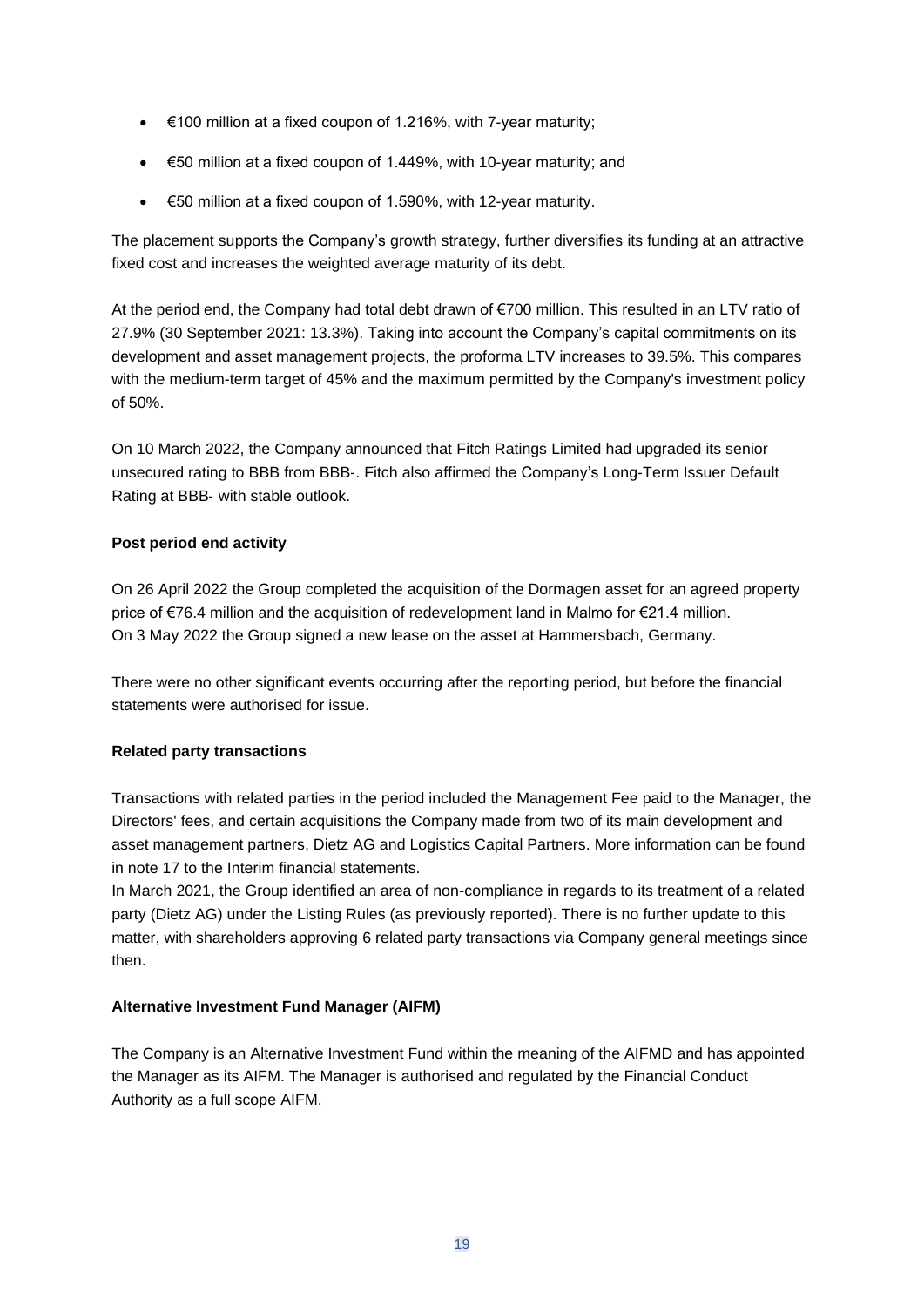# **KEY PERFORMANCE INDICATORS**

| <b>KPI and definition</b>                                                                                                                                                                                                                               | <b>Comments</b>                                                                                                                                                                                                                                                                                                                                        | Performance                                                                                                                                                 |
|---------------------------------------------------------------------------------------------------------------------------------------------------------------------------------------------------------------------------------------------------------|--------------------------------------------------------------------------------------------------------------------------------------------------------------------------------------------------------------------------------------------------------------------------------------------------------------------------------------------------------|-------------------------------------------------------------------------------------------------------------------------------------------------------------|
| 1. Dividend<br>Dividends paid to shareholders<br>and declared in relation to the<br>period.                                                                                                                                                             | The dividend reflects our ability to<br>deliver a growing income stream<br>from our portfolio and is a key<br>element of our Total Return.<br>Our policy is to pay an attractive<br>and progressive dividend, with the<br>intention to pay out 90-100% of<br>our Adjusted Earnings each year,<br>with a minimum payout of 85% of<br>Adjusted Earnings. | 2.50 cents per share for the six<br>months ended 31 March 2022<br>(six months ended 31 March 2021:<br>2.50 cents per share)                                 |
| 2. Total Return (TR)<br>TR measures the change in the<br>EPRA Net Tangible Assets (EPRA<br>NTA) over the period plus<br>dividends paid.                                                                                                                 | TR measures the ultimate<br>outcome of our strategy, which is<br>to create value for our<br>shareholders through our portfolio<br>and to deliver a secure and<br>growing income stream. The<br>Company's medium-term TR<br>target set at IPO is 9% per annum<br>by reference to the IPO issue<br>price.                                                | 12.4% for the six months ended<br>31 March 2022<br>(six months ended 31 March 2021:<br>$4.3\%)$ <sup>1</sup>                                                |
| 3. Basic Net Asset Value<br>Net asset value in IFRS GAAP.                                                                                                                                                                                               | <b>Basic Net Asset Value measures</b><br>the net value of the Company<br>under IFRS.                                                                                                                                                                                                                                                                   | €1,141.16m<br>€1.41 per share as at 31 March<br>2022<br>(€1,053.4 million or €1.31 per<br>share as at 30 September 2021)                                    |
| 4. Adjusted earnings<br>Post-tax adjusted EPS attributable<br>to shareholders, adjusted for other<br>earnings not supported by cash<br>flows or not related to the<br>operation of the portfolio.<br>See note 7 to the Interim financial<br>statements. | Adjusted EPS reflects our ability to<br>generate earnings from our<br>operating portfolio, which<br>ultimately underpins our dividend<br>payments.                                                                                                                                                                                                     | €14.69m<br>1.82 cents per share for the six<br>months ended 31 March 2022<br>(six months ended 31 March 2021:<br>€10.25 million or 2.30 cents per<br>share) |
| 5. Loan to value ratio (LTV)<br>The proportion of our gross asset<br>value (including cash) that is<br>funded by borrowings.                                                                                                                            | The LTV measures the prudence<br>of our financing strategy,<br>balancing the additional returns<br>and portfolio diversification that<br>come with using debt against the<br>need to successfully manage risk.                                                                                                                                         | 27.9% at 31 March 2022<br>(30 September 2021: 13.3%)                                                                                                        |

Set out below are the key performance indicators we use to track our strategic progress.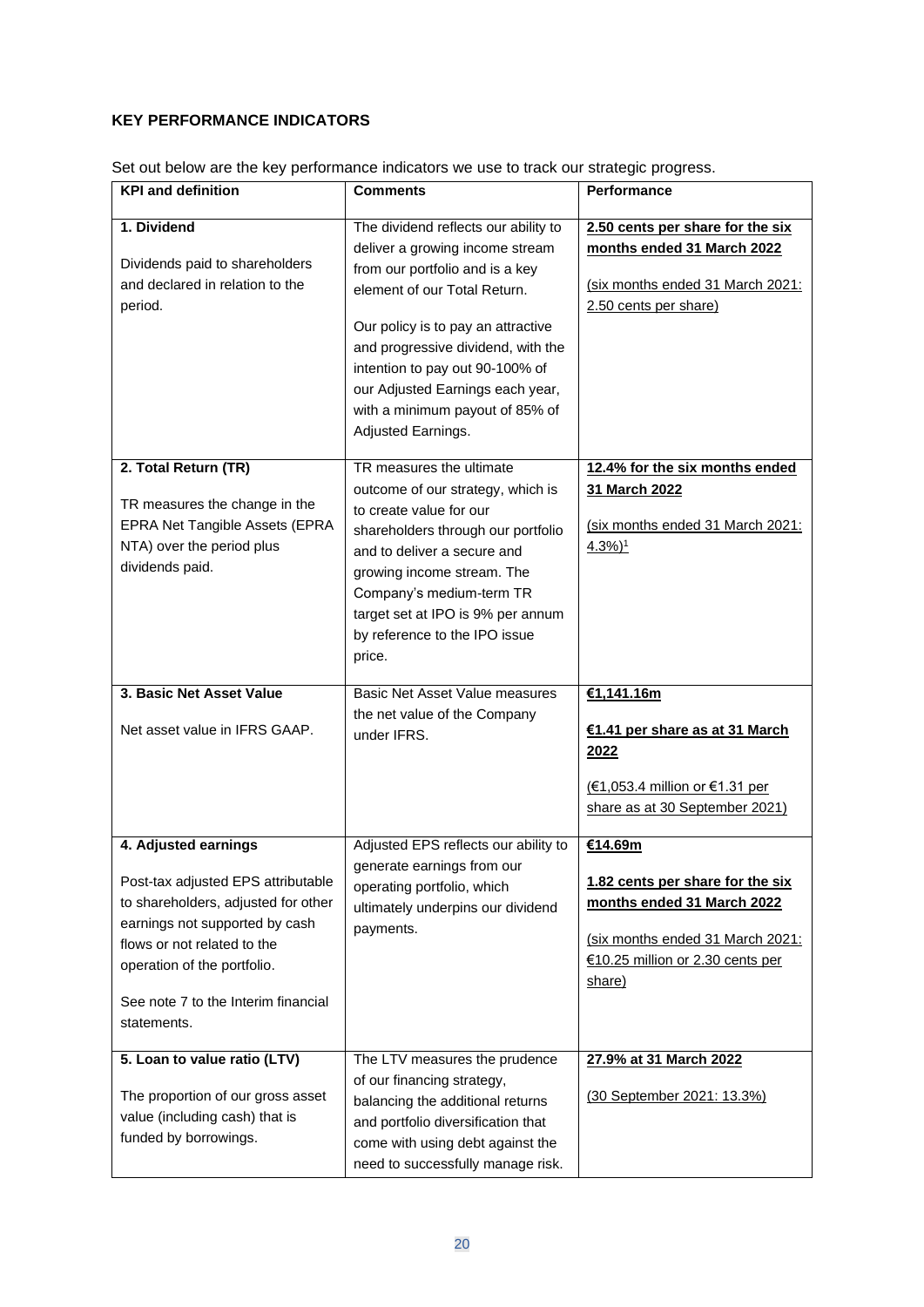|                                                                         | The Company will maintain a<br>conservative level of aggregate       |                                             |
|-------------------------------------------------------------------------|----------------------------------------------------------------------|---------------------------------------------|
|                                                                         | borrowings, with a medium-term<br>target of 45% of gross asset value |                                             |
|                                                                         | and a maximum limit of 50% (in                                       |                                             |
|                                                                         | each case, calculated at the time                                    |                                             |
|                                                                         | of borrowing).                                                       |                                             |
| 6. Weighted average unexpired                                           | The WAULT is a key measure of                                        | 8.5 years at 31 March 2022                  |
| lease term (WAULT)                                                      | the quality of our portfolio. Long                                   |                                             |
|                                                                         | lease terms underpin the security                                    | (30 September 2021: 9.3 years)              |
| The average unexpired lease term<br>of the property portfolio, weighted | of our income stream. The                                            |                                             |
| by annual passing rents.                                                | Company seeks to maintain a                                          |                                             |
|                                                                         | WAULT of greater than five years                                     |                                             |
|                                                                         | across the portfolio, in accordance<br>with typical lease lengths in |                                             |
|                                                                         | Continental Europe.                                                  |                                             |
|                                                                         |                                                                      |                                             |
| 7. Dividend cover                                                       | The dividend cover helps to                                          | 72.6% for the six months to 31              |
|                                                                         | indicate how sustainable a                                           | <b>March 2022</b>                           |
| Dividends paid and proposed to                                          | dividend is.                                                         |                                             |
| shareholders in relation to the                                         |                                                                      | (six months to 31 March 2021:               |
| financial period, as a percentage                                       | The level of cover reflects the<br>short-term dilution from the      | 79.1%)                                      |
| of Adjusted Earnings.                                                   | September 2021 equity raise. We                                      |                                             |
|                                                                         | expect the dividend to be fully                                      |                                             |
|                                                                         | covered for the financial year as a                                  |                                             |
|                                                                         | whole.                                                               |                                             |
|                                                                         |                                                                      |                                             |
| 8. Interest cover                                                       | Interest cover is a measure of a                                     | 7.58 times for the six months to            |
| The ratio of net property income to                                     | company's ability to meet its                                        | 31 March 2022                               |
| the interest incurred in the period.                                    | interest payments.                                                   | (six months to 31 March 2021:               |
|                                                                         |                                                                      | 4.64 times)                                 |
|                                                                         |                                                                      |                                             |
| 9. Like-for-like rental growth                                          | This measures the Company's                                          | -1.5% or €0.8 million for the six           |
|                                                                         | ability to grow its rental income                                    | months to 31 March 2021                     |
| Like-for-like rental growth<br>compares the growth of the rental        | over time. Rental growth will not                                    | (six months to 31 March 2021 <sup>2</sup> : |
| income of the portfolio that has                                        | be linear during the hold period,                                    | 0.7% or €0.24m)                             |
| been consistently in operation and                                      | with different mechanisms in each                                    |                                             |
| not under development during the                                        | lease agreement.                                                     |                                             |
| two full preceding periods.                                             |                                                                      |                                             |
|                                                                         |                                                                      |                                             |

<sup>1</sup> The Company decided to change its primary metric from EPRA NRV to EPRA NTA. The prior year comparative has been restated.

<sup>2</sup>This compares the annualised passing rent at the Balance Sheet date against the annualised passing rent at the previous interim date.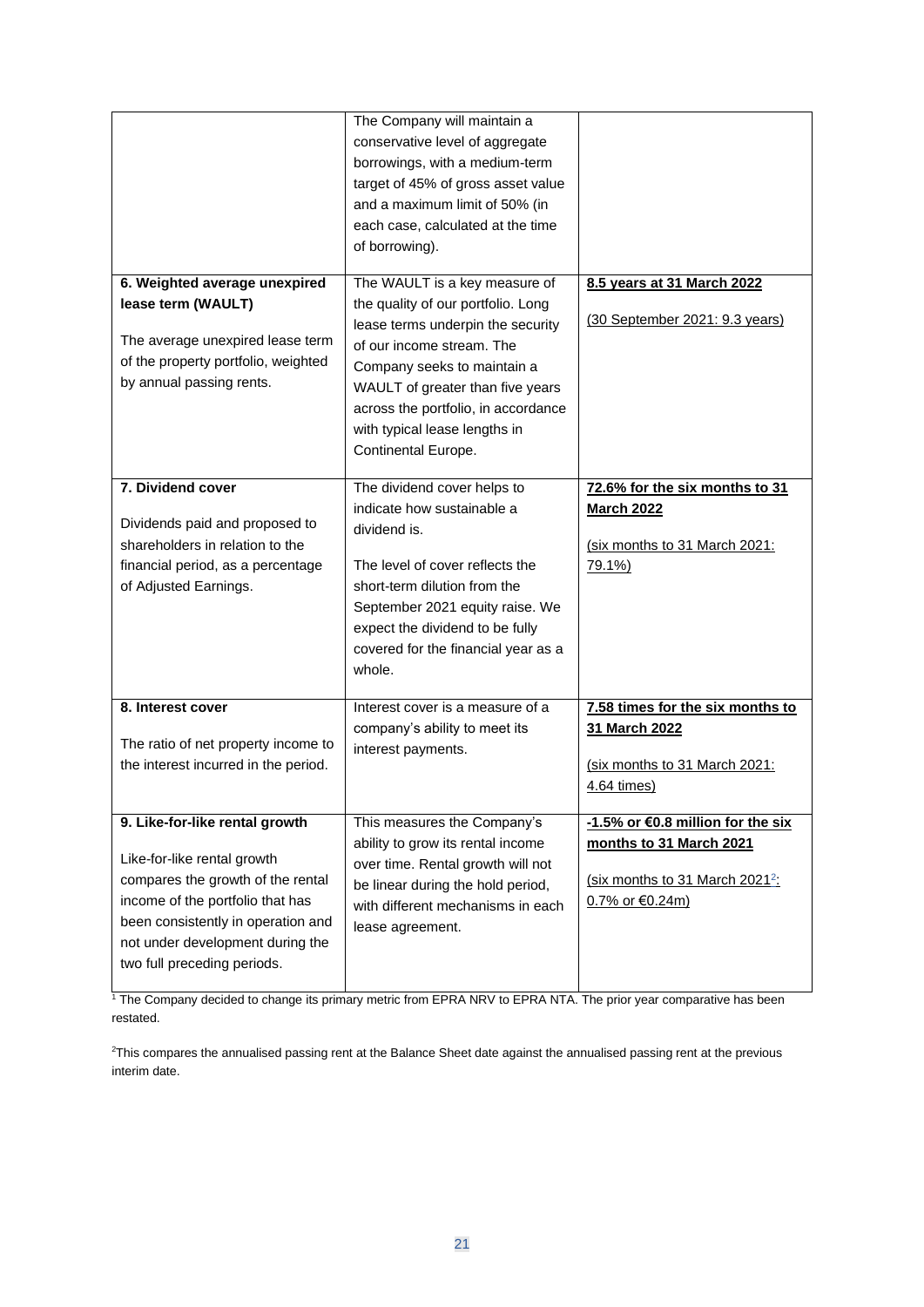# **EPRA PERFORMANCE MEASURES**

The table below shows additional performance measures, calculated in accordance with the Best Practices Recommendations of the European Public Real Estate Association (EPRA). We provide these measures to aid comparison with other European real estate businesses. For a full reconciliation of the new EPRA NAV measures, please see the Notes to the EPRA and Other Key Performance Indicators.

| <b>Performance measures and definition</b>                                                                                                                                                                                                                                           | <b>Comments</b>                                                                                                                                                                                                                         | <b>Performance</b>                                                                                                                                            |
|--------------------------------------------------------------------------------------------------------------------------------------------------------------------------------------------------------------------------------------------------------------------------------------|-----------------------------------------------------------------------------------------------------------------------------------------------------------------------------------------------------------------------------------------|---------------------------------------------------------------------------------------------------------------------------------------------------------------|
| 1. EPRA Net Reinstatement Value ("EPRA<br>NRV")<br>Basic NAV adjusted for mark-to-market<br>valuation of derivatives, deferred tax and<br>transaction costs (real estate transfer tax<br>and purchaser's costs).                                                                     | A key measure to highlight the<br>value of net assets on a long-term<br>basis. The metric reflects what<br>would be needed to recreate the<br>current portfolio of the company.                                                         | €1,278.8m<br>€1.59 per share as at 31<br><b>March 2022</b><br>(30 September 2021:<br>€1,147.4 million or €1.42<br>per share)                                  |
| 2. EPRA Net Tangible Assets ("EPRA<br>NTA")<br>Basic NAV adjusted to remove the fair<br>values of financial instruments and<br>deferred taxes. This excludes transaction<br>costs.                                                                                                   | Assumes that entities buy and sell<br>assets, thereby crystallising<br>certain levels of unavoidable<br>deferred tax.                                                                                                                   | €1,201.55m<br>€1.49 per share as at 31<br><b>March 2022</b><br>(30 September 2021:<br>€1,086.5 million or €1.35<br>per share)                                 |
| 3. EPRA Net Disposal Value ("EPRA<br>NDV")<br>Equivalent to IFRS NAV, as this includes<br>the fair values of financial instruments and<br>deferred taxes.                                                                                                                            | Represents the shareholders'<br>value under a disposal scenario,<br>where deferred tax, financial<br>instruments and certain other<br>adjustments are calculated to the<br>full extent of their liability, net of<br>any resulting tax. | €1,141.17m<br>€1.41 per share as at 31<br><b>March 2022</b><br>(30 September 2021:<br>€1,053.5 million or €1.31<br>per share)                                 |
| 4. EPRA Earnings<br>Earnings from operational activities.                                                                                                                                                                                                                            | A key measure of the Company's<br>underlying results and an<br>indication of the extent to which<br>current dividend payments are<br>supported by earnings.                                                                             | €7.26m<br>0.90 cents per share<br>for the six months to 31<br><b>March 2022</b><br>(six months to 31 March<br>2021: €7.09 million or 1.59<br>cents per share) |
| 5. EPRA Net Initial Yield ("NIY")<br>Annualised rental income based on the<br>cash rents passing at the balance sheet<br>date, less non-recoverable property<br>operating expenses, divided by the market<br>value of the property, increased with<br>(estimated) purchasers' costs. | This measure should make it<br>easier for investors to judge for<br>themselves how the valuations of<br>portfolios compare.                                                                                                             | 3.6% as at 31 March<br>2022<br>(30 September 2021:<br>3.7%                                                                                                    |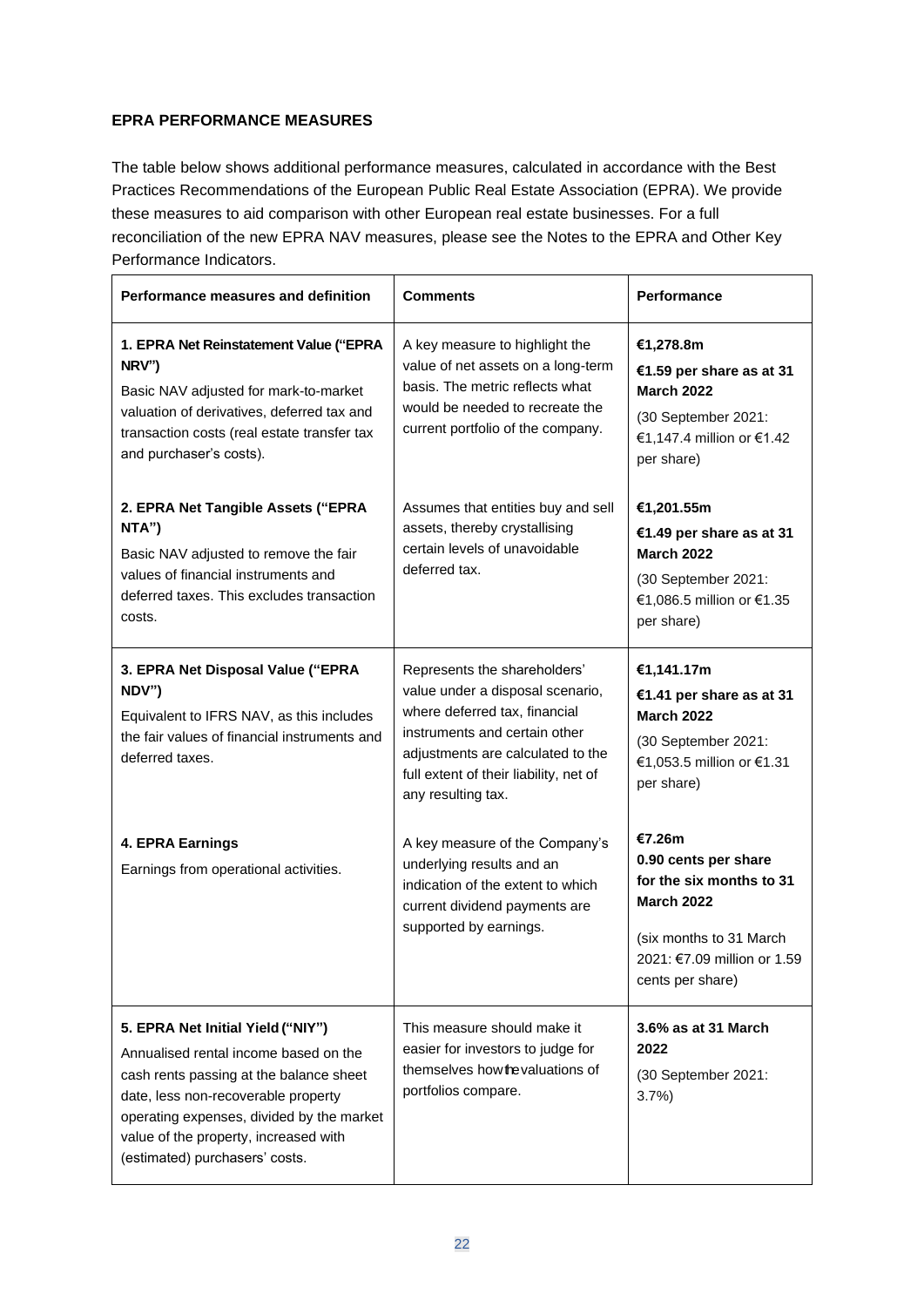| 6. EPRA 'Topped-up' NIY<br>This measure incorporates an adjustment<br>to the EPRA NIY in respect of the<br>expiration of rent-free periods (or other<br>unexpired lease incentives such as<br>discounted rent periods and step rents). | This measure should make it<br>easier for investors to judge for<br>themselves how the valuations of<br>portfolios compare.                                                                                                                   | 3.6% as at 31 March<br>2022<br>(30 September 2021:<br>3.8%                                                                                                                                                                                               |
|----------------------------------------------------------------------------------------------------------------------------------------------------------------------------------------------------------------------------------------|-----------------------------------------------------------------------------------------------------------------------------------------------------------------------------------------------------------------------------------------------|----------------------------------------------------------------------------------------------------------------------------------------------------------------------------------------------------------------------------------------------------------|
| 7. EPRA Vacancy Rate<br>Estimated Market Rental Value ("ERV") of<br>vacant space divided by ERV of the whole<br>portfolio.                                                                                                             | The vacancy relates to Strykow,<br>reflecting the tilt in our investment<br>strategy towards Value Add<br>opportunities, including those<br>where we control the leasing.                                                                     | 2.2% as at 31 March<br>2022<br>(30 September 2021:<br>3.3%                                                                                                                                                                                               |
| 8. EPRA Cost Ratio<br>Administrative and operating costs<br>(including and excluding costs of direct<br>vacancy) divided by gross rental income.                                                                                       | A key measure to enable<br>meaningful measurement of the<br>changes in a company's operating<br>costs. We expect the EPRA cost<br>ratio to decrease over time, as the<br>portfolio grows and the Company<br>benefits from economies of scale. | $33.7\%$ <sup>1</sup> for the six<br>months to 31 March<br>2022<br>(six months to 31 March)<br>2021: 31.3% <sup>1</sup> )<br>$32.8\%$ <sup>2</sup> for the six<br>months to 31 March<br>2022<br>(six months to 31 March)<br>$2021:29.9\%$ <sup>2</sup> ) |

<sup>1</sup> Inclusive of vacant property costs.

<sup>2</sup> Exclusive of vacant property costs.

#### **PRINCIPAL RISKS AND EMERGING UNCERTAINTIES**

The Audit Committee, which assists the Board with its responsibilities for managing risk, considers that the principal risks and uncertainties as presented in our 2021 Annual Report, were largely unchanged during the period. However, a few risks have increased in probability, such as the effect of inflation or political uncertainties.

#### **Property risks**

- 1. The default of one or more of our tenants would reduce revenue and may affect the Company's ability to pay dividends and/or lead to a breach of our banking covenants.
- 2. The performance and valuation of the portfolio are affected by the market, which is inherently subjective and uncertain. A change in property valuations may lead to a breach of the Company's banking covenants.
- 3. The Company's due diligence may not identify all risks and liabilities in respect of a property acquired. An adverse change in the future valuation of that asset may lead to a decrease in the Company's Net Asset Value and affect our ability to meet our target returns.
- 4. The Company's ability to grow the portfolio may be restricted by the availability of suitable assets at acceptable prices in targeted countries in Continental Europe.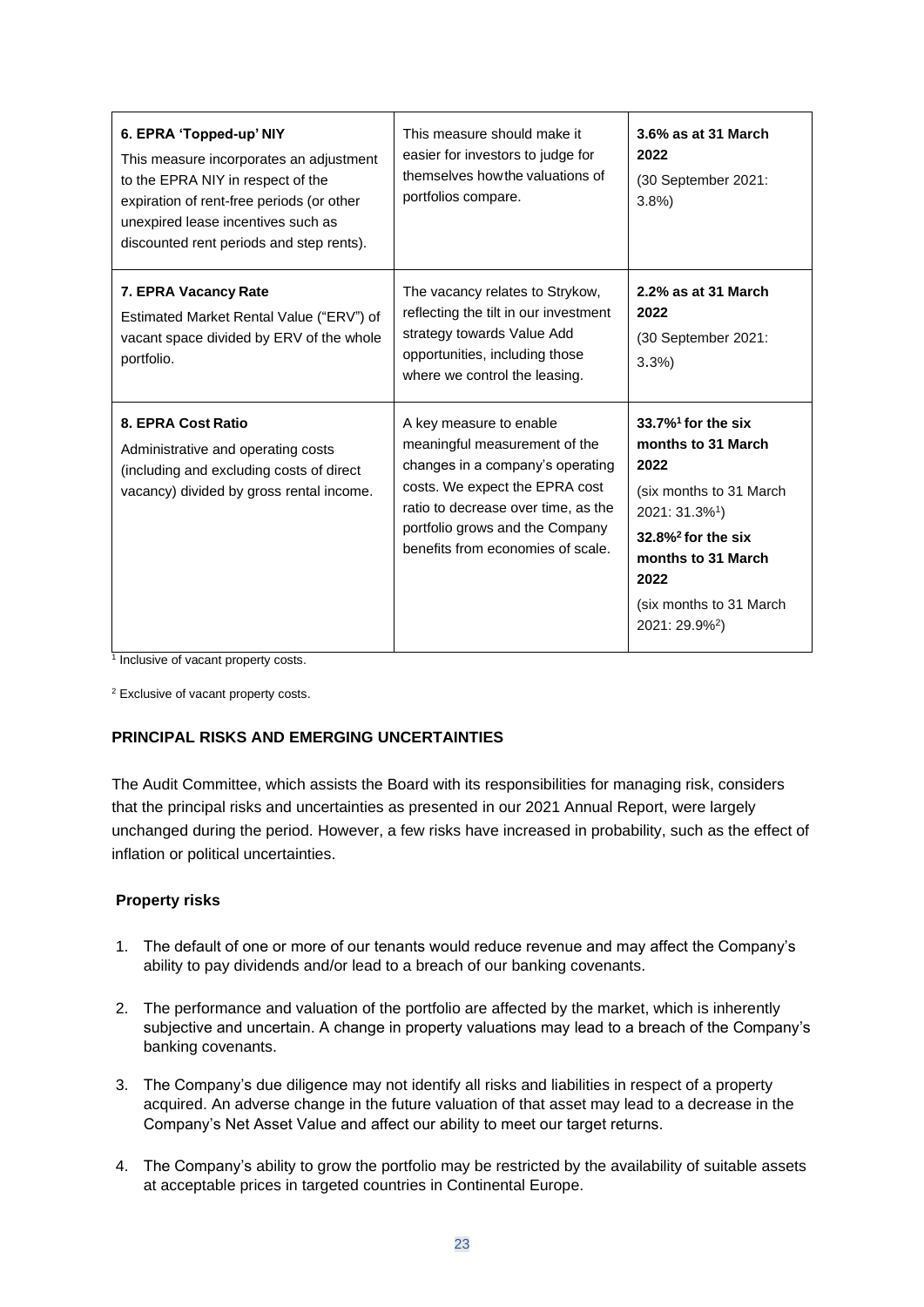- 5. The Company may have concentration of risk, in particular exposure to country risk, if there are significant economic or political changes in countries where the Company has invested or the Eurozone, which could have an adverse impact on the income derived from said countries and on the valuation of those assets. This could lead to weaker performance of the portfolio.
- 6. Development activities involve a higher degree of risk than investment in standing investments, such as general construction risks, cost overruns or developer/contractor default. This could reduce the value of our portfolio if any of the risks associated materialised.

#### **Operational risks**

- 1. The Company's performance will, to a large extent, depend on the Manager's abilities to source adequate assets, and to actively manage these assets.
- 2. Termination of the Investment Management Agreement would severely affect our ability to manage the Company's operations and may have a negative impact on the Company's share price.
- 3. Failure to secure insurance for assets at suitable pricing levels may have a negative impact on shareholder returns, or create significant financial risk if assets are uninsured.

# **Financial risks**

- 1. Our use of floating rate debt will expose the Company to underlying interest rate movements. Any adverse movement in Euribor could affect the Company's profitability and ability to pay dividends.
- 2. A lack of debt funding at appropriate rates may restrict our ability to grow, by making us unable to pursue suitable investment opportunities. This may impair the Company's ability to reach the relevant targeted returns.
- 3. Failure to operate within our debt covenants could lead to a default and debt funding being recalled. This may result in the Company selling assets to repay loan commitments.
- 4. Risk of Foreign Exchange movements may impact performance of the Group. In particular, income received/capex paid in foreign currency may result in lower performance in Euro.
- 5. Rising inflation and interest rates could lead to a higher cost of debt for the Company. This could impact if and when the Company borrows money and could impact overall performance.

#### **Taxation risks**

- 1. If the Company fails to maintain approval as an Investment Trust its income and gains will be subject to UK corporation tax and it will be unable to designate dividends as interest distributions.
- 2. A change in local taxation status or tax legislation in any of the countries the Company invests in may lead to increased tax charges for the Company, resulting in lower profits and returns to **Shareholders**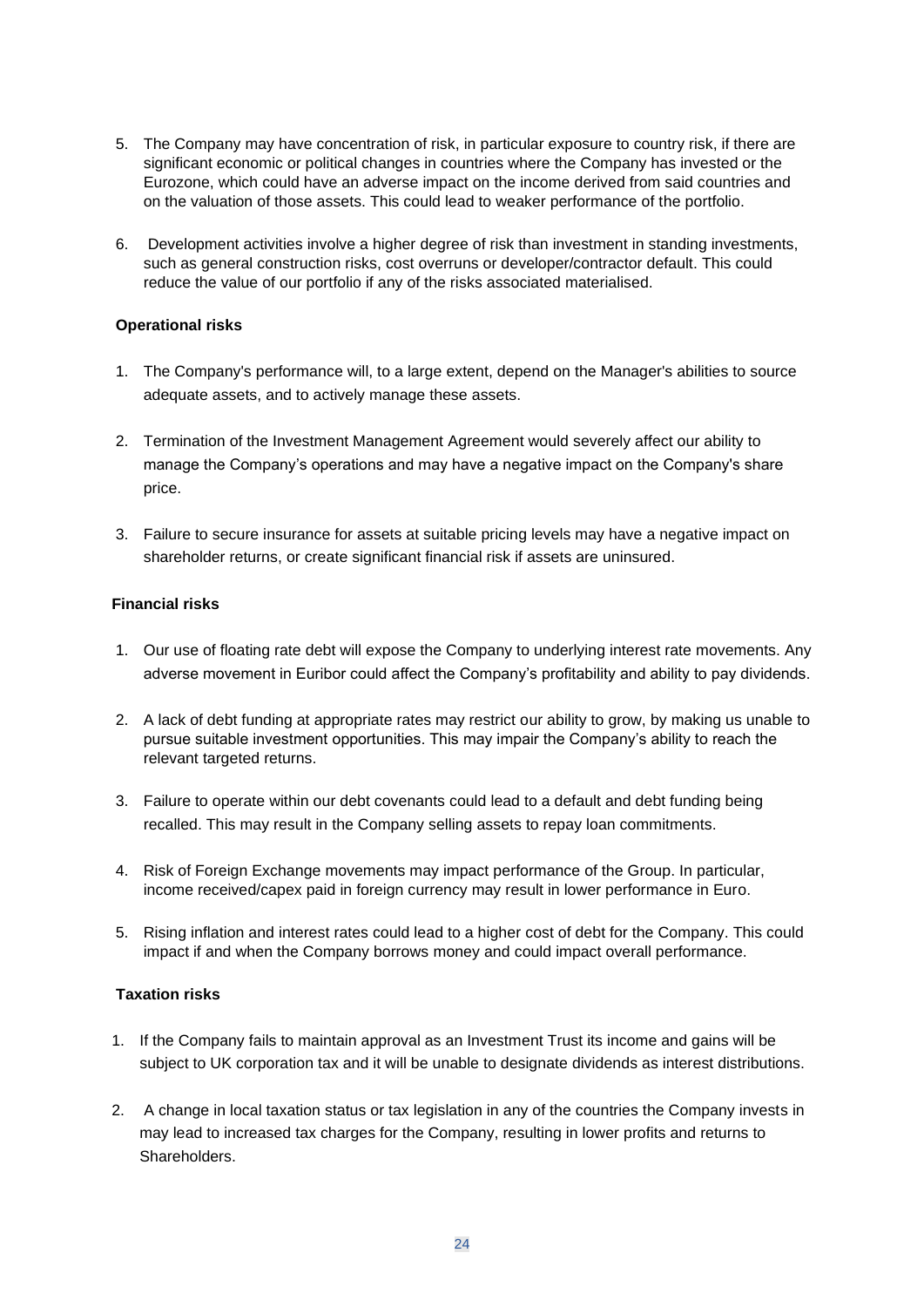## **Political risks**

- 1. There is continuing uncertainty relating to the world economy which could have a negative effect on the performance of the Company over both the short and longer term.
- 2. Geo-political uncertainty can lead to severe disruptions and weakened economic growth, leading to reduced demand for logistics warehouses.

#### **ESG risks**

- 1. The company could be negatively impacted by climate change and biodiversity loss, affecting the Company's long-term ability to operate in the market.
- 2. Failure to retain the right labour skills and mitigating modern slavery in the Company's supply chain are a big social risk and could lead to higher vacancies and an impact on the reputation of the company.
- 3. There is a need for the Company to be transparent and agile in managing the evolving governance risks, such as diversity and human capital management which could lead to a loss of competitive advantage.

#### **Cyber risks**

1. Cyber-attacks are becoming increasingly sophisticated, and this could have a negative impact on the financial outlook, operations and reputation of the company.

#### **STATEMENT OF DIRECTORS' RESPONSIBILITIES**

We confirm that to the best of our knowledge:

•the condensed set of financial statements has been prepared in accordance with IAS 34 Interim Financial Reporting as adopted for use in the UK;

•the interim management report includes a fair review of the information required by:

-DTR 4.2.7R of the *Disclosure Guidance and Transparency Rules,* being an indication of important events that have occurred during the first six months of the financial year and their impact on the condensed set of financial statements; and a description of the principal risks and uncertainties for the remaining six months of the year; and

-DTR 4.2.8R of the *Disclosure Guidance and Transparency Rules,* being related party transactions that have taken place in the first six months of the current financial year and that have materially affected the financial position or performance of the entity during that period; and any changes in the related party transactions described in the last annual report that could do so.

Approved by the Board on 16 May 2022 and signed on its behalf by:

Robert Orr Director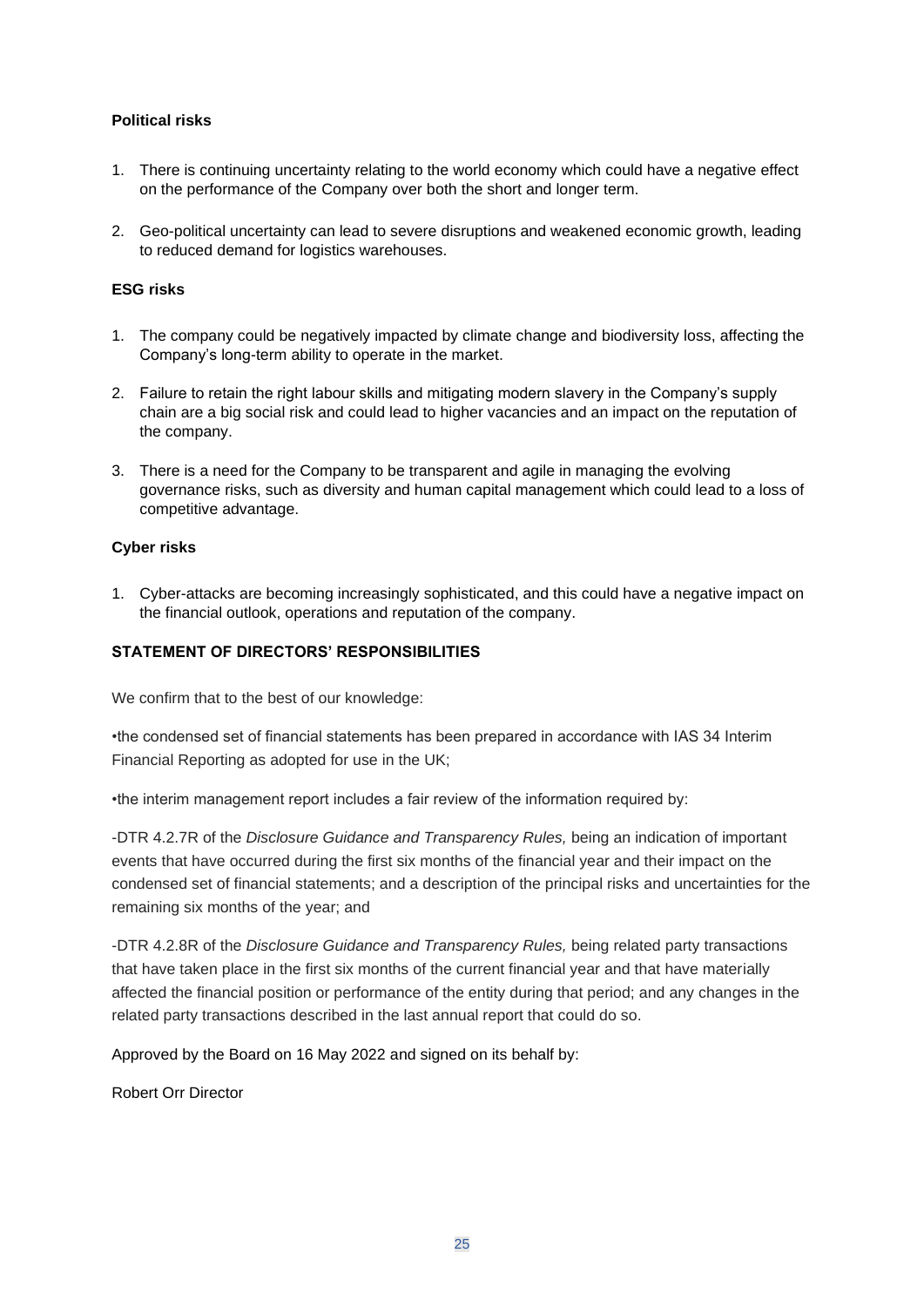# **INDEPENDENT REVIEW REPORT TO TRITAX EUROBOX PLC**

#### **Conclusion**

We have been engaged by the company to review the condensed set of financial statements in the half-yearly financial report for the six months ended 31 March 2022 which comprises the condensed group statement of comprehensive income, condensed consolidated statement of financial position, condensed group statement of changes in equity, condensed group cash flow statement and the related explanatory notes.

Based on our review, nothing has come to our attention that causes us to believe that the condensed set of financial statements in the half-yearly financial report for the six months ended 31 March 2022 is not prepared, in all material respects, in accordance with IAS 34 *Interim Financial Reporting* as adopted for use in the UK and the Disclosure Guidance and Transparency Rules ("the DTR") of the UK's Financial Conduct Authority ("the UK FCA").

#### **Scope of review**

We conducted our review in accordance with International Standard on Review Engagements (UK and Ireland) 2410 *Review of Interim Financial Information Performed by the Independent Auditor of the Entity* issued by the Auditing Practices Board for use in the UK. A review of interim financial information consists of making enquiries, primarily of persons responsible for financial and accounting matters, and applying analytical and other review procedures. We read the other information contained in the half-yearly financial report and consider whether it contains any apparent misstatements or material inconsistencies with the information in the condensed set of financial statements.

A review is substantially less in scope than an audit conducted in accordance with International Standards on Auditing (UK) and consequently does not enable us to obtain assurance that we would become aware of all significant matters that might be identified in an audit. Accordingly, we do not express an audit opinion.

#### **Directors' responsibilities**

The half-yearly financial report is the responsibility of, and has been approved by, the directors. The directors are responsible for preparing the half-yearly financial report in accordance with the DTR of the UK FCA.

As disclosed in note 1, the latest annual financial statements of the group were prepared in accordance with International Financial Reporting Standards adopted pursuant to Regulation (EC) No 1606/2002 as it applies in the European Union and in accordance with international accounting standards in conformity with the requirements of the Companies Act 2006 and the next annual financial statements will be prepared in accordance with UK-adopted international accounting standards. The directors are responsible for preparing the condensed set of financial statements included in the half-yearly financial report in accordance with IAS 34 as adopted for use in the UK*.*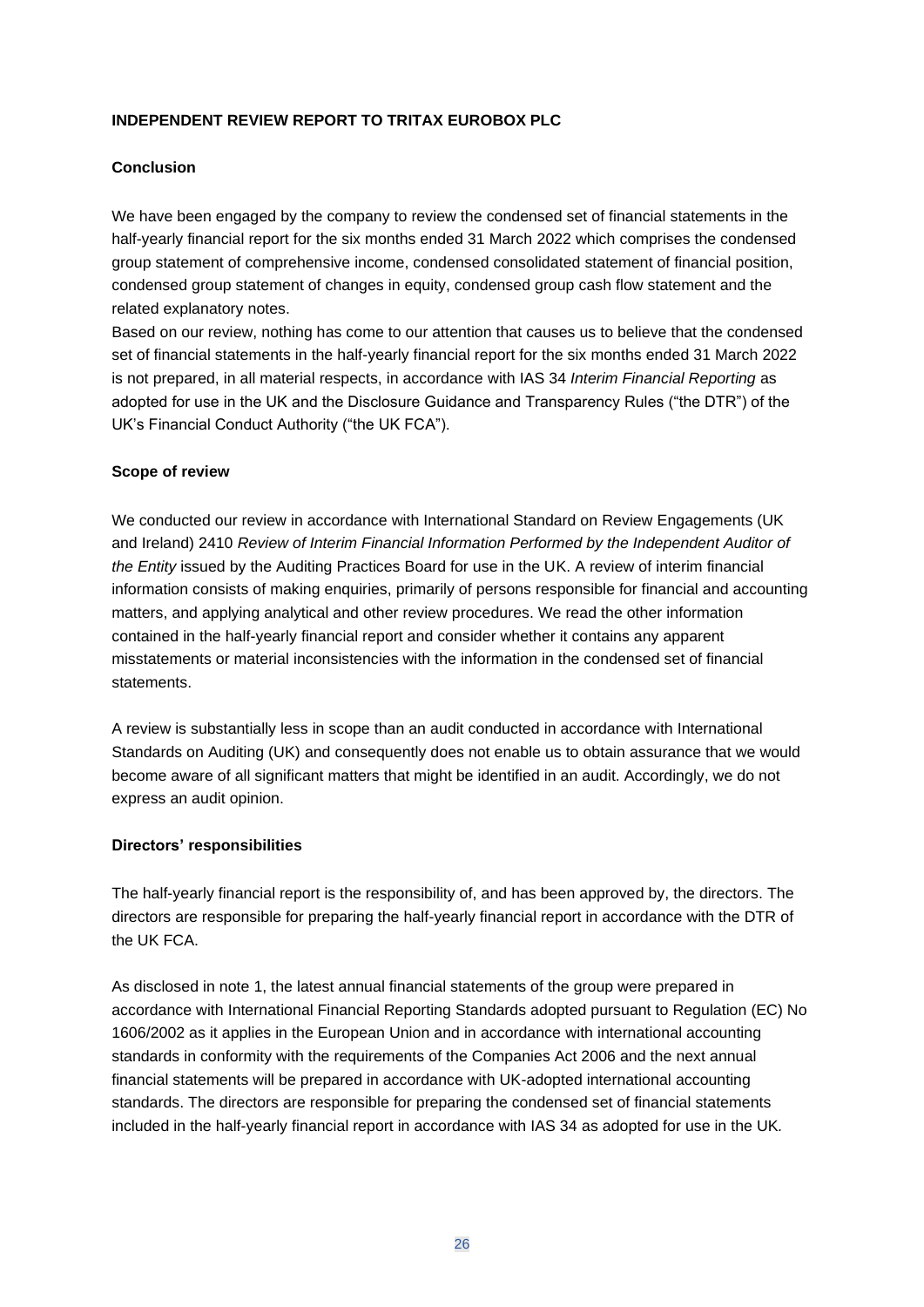## **Our responsibility**

Our responsibility is to express to the company a conclusion on the condensed set of financial statements in the half-yearly financial report based on our review.

#### **The purpose of our review work and to whom we owe our responsibilities**

This report is made solely to the company in accordance with the terms of our engagement to assist the company in meeting the requirements of the DTR of the UK FCA. Our review has been undertaken so that we might state to the company those matters we are required to state to it in this report and for no other purpose. To the fullest extent permitted by law, we do not accept or assume responsibility to anyone other than the company for our review work, for this report, or for the conclusions we have reached.

#### **David Neale**

# **for and on behalf of KPMG LLP**  *Chartered Accountants* 15 Canada Square London

E14 5GL

16 May 2022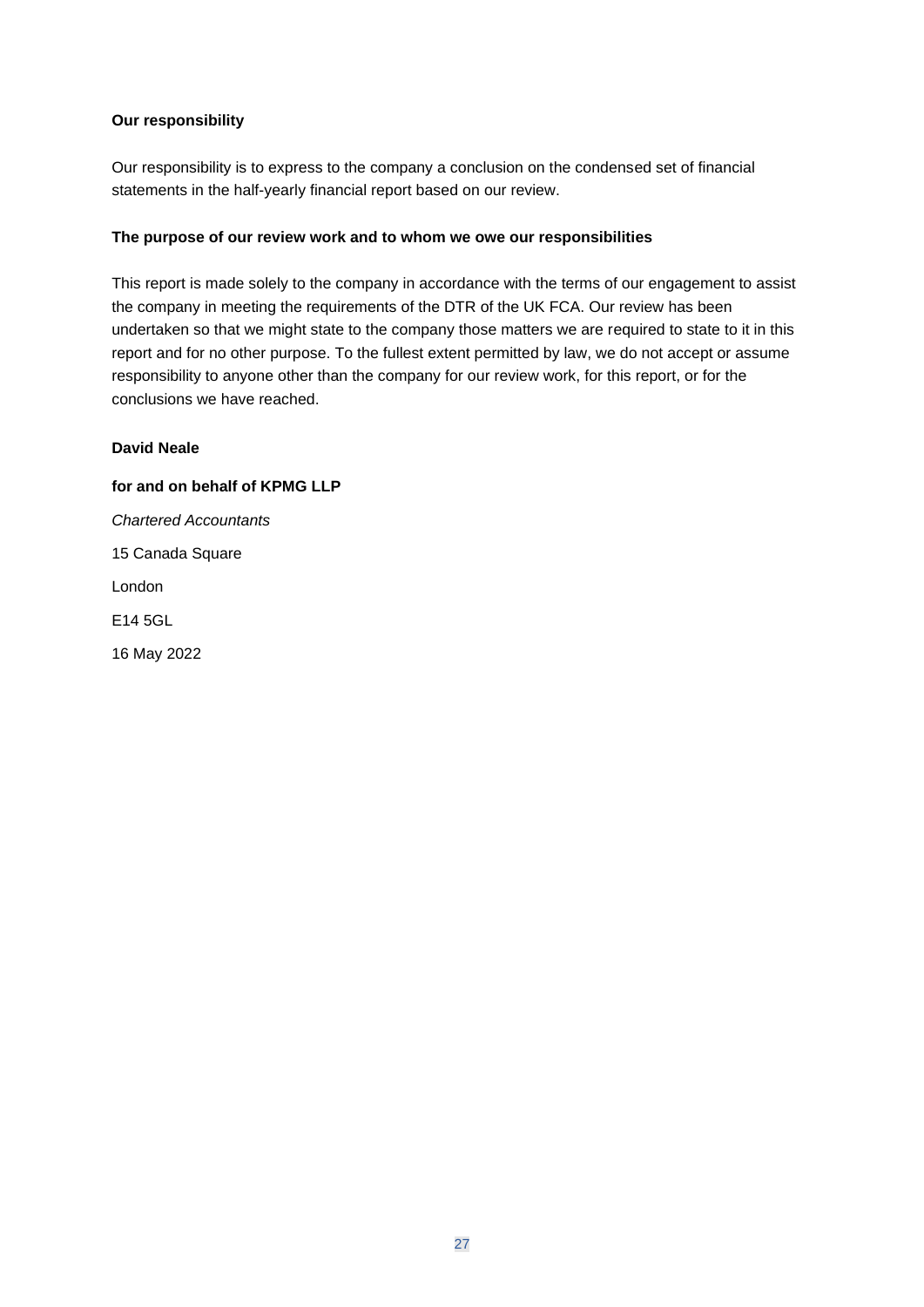# **Condensed Group Statement of Comprehensive Income for the six months ended 31 March 2022**

|                                                                             |                | <b>Six months</b><br>ended<br>31 March<br>2022 | Six months<br>ended<br>31 March<br>2021 |
|-----------------------------------------------------------------------------|----------------|------------------------------------------------|-----------------------------------------|
|                                                                             |                | (unaudited)                                    | (unaudited)                             |
|                                                                             | Note           | €m                                             | €m                                      |
| Rental income                                                               | 4              | 27.60                                          | 19.35                                   |
| Service charge income                                                       | 4              | 5.09                                           | 3.67                                    |
| Other income                                                                | 4              | 0.23                                           | 0.19                                    |
| <b>Gross property income</b>                                                | 4              | 32.92                                          | 23.21                                   |
| Direct property costs                                                       |                | (6.07)                                         | (4.51)                                  |
| Net property income                                                         |                | 26.85                                          | 18.70                                   |
| Fair value gain on investment properties                                    | 9              | 127.82                                         | 26.38                                   |
| Gain on disposal of investment property                                     |                |                                                | 7.38                                    |
| Administrative and other expenses                                           |                | (8.51)                                         | (5.40)                                  |
| <b>Operating profit</b>                                                     |                | 146.16                                         | 47.06                                   |
| Finance expense<br>Effect of foreign exchange differences                   | 5              | (10.41)<br>1.29                                | (5.90)<br>0.08                          |
| Changes in fair value of interest rate derivatives                          | 13             | 1.12                                           | (0.01)                                  |
| <b>Profit before taxation</b>                                               |                | 138.16                                         | 41.23                                   |
| Taxation                                                                    | 6              | (28.95)                                        | (8.60)                                  |
| Profit for the period                                                       |                | 109.21                                         | 32.63                                   |
| Other comprehensive income                                                  |                |                                                |                                         |
| Foreign currency translation differences- foreign operations                |                | (1.49)                                         |                                         |
| Total comprehensive income for the year attributable to<br>the Shareholders |                | 107.72                                         | 32.63                                   |
| Earnings Per Share (EPS) (expressed in cents per share)                     |                |                                                |                                         |
| EPS - basic and diluted                                                     | $\overline{7}$ | 13.35                                          | 7.32                                    |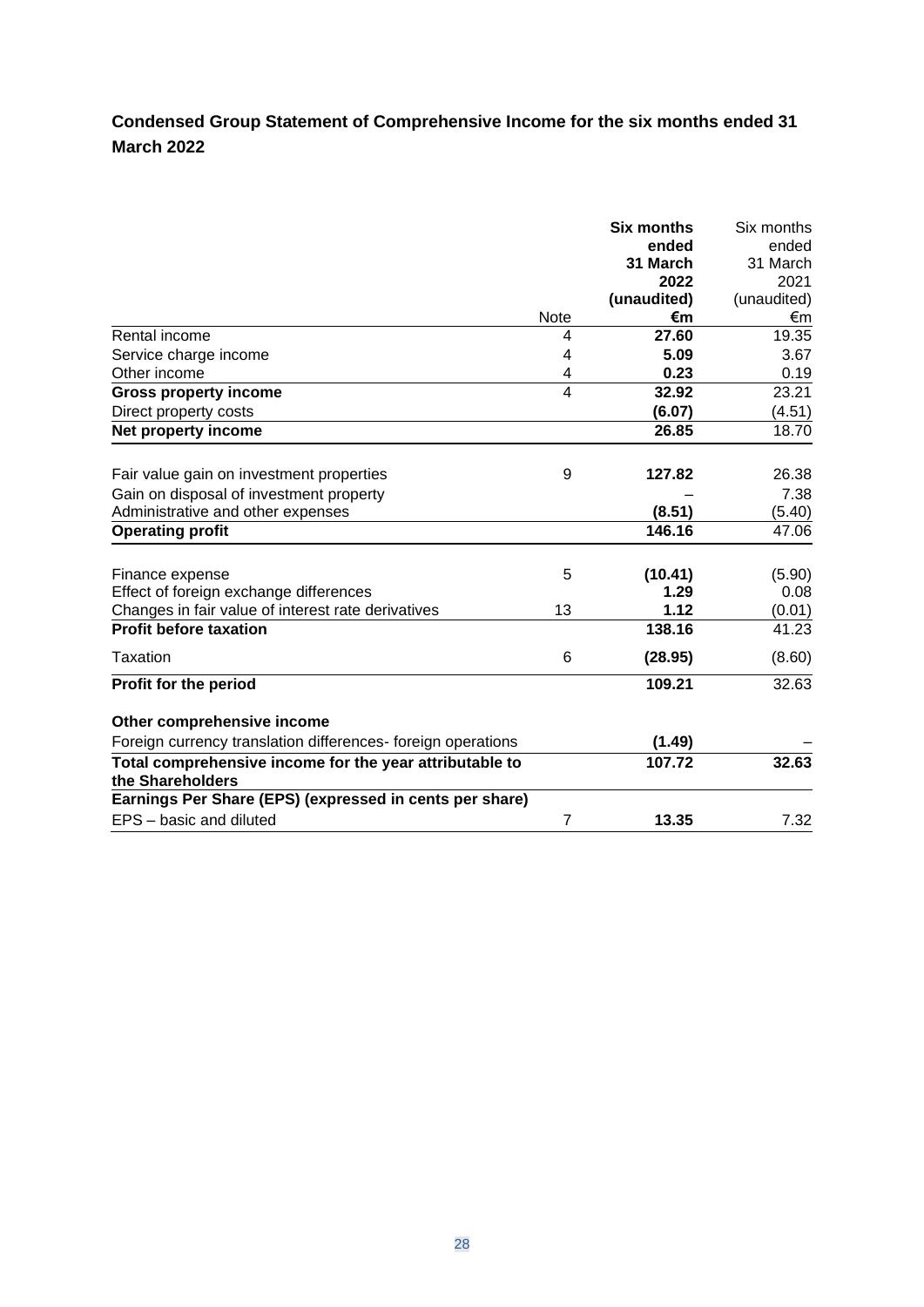# **Condensed Consolidated Statement of Financial Position as at 31 March 2022**

|                                                               |      | 31 March    | 30 September |
|---------------------------------------------------------------|------|-------------|--------------|
|                                                               |      | 2022        | 2021         |
|                                                               |      | (unaudited) | (audited)    |
|                                                               | Note | €m          | €m           |
| <b>Non-current assets</b>                                     |      |             |              |
| Investment properties                                         | 9    | 1,689.09    | 1,281.38     |
| Derivative financial instruments                              | 13   | 1.17        | 0.05         |
| Trade and other receivables                                   | 10   | 1.17        | 1.17         |
| Deferred tax assets                                           |      | 0.31        | 0.24         |
| <b>Total non-current assets</b>                               |      | 1,691.74    | 1,282.84     |
| <b>Current assets</b>                                         |      |             |              |
| Trade and other receivables                                   | 10   | 32.72       | 17.24        |
| Cash and cash equivalents                                     |      | 228.83      | 329.73       |
| <b>Total current assets</b>                                   |      | 261.55      | 346.97       |
| <b>Total assets</b>                                           |      | 1,953.29    | 1,629.81     |
| <b>Current liabilities</b>                                    |      |             |              |
| Trade and other payables                                      |      | (19.92)     | (21.92)      |
| Income tax liability                                          |      | (0.68)      | (0.22)       |
| <b>Total current liabilities</b>                              |      | (20.60)     | (22.14)      |
| <b>Non-current liabilities</b>                                |      |             |              |
| Trade and other payables                                      |      | (1.35)      | (1.40)       |
| Loans and borrowings                                          | 11   | (690.94)    | (492.17)     |
| Deferred tax liabilities                                      |      | (61.86)     | (33.30)      |
| Other liabilities                                             | 12   | (35.00)     | (25.19)      |
| <b>Tenant deposit</b>                                         |      | (2.37)      | (2.11)       |
| <b>Total non-current liabilities</b>                          |      | (791.52)    | (554.17)     |
| <b>Total liabilities</b>                                      |      | (812.12)    | (576.31)     |
| <b>Net assets</b>                                             |      | 1,141.17    | 1,053.50     |
| <b>Equity</b>                                                 |      |             |              |
| Share capital                                                 | 15   | 8.07        | 8.07         |
| Share premium reserve                                         |      | 597.58      | 597.46       |
| <b>Translation reserve</b>                                    |      | (1.43)      | 0.06         |
| Retained earnings                                             |      | 536.95      | 447.91       |
| <b>Total equity</b>                                           |      | 1,141.17    | 1,053.50     |
| Net Asset Value (NAV) per share (expressed in Euro per share) |      |             |              |
| <b>Basic NAV</b>                                              | 16   | 1.41        | 1.31         |
| EPRA NTA                                                      | 16   | 1.49        | 1.35         |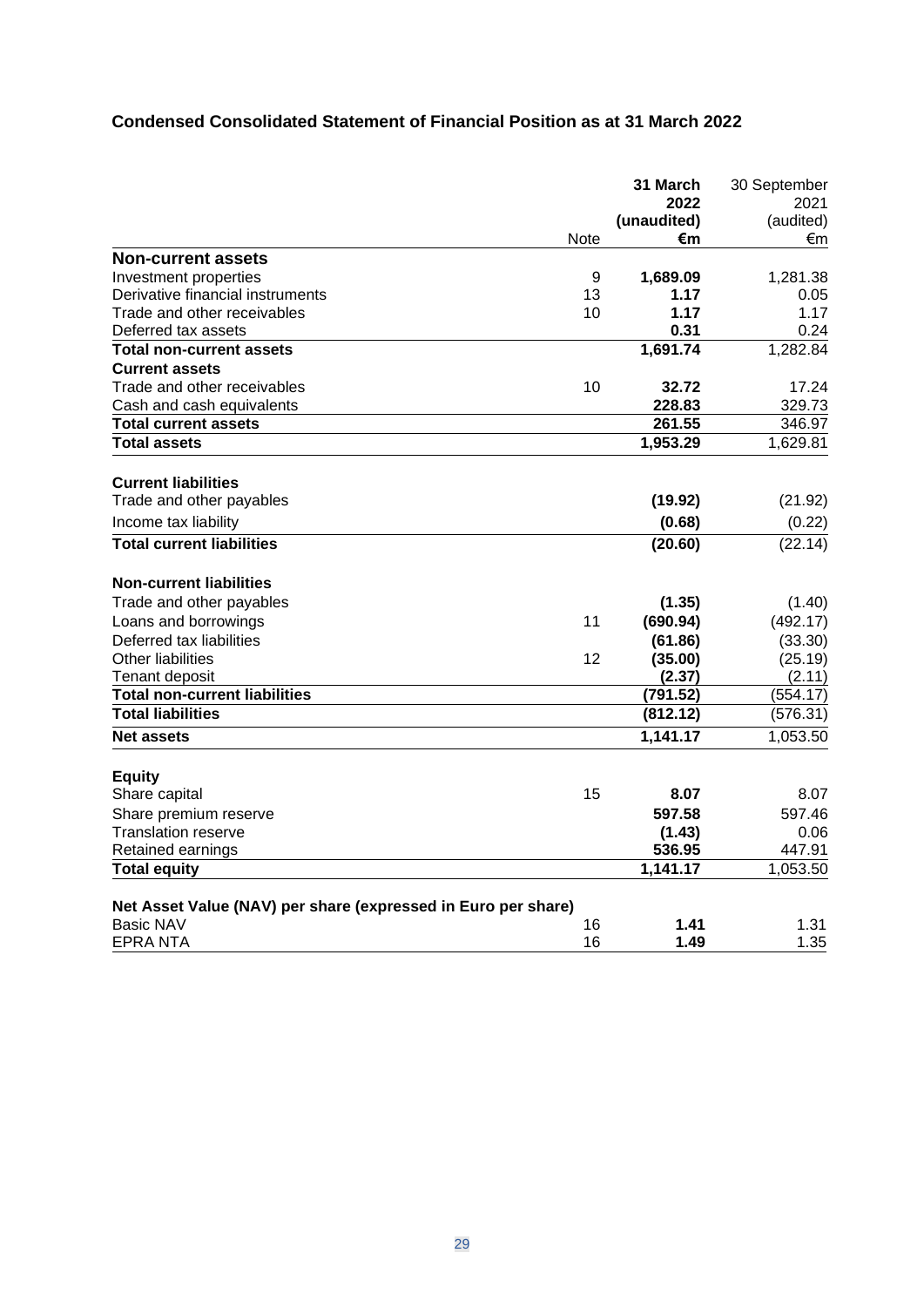# **Condensed Group Statement of Changes in Equity for the six months ended 31 March 2022**

|                                         |             | Share   |         | <b>Share Translation</b> | Retained |                 |
|-----------------------------------------|-------------|---------|---------|--------------------------|----------|-----------------|
|                                         |             | capital | premium | Reserve                  | earnings | Total           |
| (Unaudited)                             | <b>Note</b> | €m      | €m      | €m                       | €m       | €m              |
| At 1 October 2021                       |             | 8.07    | 597.46  | 0.06                     | 447.91   | 1,053.50        |
| Net profit for the year                 |             |         |         |                          | 109.21   | 109.21          |
| Other comprehensive income              |             |         |         | (1.49)                   |          | (1.49)          |
| Total comprehensive income              |             |         |         | (1.49)                   | 109.21   | 107.72          |
| <b>Contributions and distributions:</b> |             |         |         |                          |          |                 |
| New share capital subscribed            |             |         | 0.14    |                          |          | 0.14            |
| Associated share issue costs            |             | -       | (0.02)  |                          |          | (0.02)          |
| Dividends paid                          | 8           |         |         |                          | (20.17)  | (20.17)         |
| Total contributions and distributions   |             |         | 0.12    |                          | (20.17)  | (20.05)         |
| At 31 March 2022                        |             | 8.07    | 597.58  | (1.43)                   |          | 536.95 1,141.17 |

|                                         |             | Share   |         | <b>Share Translation</b> | Retained |          |
|-----------------------------------------|-------------|---------|---------|--------------------------|----------|----------|
|                                         |             | capital | premium | Reserve                  | earnings | Total    |
| (Audited)                               | <b>Note</b> | €m      | €m      | €m                       | €m       | €m       |
| At 1 October 2020                       |             | 4.23    | 131.24  |                          | 368.44   | 503.91   |
| Net profit for the year                 |             |         |         |                          | 104.77   | 104.77   |
| Other comprehensive income              |             |         |         | 0.06                     |          | 0.06     |
| Total comprehensive income              |             |         |         | 0.06                     | 104.77   | 104.83   |
| <b>Contributions and distributions:</b> |             |         |         |                          |          |          |
| New share capital subscribed            |             | 3.84    | 476.14  |                          |          | 479.98   |
| Associated share issue costs            |             |         | (9.92)  |                          |          | (9.92)   |
| Dividends paid                          |             |         |         |                          | (25.30)  | (25.30)  |
| Total contributions and distributions   |             | 3.84    | 466.22  |                          | (25.30)  | 444.76   |
| At 30 September 2021                    |             | 8.07    | 597.46  | 0.06                     | 447.91   | 1,053.50 |

|                                         |             | Share   | <b>Share Translation</b> |         | Retained |        |
|-----------------------------------------|-------------|---------|--------------------------|---------|----------|--------|
|                                         |             | capital | premium                  | Reserve | earnings | Total  |
| (Unaudited)                             | <b>Note</b> | €m      | €m                       | €m      | €m       | €m     |
| At 1 October 2020                       |             | 4.23    | 131.24                   |         | 368.44   | 503.91 |
| Net profit for the year                 |             |         |                          |         | 32.63    | 32.63  |
| Total comprehensive income              |             |         |                          |         | 32.63    | 32.63  |
| <b>Contributions and distributions:</b> |             |         |                          |         |          |        |
| New share capital subscribed            |             | 1.92    | 228.08                   |         |          | 230.00 |
| Associated share issue costs            |             |         | (4.94)                   |         |          | (4.94) |
| Dividends paid                          | 8           |         |                          |         | (9.93)   | (9.93) |
| Total contributions and distributions   |             | 1.92    | 223.14                   |         | (9.93)   | 215.13 |
| At 31 March 2021                        |             | 6.15    | 354.38                   |         | 391.14   | 751.67 |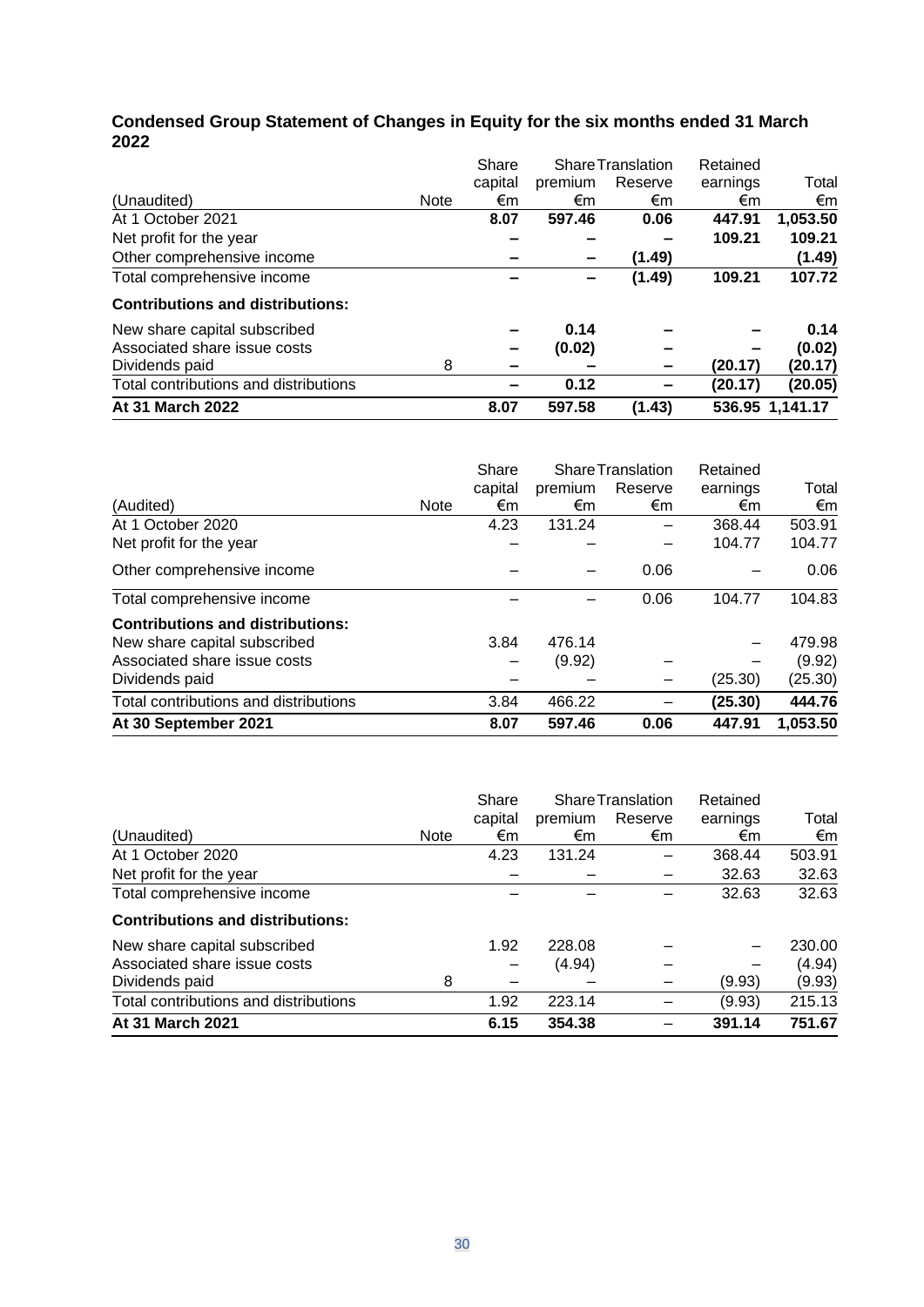# **Condensed Group Cash Flow Statement for the six months ended 31 March 2022**

|                                                           |             | <b>Six months</b> | Six months  |
|-----------------------------------------------------------|-------------|-------------------|-------------|
|                                                           |             | ended             | ended       |
|                                                           |             | 31 March          | 31 March    |
|                                                           |             | 2022              | 2021        |
|                                                           |             | (unaudited)       | (unaudited) |
|                                                           | <b>Note</b> | €m                | €m          |
| Cashflowsfromoperatingactivities                          |             | 109.21            | 32.63       |
| Profit for the period<br>Gain on disposal                 |             |                   | (7.38)      |
| Changes in fair value of investment properties            |             | (127.82)          | (26.38)     |
| Changes in fair value of interest rate derivatives        |             |                   | 0.01        |
| Tax expense                                               |             | (1.12)<br>28.95   | 8.60        |
| Net finance expense                                       |             | 10.41             | 5.90        |
| Accretion of tenant lease incentive                       | 4           | (1.62)            | 0.19        |
| Amortisation of capital contribution and lease commission | 4           | 0.19              | 0.14        |
| (Increase)/decrease in trade and other receivables        |             | (1.72)            | 1.49        |
| Increase/(decrease) in trade and other payables           |             | (6.24)            | 2.69        |
| Increase in other liabilities                             |             | 4.70              |             |
| <b>Cash generated from operations</b>                     |             | 14.94             | 17.89       |
| Tax paid                                                  |             | (0.02)            | (0.34)      |
| Net cash flow generated by operating activities           |             | 14.92             | 17.55       |
|                                                           |             |                   |             |
| <b>Investing activities</b>                               |             |                   |             |
| Purchase of investment properties                         |             | (234.50)          | (32.12)     |
| Disposal of investment properties                         |             |                   | 64.35       |
| Improvements to investment properties and development     |             | (59.72)           | (1.68)      |
| expenditure                                               |             |                   |             |
| Rental guarantees received                                |             | 1.76              | 0.95        |
| Net cash flow generated by/(used in) investing activities |             | (292.46)          | 31.50       |
|                                                           |             |                   |             |
| <b>Financing activities</b>                               |             |                   |             |
| Net proceeds from issue of Ordinary Share capital         |             | 0.12              | 225.06      |
| Loans received                                            | 11          | 197.62            | 179.63      |
| Loans repaid                                              | 11          |                   | (264.00)    |
| Finance expense paid                                      |             | (1.20)            | (4.12)      |
| Dividends paid to equity holders                          | 8           | (20.17)           | (9.93)      |
| Net cash flow generated from financing activities         |             | 176.37            | 126.64      |
| Net movement in cash and cash equivalents for the period  |             | (101.17)          | 175.69      |
| Cash and cash equivalents at start of the period          |             | 329.73            | 24.44       |
| Unrealised foreign exchange (losses)/gains                |             | 0.27              | (0.08)      |
| Cash and cash equivalents at end of the period            |             | 228.83            | 200.05      |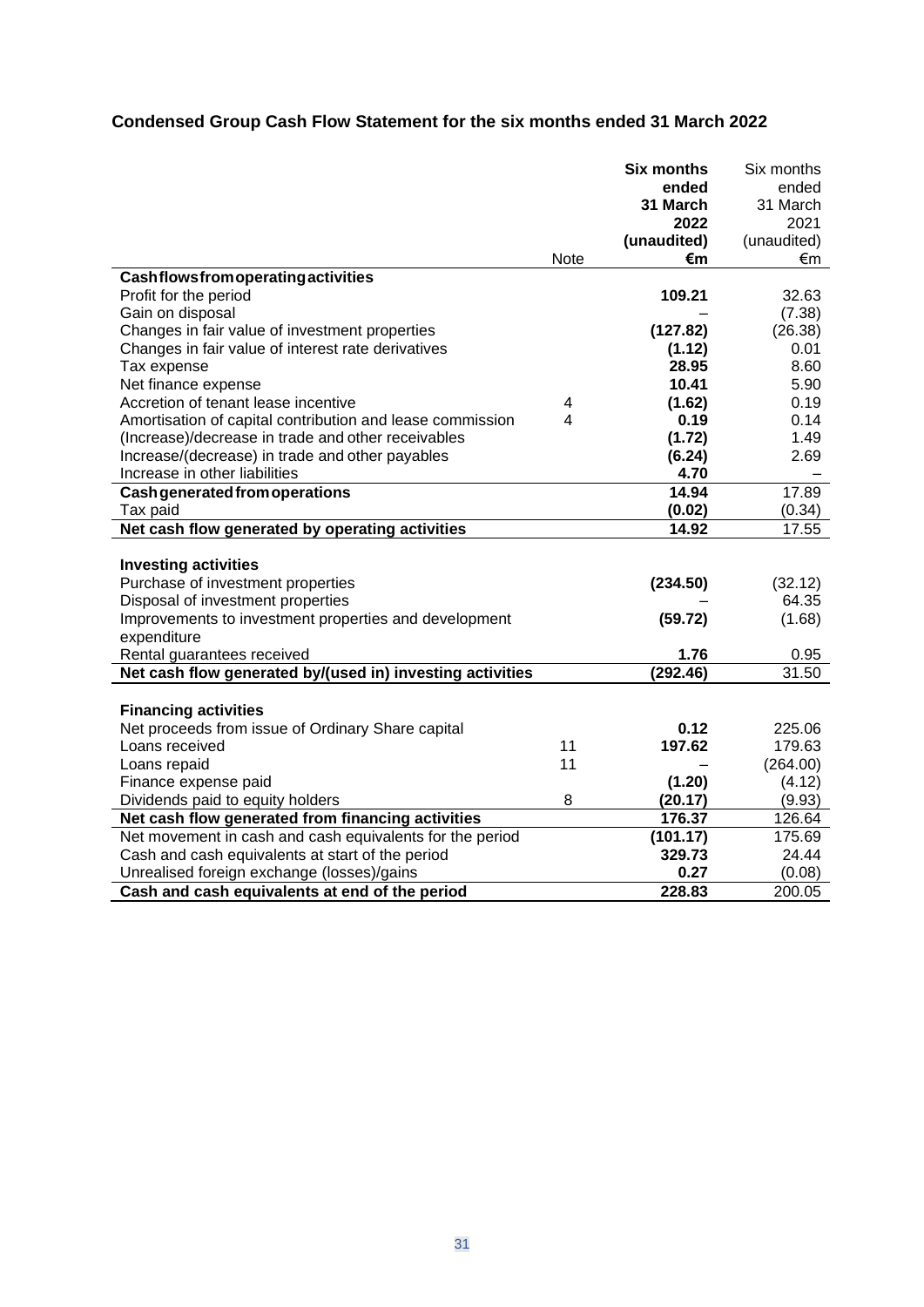**Notes to the Condensed Consolidated Financial Statements for the six months ended 31 March 2022**

## **1. Basis of preparation**

These condensed financial statements for the six months ended 31 March 2022 have been prepared in accordance with the Disclosure Guidance and Transparency Rules of the Financial Services Authority, IAS 34 'Interim Financial Reporting', and with international financial reporting standards as adopted for use in the UK. The previous years annual financial statements were prepared in accordance with international accounting standards in conformity with the requirements of the Companies Act 2006 and in accordance with IFRSs adopted pursuant to Regulation (EC) No1606/2002 as it applies in the European Union. The Group transitioned to UK-adopted international accounting standards for the financial period beginning 1 October 2021. This change constitutes a change in accounting framework however, there is no impact or changes in accounting policies from the transition. These condensed financial statements are unaudited and do not constitute statutory accounts for the purposes of the Companies Act 2006. They were approved for issue on 16 May 2022.

The comparative financial information presented herein for the period to 30 September 2021 for the Condensed Consolidated Statement of Financial Position or 31 March 2021 for other primary statements does not constitute statutory accounts as defined in section 434 of the Companies Act 2006. A copy of the statutory accounts for that period has been delivered to the Registrar of Companies. The auditor's report on those accounts for the period from 1 October 2020 to 30 September 2021 was not qualified, did not include a reference to any matters to which the auditor drew attention by way of emphasis without qualifying the report, and did not contain statements under section 498(2) or (3) of the Companies Act 2006.

# **1.1. Going concern**

The Directors have prepared cash flow forecasts for the Group for a period of 12 months from 31 March 2022. These forecasts include the Directors' assessment of plausible downside scenarios on the Group.

The Group's property portfolio is let to 33 tenants across over 22 properties in 7 European countries. The Group's largest tenant represents 11% of contracted rent at 31 March 2022 and the top 5 tenants together represent 44%.

The Directors have considered the risk that tenants either request deferrals or become insolvent and hence no rent is paid. The Directors have assessed each tenant's risk based on experience, knowledge of the tenant and discussions to date on rent deferrals. Following this assessment the Directors have modelled a severe but plausible downside scenario, where they combined the default of two key tenants and the failure to let voids, with a significant increase in Euribor. The forecast shows that the Group will continue to have sufficient cash resources to meet its liabilities as they fall due, and will continue to meet its debt covenants, which are set out in further detail below. The Group's cash balance at 31 March 2022 was €228.83 million. It also had undrawn amounts under its unsecured revolving credit facility of a further €250.0 million at the date of approval of these financial statements. Of the Group's total facilities (the RCF, Green Bond and US private placement), €250 million in mature in 2025 ,€500 million in 2026, €100 million in 2029, €50 million in 2032 and €50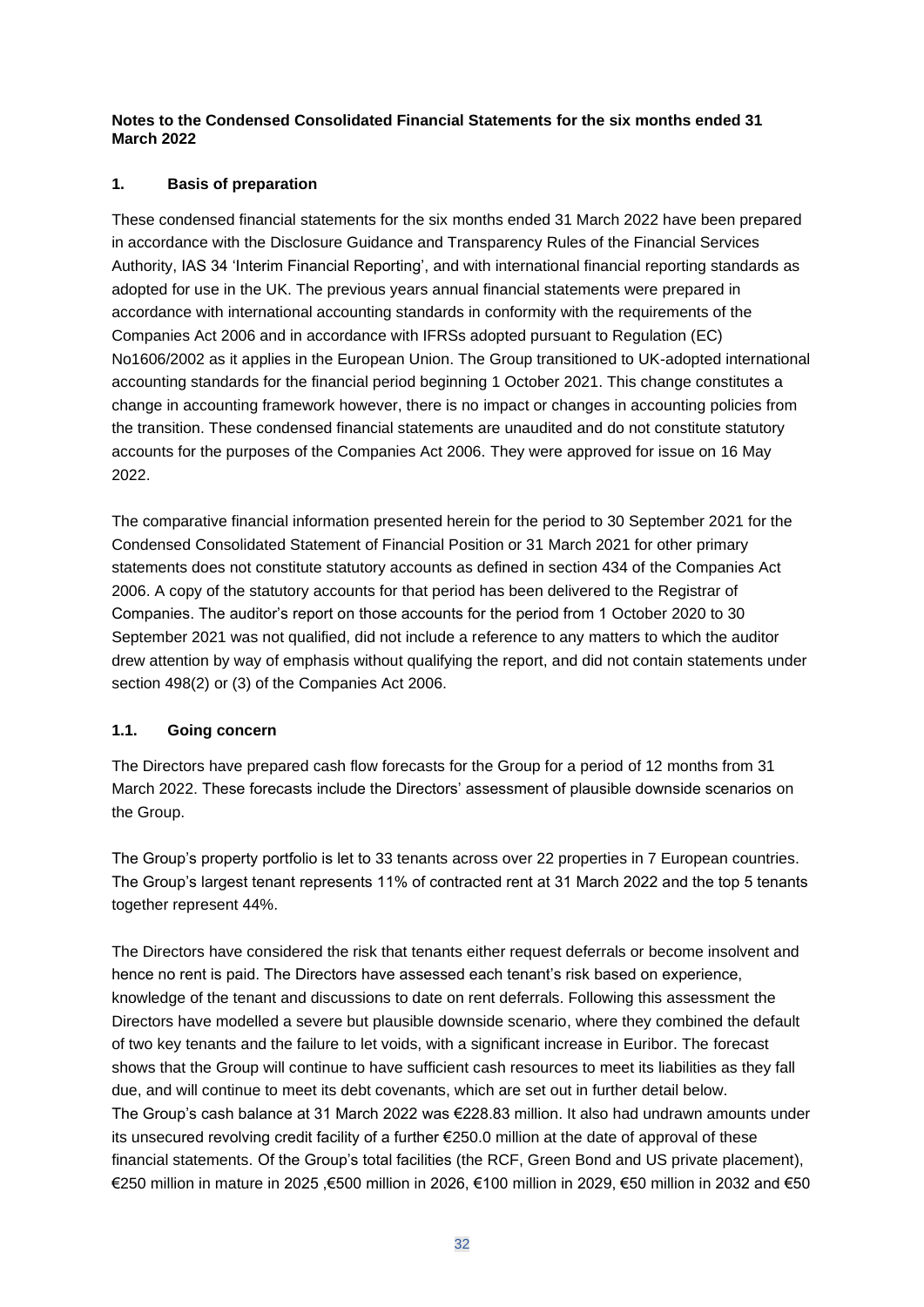million in 2034. The loans include financial covenants for loan-to-value ("LTV"), interest cover ratio ("ICR") and gearing. These covenants have been complied with throughout the period and up to the date of approval of these financial statements.

The LTV covenant is measured quarterly based on the property valuation as used in the consolidated financial statements. Based on the valuation as at 31 March 2022 of €1,689.09million, the Group retained headroom against a covenant limit, reporting 28% against the limit of 65%. The gearing covenant is measured quarterly based on consolidated total net borrowings to consolidated shareholders' funds. Based on the most recent reporting the Group retained headroom against the covenant limit, reporting 41% against the limit of 150%.

The ICR covenant is measured as the ratio of the Group's consolidated earnings before income and tax, subject to certain adjustments, to consolidated net finance costs in respect of any measurement period, by reference to accounting income. Based on the most recent reporting the Group retained headroom against the covenant limit, reporting 335% against the limit of 150%.

As a result of the above considerations the Directors have prepared these financial statements on a going concern basis.

Consequently, the directors are confident that the Group and the Company will have sufficient funds to continue to meet their liabilities as they fall due for at least 12 months from the date of approval of the financial statements and therefore have prepared the financial statements on a going concern basis.

# **2. Significant accounting judgements, estimates and assumptions**

The preparation of the Group's financial statements requires management to make judgements, estimates and assumptions that affect the reported amounts of revenues, expenses, assets and liabilities and the disclosure of contingent liabilities at the reporting date. However, uncertainty about these assumptions and estimates could result in outcomes that require a material adjustment to the carrying amount of the asset or liability affected in future periods.

# **2.1. Judgements**

In the process of applying the Group's accounting policies, management has made the following judgements, which have the most significant effect on the amounts recognised in the consolidated financial statements:

#### **Business combinations**

The Group acquires subsidiaries that own investment properties. At the time of acquisition, the Group considers whether each acquisition represents the acquisition of a business or the acquisition of an asset. The Group accounts for an acquisition as a business combination where an acquired set of activities and assets must include, at a minimum, an input and a substantive process that together significantly contribute to the ability to create outputs.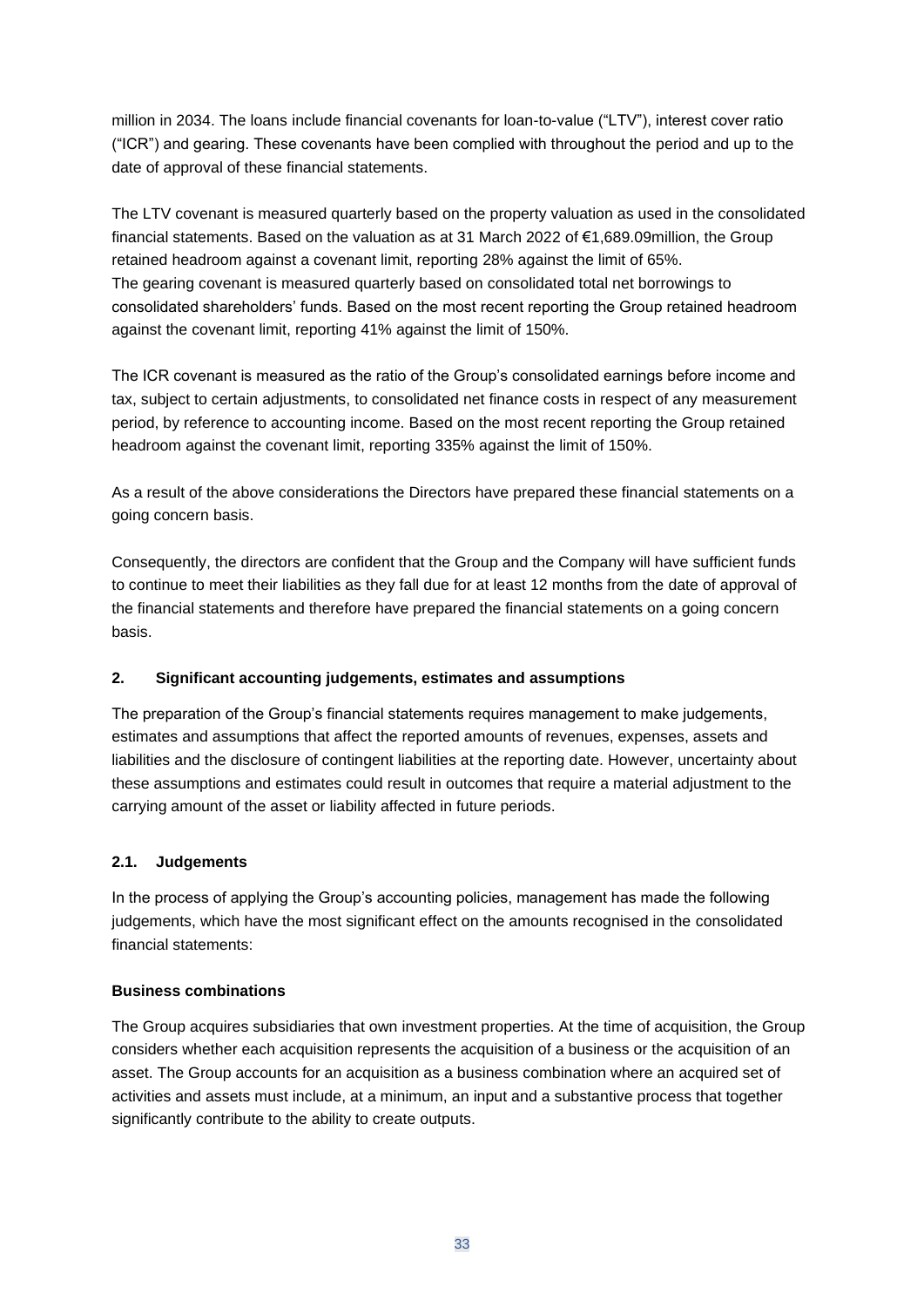Where such acquisitions are not judged to be the acquisition of a business, they are not treated as business combinations. Rather, the cost to acquire the corporate entity is allocated between the identifiable assets and liabilities of the entity based upon their relative fair values at the acquisition date. Accordingly, no goodwill or additional deferred tax relating to pre-acquisition property valuation gains arises.

In the current period all acquisitions were accounted for as asset acquisitions as none of the acquisitions included the acquisition of an integrated set of activities.

## **Segment reporting**

The Directors are of the opinion that the Group is engaged in a single segment business, being the investment in European Big Box assets. The Directors consider that these properties have similar economic characteristics and as a result these individual properties have been reported as a single operating segment.

## **2.2. Estimates**

## **Fair valuation of investment property**

The fair value of investment property is determined, by an independent property valuation expert, to be the estimated amount for which a property should exchange on the date of the valuation in an arm's length transaction. Properties have been valued on an individual basis. The valuation expert uses recognised valuation techniques, applying the principles of both IAS 40 and IFRS 13.

The valuations have been prepared in accordance with the Royal Institution of Chartered Surveyors ("RICS") Valuation – Global Standards January 2022 ("the Red Book"). Factors reflected include current market conditions, annual rentals, lease lengths and location. The significant methods and assumptions used by valuers in estimating the fair value of investment property are set out in note 9.

#### **3. Summary of significant accounting policies**

There has been a change in the accounting policy for investment property under construction which has been shown below. The remaining accounting policies adopted in this report are consistent with those applied in the Group's consolidated financial statements for the period ended 30 September 2021 and are expected to be applied consistently during the year ending 30 September 2022.

#### **Investment property and investment property under construction**

Investment properties under construction are financed by the Group where the Group enters into contracts for the development of a pre-let or a speculative property under a funding agreement. All such contracts specify a fixed amount of consideration. The speculative development risk is mitigated by having rental guarantees in place to mitigate this risk. Investment properties under construction are initially recognised at cost (including any associated costs), which reflect the Group's investment in the assets. Subsequent expenditure incurred are capitalised at cost and the assets are remeasured to fair value at each reporting date. The fair value of investment properties under construction is estimated as the fair value of the completed asset less any costs still payable in order to complete, which include an appropriate developer's margin.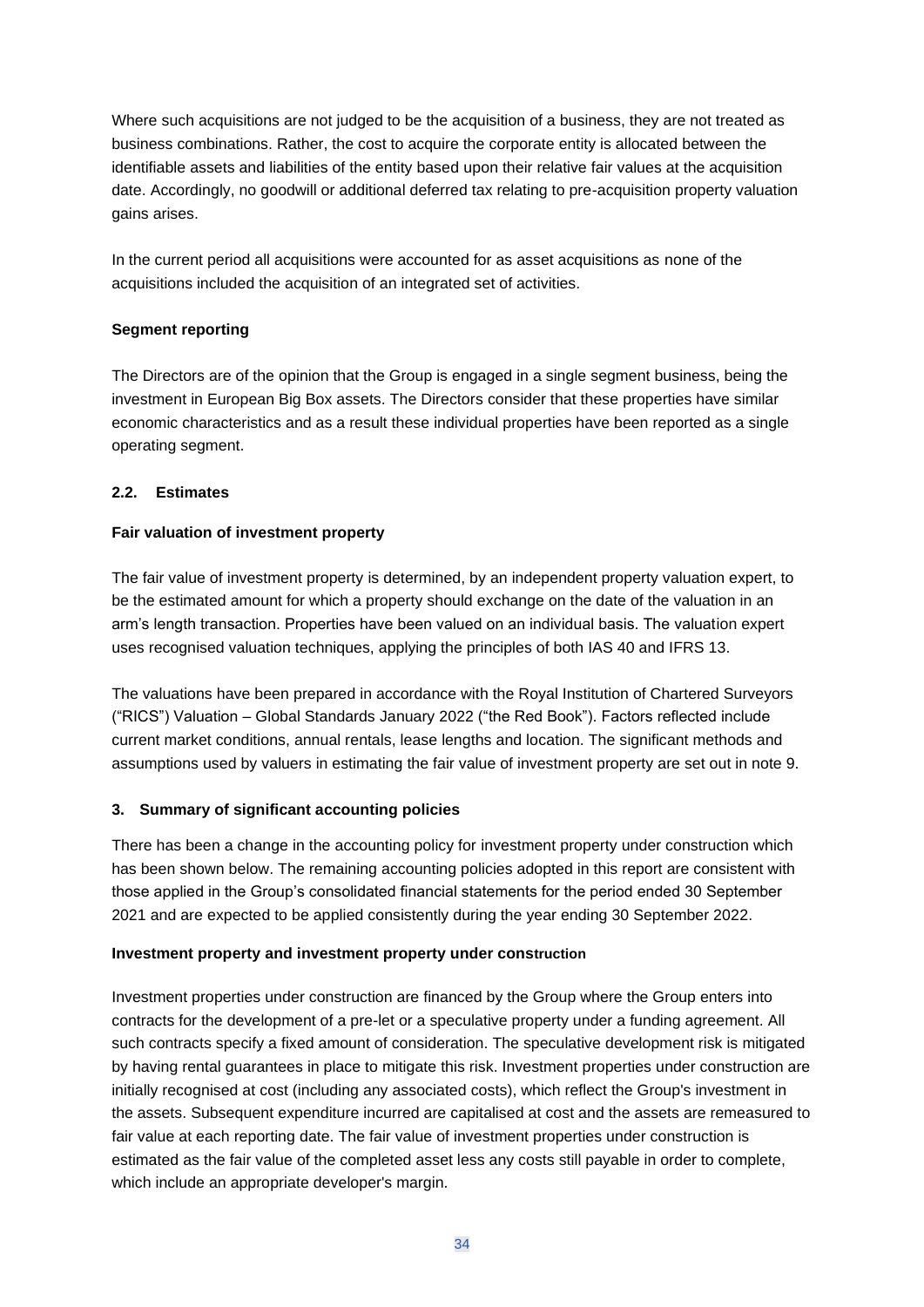# **3.1. Standards in issue and effective from 1 October 2021**

#### Amendments to IFRS 3 "Business Combinations", definition of a business

The amendment provides a revised framework for evaluating a business and introduces an optional "concentration test" and impacts the assessment and judgements used in determining whether future property transactions represent an asset acquisition or business combination. As a result of the amendment it is expected that future transactions are more likely to be treated as an asset acquisition.

Amendments to References to the Conceptual Framework in IFRS Standards were endorsed by the European Commission for use in the European Union. The Amendments update some of the references and quotations in IFRS Standards and Interpretations so that they refer to the revised Conceptual Framework or specify the version of the Conceptual Framework to which they refer.

There was no material effect from the adoption of other amendments to IFRS effective in the year. They have no impact to the Group significantly as they are either not relevant to the Group's activities or require accounting which is consistent with the Group's current accounting policies.

#### **3.2. New standards issued but not yet effective**

Amendments to IAS 1 on Classification of liabilities as Current or Non-Current are effective for the financial years commencing on or after 1 January 2023 and are to be applied retrospectively. It is not expected that the amendments may have an impact on the presentation and classification of liabilities in the Group Statement of Financial Position based on rights that are in existence at the end of the reporting period.

Definition of Accounting Estimates (Amendments to IAS 8) is effective for annual periods beginning on or after 1 January 2023 to help entities to distinguish between accounting policies and accounting estimates. The amendments are for changes in accounting policies and changes in accounting estimates that occur on or after the start of that period. It is not expected that the amendments may have an impact on the consolidated financial statements of the Group.

There are no other standards that are not yet effective that would be expected to have a material impact on the Group in the current or future reporting periods and on the foreseeable future transactions.

#### **4. Gross property income**

|                                                           | <b>Six months</b> | Six months  |
|-----------------------------------------------------------|-------------------|-------------|
|                                                           | ended             | ended       |
|                                                           | 31 March          | 31 March    |
|                                                           | 2022              | 2021        |
|                                                           | (unaudited)       | (unaudited) |
|                                                           | €m                | €m          |
| Rental income                                             | 26.47             | 19.68       |
| Spreading of tenant incentives                            | 1.32              | (0.19)      |
| Amortisation of capital contribution and lease commission | (0.19)            | (0.14)      |
| Gross rental income                                       | 27.60             | 19.35       |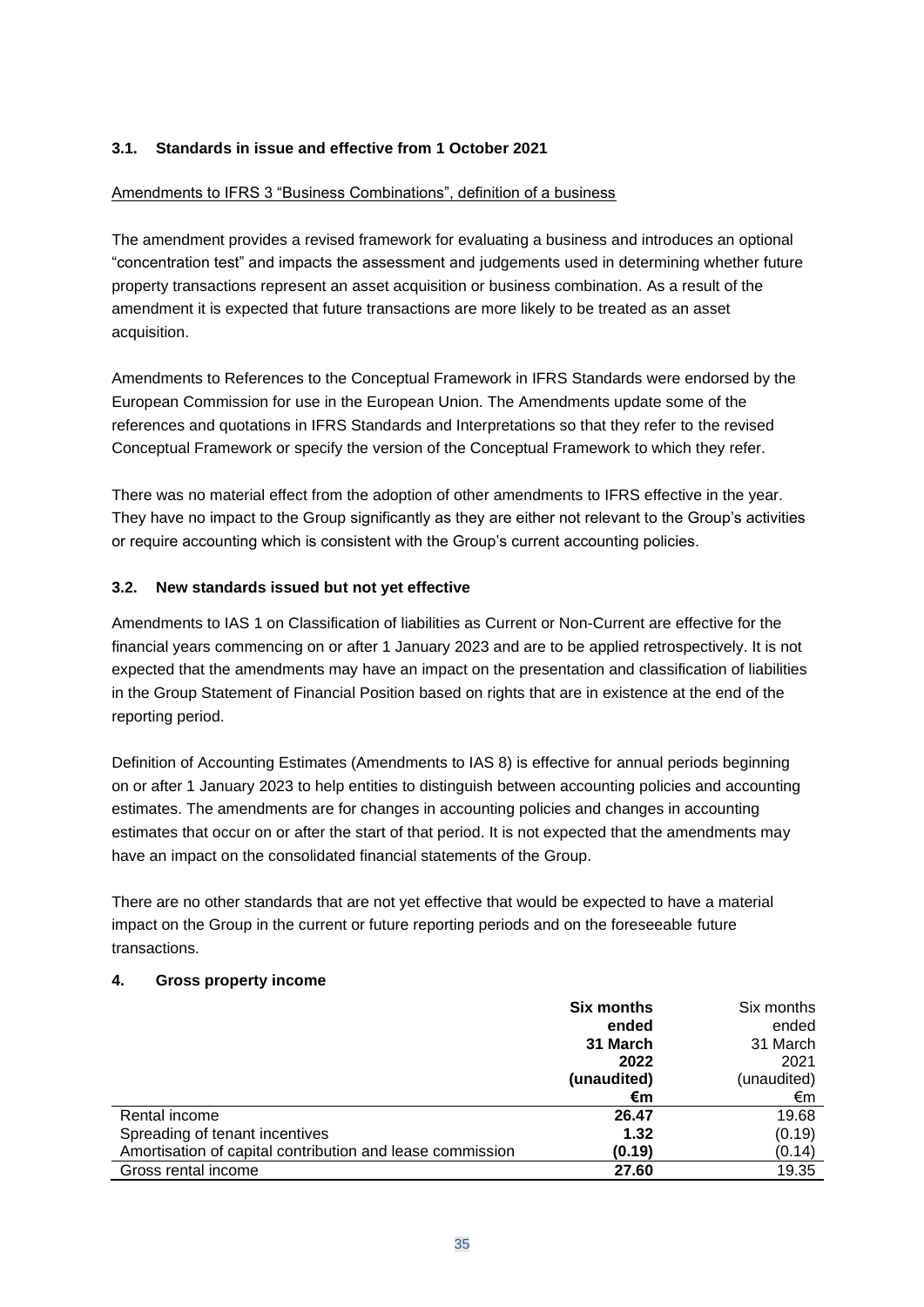| Service charges recoverable | 5.09  | 3.67  |
|-----------------------------|-------|-------|
| Other income                | 0.23  | 0.19  |
| Gross property income       | 32.92 | 23.21 |

The Group derives property income from the following countries:

| <b>Gross property</b><br>income<br>(unaudited) | <b>Belgium</b><br>€m | Germany<br>€m | <b>Spain</b><br>€m | Italv<br>€m | <b>Poland</b><br>€m | The<br><b>Netherlands</b><br>€m | Sweden<br>€m | Total<br>€m |
|------------------------------------------------|----------------------|---------------|--------------------|-------------|---------------------|---------------------------------|--------------|-------------|
| <b>Period ended 31</b><br><b>March 2022</b>    | 3.63                 | 14.13         | 5.33               | 4.28        | 3.09                | 1.46                            | 1.00         | 32.92       |
| Period ended 31<br><b>March 2021</b>           | 2.81                 | 7.33          | 4.28               | 3.56        | 4.31                | 0.92                            |              | 23.21       |

The future minimum lease payments under non-cancellable operating leases receivable by the Group are as follows:

|               | Less than 1 | <b>Between</b><br>1 and 2 | <b>Between</b><br><b>2</b> and 3 | <b>Between</b><br><b>3 and 4</b> | <b>Between</b><br>4 and 5 | More<br>than 5 |             |
|---------------|-------------|---------------------------|----------------------------------|----------------------------------|---------------------------|----------------|-------------|
| (Unaudited)   | vear<br>€m  | vears<br>€m               | vears<br>€m                      | vears<br>€m                      | vears<br>€m               | vears<br>€m    | Total<br>€m |
| 31 March 2022 | 59.74       | 66.47                     | 60.74                            | 57.63                            | 54.59                     | 322.32         | 621.49      |
| 31 March 2021 | 37.01       | 36.54                     | 35.81                            | 30.62                            | 28.63                     | 179.79         | 348.40      |

The Group's investment properties are leased mainly to single tenants, some of which have guarantees attached, under the terms of a commercial property lease. The majority have rent indexation that are linked to either RPI/CPI or fixed uplifts.

There are three tenants representing more than 10% of rental income during the period (€5.08 million, €3.13 million and €2.89 million). As at 31 March 2021 three tenants represented more than 10% of passing rent.

#### **5. Finance expense**

|                                               | <b>Six months</b><br>ended<br>31 March<br>2022<br>(unaudited)<br>€m | Six months<br>ended<br>31 March<br>2021<br>(unaudited)<br>€m |
|-----------------------------------------------|---------------------------------------------------------------------|--------------------------------------------------------------|
| Interest payable on loans and bank borrowings | 2.96                                                                | 3.07                                                         |
| Commitment fees payable on bank borrowings    | 0.58                                                                | 0.96                                                         |
| Loss on remeasurement of put option           | 5.11                                                                | 1.44                                                         |
| Bank fees                                     | 0.61                                                                | 0.10                                                         |
| Amortisation of loan arrangement fees         | 1.15                                                                | 0.33                                                         |
| Total finance expense                         | 10.41                                                               | 5.90                                                         |

The total interest payable on financial liabilities carried at amortised cost comprises interest and commitment fees payable on bank borrowings of €3.54 million (31 March 2021: €4.03 million), of which nil was capitalised in both periods. The total amortisation of loan arrangement fees for 31 March 2022 was €1.15 million (31 March 2021: €0.33 million), of which €2.4 million (31 March 2021: €0.37 million) was capitalised into the loan in the period (see note 11).

#### **6. Taxation**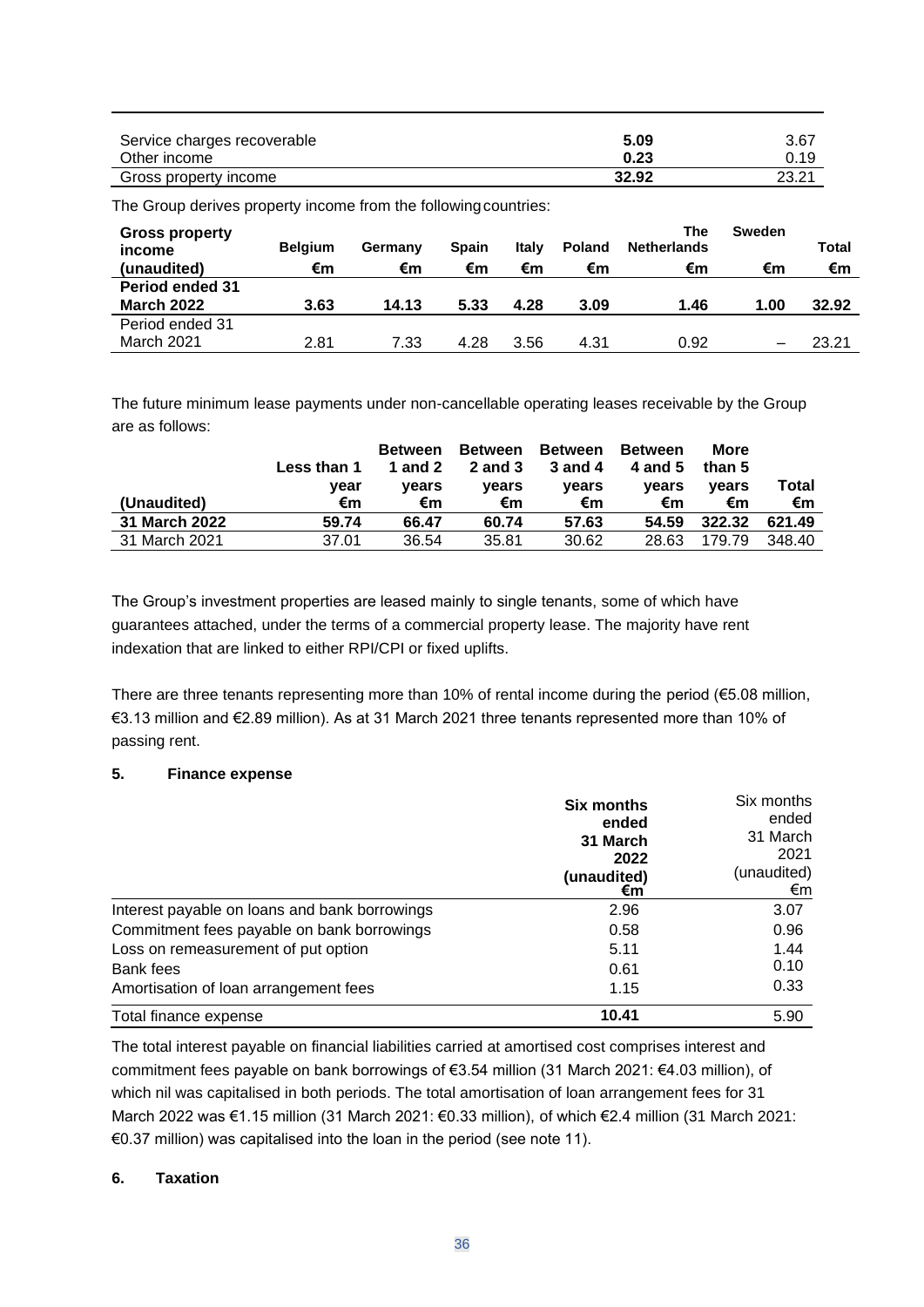Tax charge in the Group Statement of Comprehensive Income

|                                | <b>Six months</b> | Six months  |
|--------------------------------|-------------------|-------------|
|                                | ended             | ended       |
|                                | 31 March          | 31 March    |
|                                | 2022              | 2021        |
|                                | (unaudited)       | (unaudited) |
|                                | €m                | €m          |
| Current taxation:              |                   |             |
| UK taxation                    |                   |             |
| Overseas taxation <sup>1</sup> | 0.47              | 3.43        |
| Deferred taxation:             |                   |             |
| UK taxation                    |                   |             |
| Overseas taxation              | 28.48             | 5.17        |
| Total tax change               | 28.95             | 8.60        |

<sup>1</sup>Includes the capital gains tax on disposal of investment properties for €3.04 million in the prior period.

The UK corporation tax charge of €nil reflects the Company's intention to declare sufficient "qualifying interest distributions" to fully offset its "qualifying interest income" in the period, in accordance with its status as an Investment Trust Company ("ITC").

### **7. Earnings per share**

Earnings per share ("EPS") amounts are calculated by dividing profit for the period attributable to ordinary equity holders of the Group by the weighted average number of Ordinary Shares in issue during the period. As at 31 March 2022 there are no dilutive or potentially dilutive equity arrangement in existence.

The calculation of EPS is based on the following:

| For the period ended 31 March 2022 (unaudited)               | Net profit<br>attributable to<br>Ordinary<br><b>Shareholders</b><br>€m | Weighted<br>average<br>number of<br>Ordinary<br>000' | Earnings<br>Shares <sup>1</sup> per share<br>Cent |
|--------------------------------------------------------------|------------------------------------------------------------------------|------------------------------------------------------|---------------------------------------------------|
| <b>Basic EPS</b>                                             | 107.72                                                                 | 806,755                                              | 13.35                                             |
| Adjustments to remove:                                       |                                                                        |                                                      |                                                   |
| Deferred tax charge (note 6)                                 | 28.48                                                                  |                                                      |                                                   |
| Changes in fair value of investment properties (note 9)      | (127.82)                                                               |                                                      |                                                   |
| Changes in fair value of interest rate derivatives (note 13) | (1.12)                                                                 |                                                      |                                                   |
| <b>EPRA EPS</b>                                              | 7.26                                                                   | 806,755                                              | 0.90                                              |
| Adjustments to include/(exclude):                            |                                                                        |                                                      |                                                   |
| Rental income recognised in respect of fixed uplifts         | (1.32)                                                                 |                                                      |                                                   |
| Amortisation of capital contribution and lease commission    | 0.19                                                                   |                                                      |                                                   |
| Rental guarantee receipts excluded from property income-     |                                                                        |                                                      |                                                   |
| settled via cash <sup>2</sup>                                | 2.45                                                                   |                                                      |                                                   |
| Rental guarantee receipts excluded from property income-     |                                                                        |                                                      |                                                   |
| settled via contracted liability settlement <sup>2</sup>     |                                                                        |                                                      |                                                   |
| Amortisation of loan arrangement fees                        | 1.15                                                                   |                                                      |                                                   |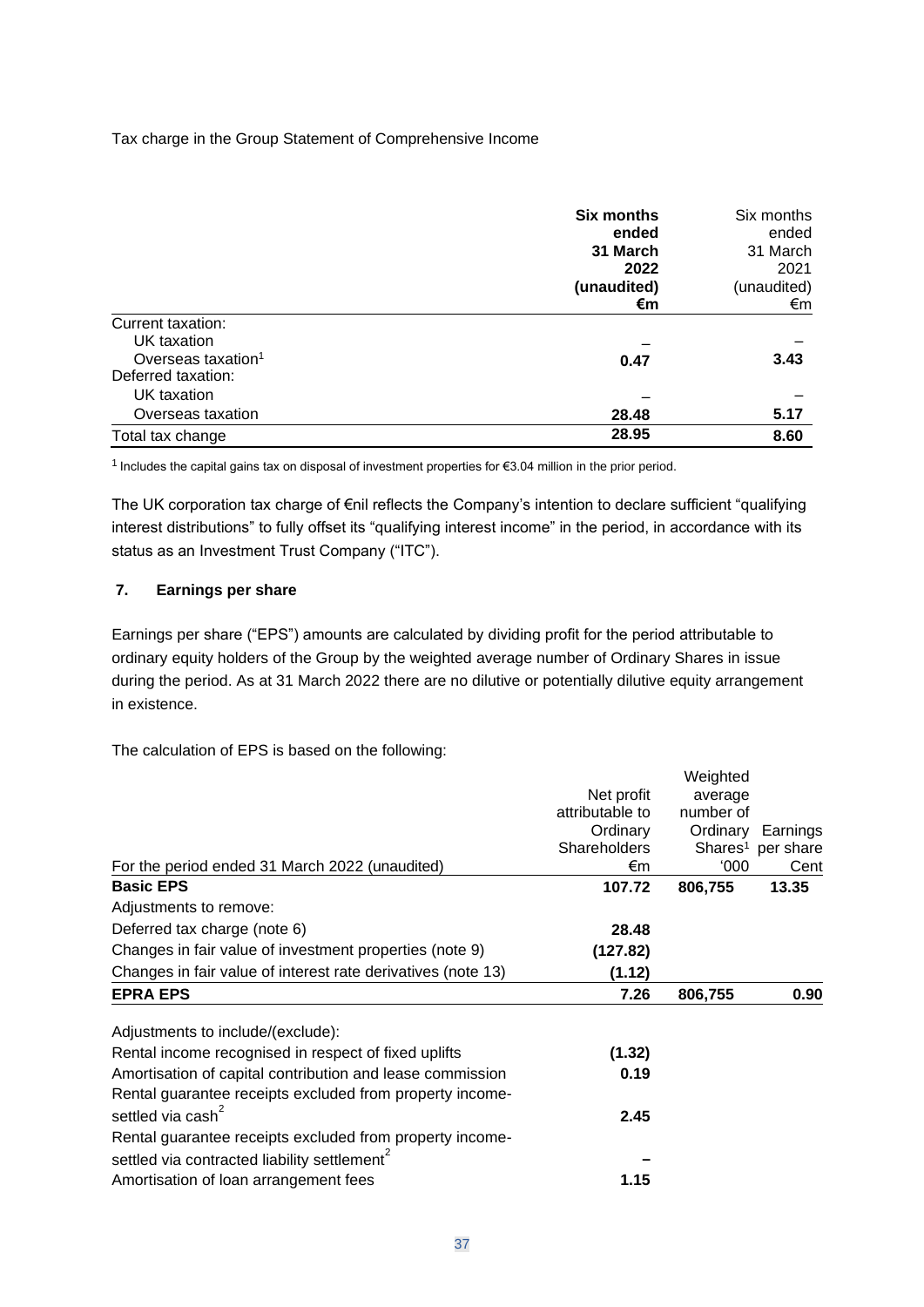| Unrealised foreign exchange currency loss | 0.27  |         |      |
|-------------------------------------------|-------|---------|------|
| Loss on remeasurement of put option       | 4.69  |         |      |
| <b>Adjusted EPS</b>                       | 14.69 | 806.755 | 1.82 |

1 Based on the weighted average number of Ordinary Shares in issue throughout the period.

2 This is offset against the cost of investment properties.

The calculation of EPS is based on the following:

|                                                              |                 | Weighted  |                               |
|--------------------------------------------------------------|-----------------|-----------|-------------------------------|
|                                                              | Net profit      | average   |                               |
|                                                              | attributable to | number of |                               |
|                                                              | Ordinary        | Ordinary  | Earnings                      |
|                                                              | Shareholders    |           | Shares <sup>1</sup> per share |
| For the period ended 31 March 2021 (unaudited)               | €m              | 000'      | Cent                          |
| <b>Basic EPS</b>                                             | 32.63           | 446,013   | 7.32                          |
| Adjustments to remove:                                       |                 |           |                               |
| Deferred tax charge (note 6)                                 | 5.17            |           |                               |
| Current tax charge on disposal (note 6)                      | 3.04            |           |                               |
| Changes in fair value of investment properties (note 9)      | (26.38)         |           |                               |
| Changes in fair value of interest rate derivatives (note 13) | 0.01            |           |                               |
| Gain on disposal of investment properties                    | (7.38)          |           |                               |
| <b>EPRA EPS</b>                                              | 7.09            | 446,013   | 1.59                          |
| Adjustments to include/(exclude):                            |                 |           |                               |
| Rental income recognised in respect of fixed uplifts         | (0.34)          |           |                               |
| Amortisation of capital contribution and lease commission    | 0.14            |           |                               |
| Rental income deferred <sup>3</sup>                          | 0.53            |           |                               |
| Rental guarantee receipts excluded from property income-     |                 |           |                               |
| settled via cash <sup>2</sup>                                | 0.86            |           |                               |
| Rental guarantee receipts excluded from property income-     |                 |           |                               |
| settled via contracted liability settlement <sup>2</sup>     | 0.28            |           |                               |
| Amortisation of loan arrangement fees                        | 0.33            |           |                               |
| Unrealised foreign exchange currency loss                    | (0.08)          |           |                               |
| Loss on remeasurement of put option                          | 1.44            |           |                               |
| <b>Adjusted EPS</b>                                          | 10.25           | 446,013   | 2.30                          |

<sup>1</sup> Based on the weighted average number of Ordinary Shares in issue throughout the period.

<sup>2</sup>This is offset against the cost of investment properties.

<sup>3</sup> Covid-19 rent deferred from the 2019/20 financial year collected during the period.

Adjusted Earnings is a performance measure used by the Board to assess the level of the Group's dividend payments. The Directors may also exclude from the EPRA metric additional items (gains and losses) which are considered by them to be non-recurring, unusual or significant by virtue of size and nature. The metric mainly adjusts EPRA earnings for:

- i. Exclusion of non-cash items credited or charged to the Group Statement of Comprehensive Income, such as fixed rental uplift adjustments and amortisation of loan arrangement fees;
- ii. Inclusion of licence fees which relates to cash received from developers during development periods, in order to access the land; and
- iii. Inclusion of rental guarantee adjustments relate to acquired assets with properties which have had an income guarantee attached to them as part of the acquisition of the asset. The rental guarantee is released (through a cash movement or contracted liability settlement) as adjusted earnings over the period of the lease which it is intended to cover or lease break – however, this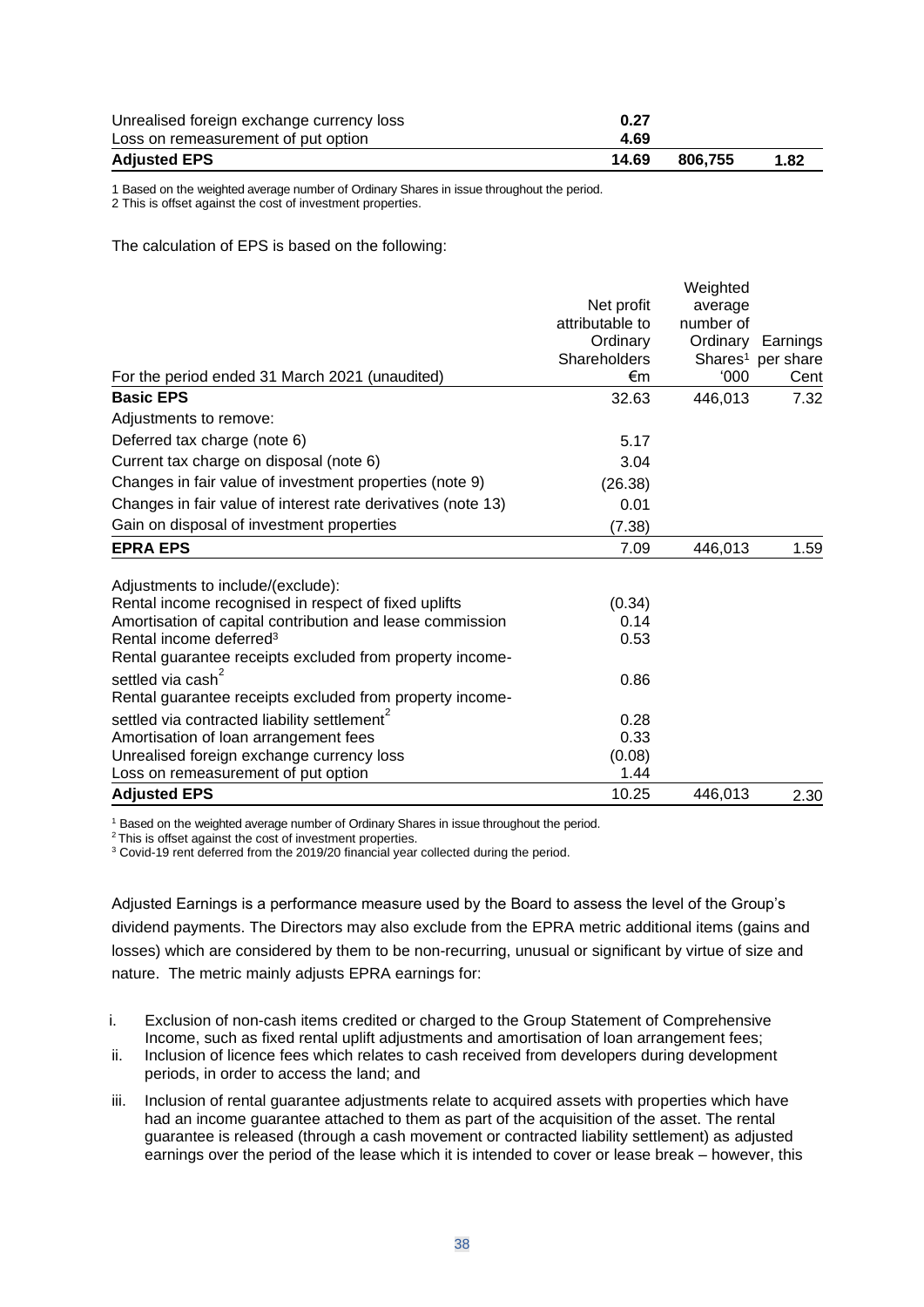release does not go through rental income in the Group Statement of Comprehensive Income, and as such an adjustment is made to recognise the receipt.

# **8. Dividends paid**

|                                                    | <b>Six months</b> | Six months  |
|----------------------------------------------------|-------------------|-------------|
|                                                    | ended             | ended       |
|                                                    | 31 March          | 31 March    |
|                                                    | 2022              | 2021        |
|                                                    | (unaudited)       | (unaudited) |
|                                                    | €m                | €m          |
| Final dividend in respect of period ended 30       |                   |             |
| September 2021 at 1.25 cent per Ordinary Share (30 |                   |             |
| September 2020: 1.10 cent)                         | 10.08             | 4.65        |
| First interim dividend in respect of year ended 30 |                   |             |
| September 2022 at 1.25 cent per Ordinary Share     |                   |             |
| (30 September 2021: 1.25 cent)                     | 10.09             | 5.28        |
| <b>Total dividends paid</b>                        | 20.17             | 9.93        |
| Total dividends paid per share for the period      | $2.50$ cent       | 2.35 cent   |
| Total dividends unpaid but declared per share for  | $1.25$ cent       | $1.25$ cent |
| the period                                         |                   |             |
| Total dividends declared per share for the period  | $2.50$ cent       | 2.50 cent   |

On 17 May 2022, the Directors of the Company declared a second interim dividend in respect of the year ended 30 September 2022 of 1.25 cent per Ordinary Share, which will be payable on or around 24 June 2022 to Shareholders on the register on 27 May 2022.

Out of €20.17 million dividends declared for the period, €4.84 million is designated as interest distribution.

# **9. Investment properties**

The Group's investment property has been valued at fair value by Jones Lang LaSalle Limited ("JLL"), an accredited independent valuer with a recognised and relevant professional qualification and with recent experience in the locations and categories of the investment properties being valued. The valuations have been prepared in accordance with the RICS Valuation – Global Standards January 2022 ("the Red Book") and incorporate the recommendations of the International Valuation Standards which are consistent with the principles set out in IFRS 13. In forming its opinion, JLL makes a series of assumptions, which are typically market related, such as yields and expected rental values and are based on the Valuer's professional judgement and the current tenancy of the properties.

The valuations are the ultimate responsibility of the Directors. Accordingly, the critical assumptions used in establishing the independent valuation are reviewed by the Board. All corporate acquisitions during the period have been treated as asset purchases rather than business combinations.

| During the period, the following investment properties was acquired: |                  |
|----------------------------------------------------------------------|------------------|
| Location                                                             | Date acquired    |
| Settimo, Italy <sup>§</sup>                                          | 25 November 2021 |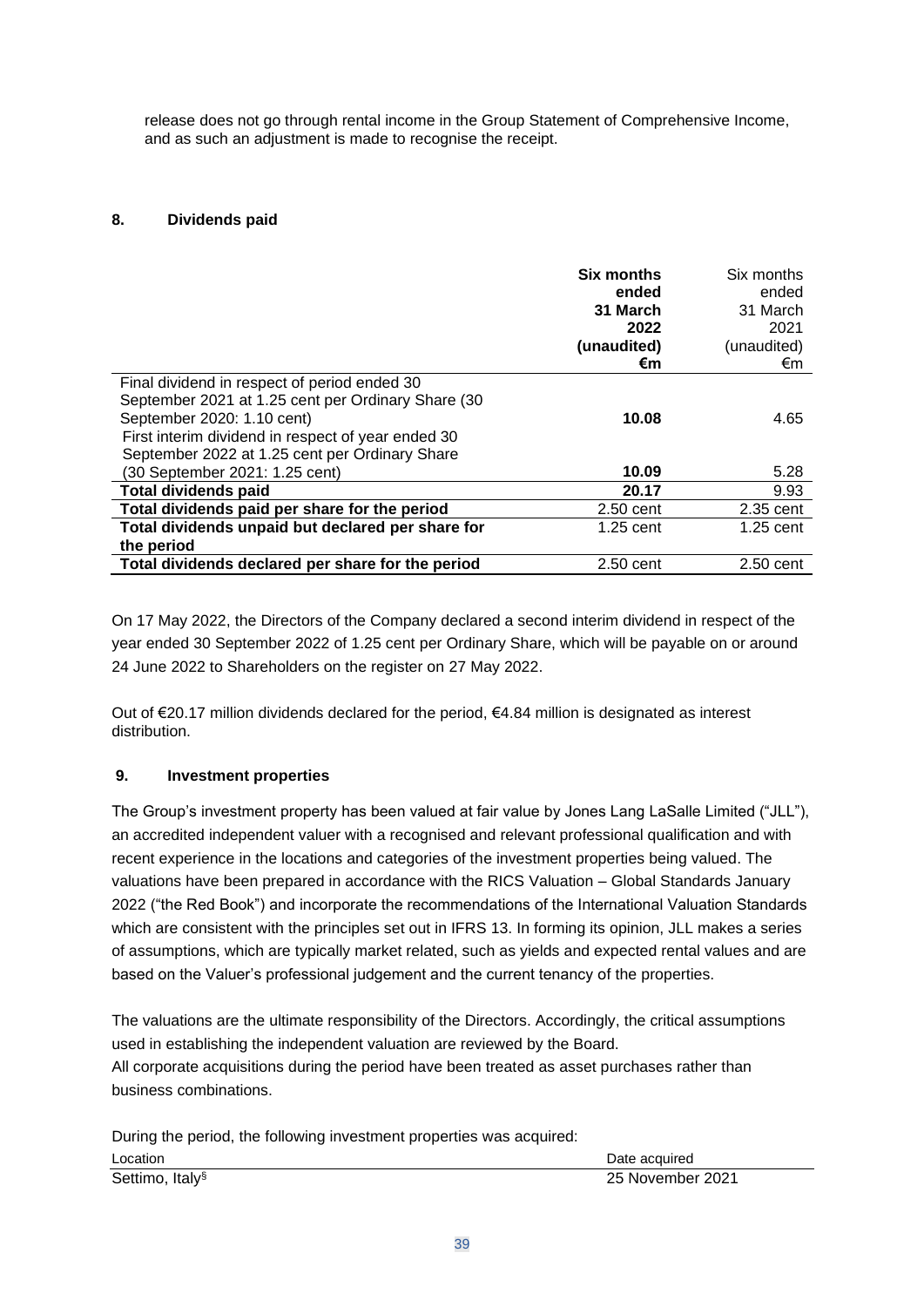Piacenza, Italy§ 29 November 2021 Rosersberg, Sweden 30 November 2021 Gelsenkirchen, Germany 14 December 2021 Bönen, Germany 14 December 2021 Rosersberg II, Sweden 14 January 2022 Roosendaal, Netherlands 11 March 2022

§ Acquired based on asset deal.

|                                                                                    |                   | Investment   |                       |
|------------------------------------------------------------------------------------|-------------------|--------------|-----------------------|
|                                                                                    | <b>Investment</b> |              | properties Investment |
|                                                                                    | properties        | under        | properties            |
|                                                                                    | completed         | construction | Total                 |
| (Unaudited)                                                                        | €m                | €m           | €m                    |
| As at 1 October 2021                                                               | 1.257.35          | 24.03        | 1,281.38              |
| Acquisition of properties <sup>1</sup>                                             | 143.71            | 90.79        | 234.50                |
| Development expenditure                                                            | 0.39              | 59.33        | 59.72                 |
| Transfer from investment properties to investment properties<br>under construction | (1.30)            |              | (1.30)                |
| Transfer from investment properties under construction to<br>investment properties |                   | 1.30         | 1.30                  |
| License fees and rental guarantees recognised                                      | (0.79)            | (14.97)      | (15.76)               |
| Fixed rental uplift and tenant lease incentives <sup>2</sup>                       | 1.87              |              | 1.87                  |
| Amortisation on rental uplift and tenant lease incentives <sup>2</sup>             | (0.44)            |              | (0.44)                |
| Change in fair value during the period <sup>3</sup>                                | 87.21             | 40.61        | 127.82                |
| As at 31 March 2022                                                                | 1,488.00          | 201.09       | 1,689.09              |

|                                                                                    |            | Investment   |            |
|------------------------------------------------------------------------------------|------------|--------------|------------|
|                                                                                    | Investment | properties   | Investment |
|                                                                                    | properties | under        | properties |
|                                                                                    | completed  | construction | Total      |
| (Audited)                                                                          | €m         | €m           | €m         |
| As at 1 October 2020                                                               | 837.90     |              | 837.90     |
| Acquisition of properties <sup>1</sup>                                             | 372.56     |              | 372.56     |
| Improvements to investment properties                                              | 1.10       |              | 1.10       |
| Development expenditure                                                            |            | 19.81        | 19.81      |
| Transfer from investment properties to investment properties<br>under construction | (8.10)     | 8.10         |            |
| Transfer from investment properties under construction to<br>investment properties | 10.19      | (10.19)      |            |
| License fees and rental guarantees recognised                                      | (2.49)     |              | (2.49)     |
| Fixed rental uplift and tenant lease incentives <sup>2</sup>                       | 3.82       |              | 3.82       |
| Amortisation on rental uplift and tenant lease incentives <sup>2</sup>             | (0.81)     |              | (0.81)     |
| Disposal of properties                                                             | (56.97)    |              | (56.97)    |
| Change in fair value during the period <sup>3</sup>                                | 100.15     | 6.31         | 106.46     |
| As at 30 September 2021                                                            | 1,257.35   | 24.03        | 1,281.38   |

1 Included acquisition costs of €4.71 million (30 September 2021: €3.69 million).

<sup>2</sup> This balance arises as a result of the IFRS treatment of leases with fixed or minimum rental uplifts and rent free periods, which requires the recognition of rental income on a straight line basis over the lease term. The amount as at 31 March 2022 was €9.25 million (30 September 2021: €7.67 million). The difference between this and cash receipts changes the carrying value of the property against which revaluations are measured (also see note 6).

3 Included in the fair value change in the period were unrealised gains of €129.41million (30 September 2021: €107.34 million) and unrealised losses of €1.56 million (30 September 2021: €0.88 million).

|                                                   |               | 30 September |
|---------------------------------------------------|---------------|--------------|
|                                                   | 31 March 2022 | 2021         |
|                                                   | €m            | €m           |
| Investment properties in Balance Sheet            | 1.689.09      | 1,281.38     |
| Rental guarantee held in separate receivable      | 15.29         | 1.20         |
| Total external valuation of investment properties | 1.704.38      | 1.282.58     |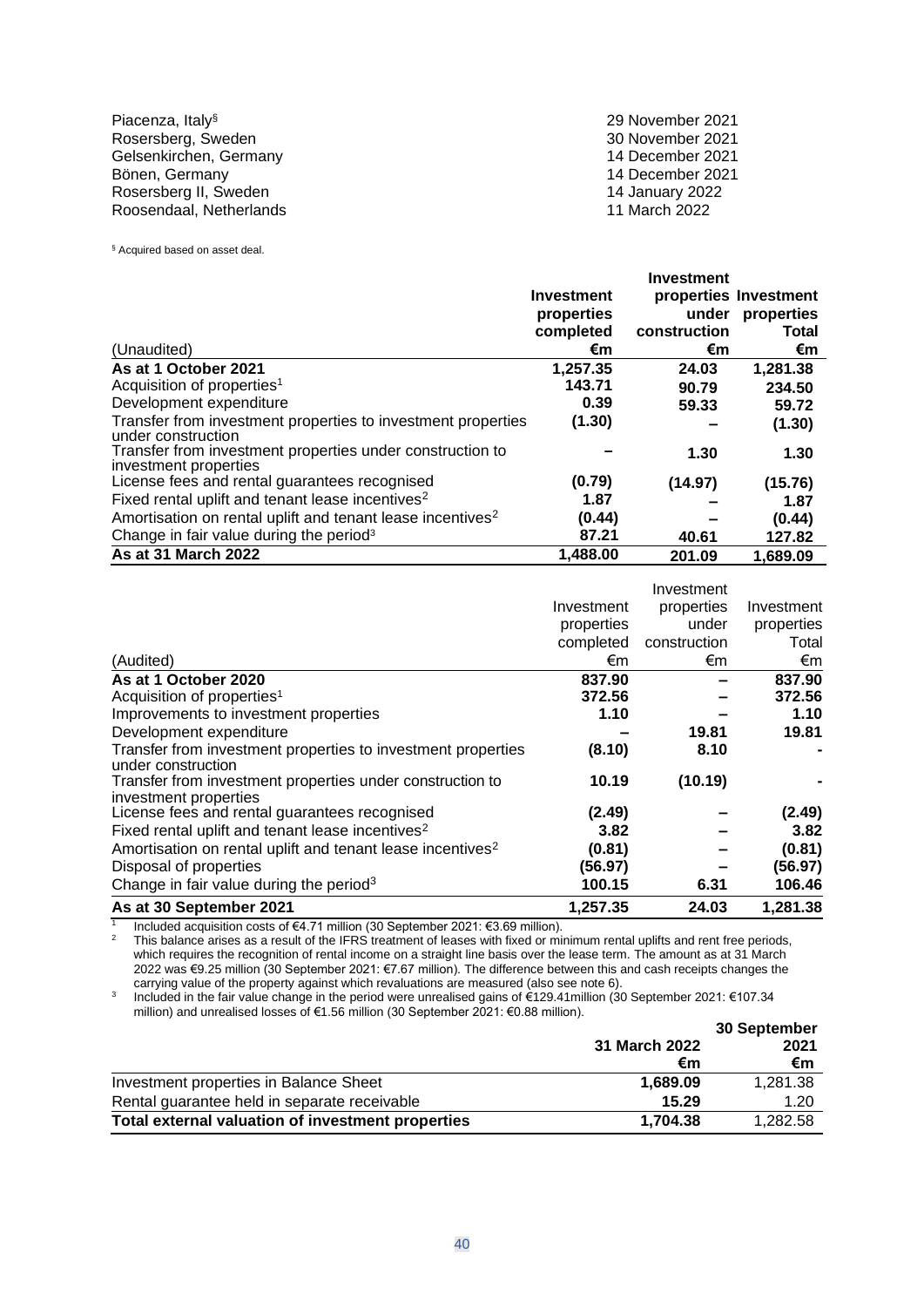As at 31 March 2022, the Group had the following capital commitments in relation to its development assets for €173.0 million (30 September 2021: €32.4 million):

- Mango extension €7.9 million
- Strykow €5.4 million
- Settimo Torinese €14.6 million
- Rosersberg €18.9 million
- Bönen €44.7 million
- Rosersberg II €27.3 million
- Roosendaal €54.2 million

These costs are not provided for in the Statement of Financial Position. Capital commitments represent costs to bring the asset to completion under the developer's funding agreements which include the developer's margin.

#### **Valuation and real estate risks**

There is risk to the fair value of real estate assets that are part of the portfolio of the Group, comprising variation in the yields that the market attributes to the real estate investments and the market income that may be earned.

Real estate investments can be impacted adversely by external factors such as the general economic climate, supply and demand dynamics in the market, competition and increase in operating costs. Besides asset specific characteristics, general market circumstances affect the value and income from investment properties such as the cost of regulatory requirements related to investment properties, interest rate levels and the availability of financing.

The Manager of the Group has implemented a portfolio strategy with the aim to mitigate the above stated real estate risk. By diversifying in regions, risk categories and tenants, it is expected to lower the risk profile of the portfolio.

As of the date of this Interim Report, the only investments of the Group that have been identified consist of the current portfolio as specified in the management report. While the Group is negotiating to acquire further properties, there is no guarantee that these properties will form part of the portfolio of the Group.

With respect to new investments, management will be targeting specific investment categories based on the Group's investment objective and restrictions. Because such investments may be made over a substantial period of time, the Group faces the risk of interest rate fluctuations in case of leveraging these investments and adverse changes in the real estate markets.

#### **Fair value hierarchy**

The Group considers that all of its investment properties and investment properties under construction fall within Level 3 of the fair value hierarchy as defined by IFRS 13. There have been no transfers between Level 1 and Level 2 during any of the periods, nor have there been any transfers between Level 2 and Level 3 during any of the periods.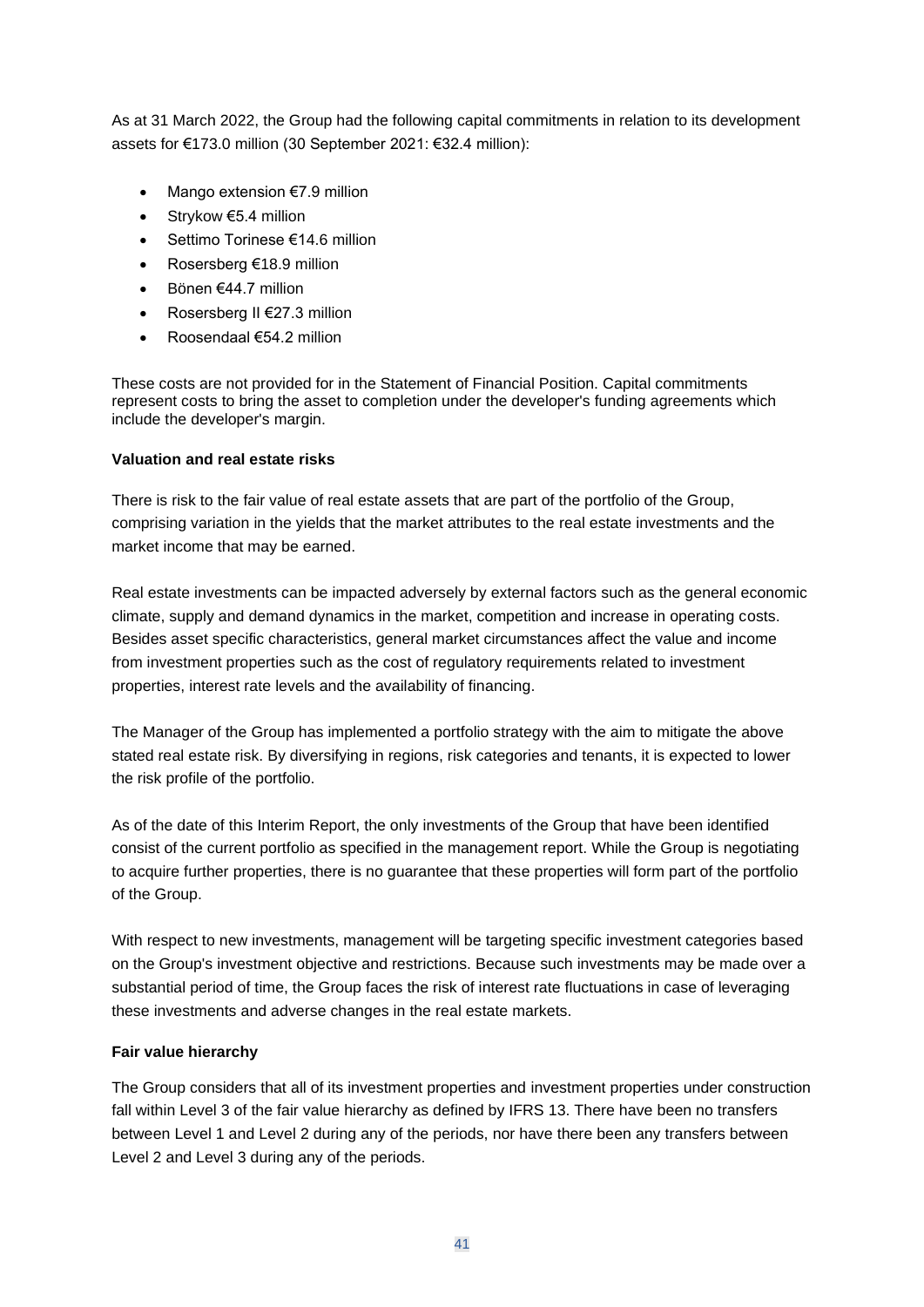The valuations have been prepared on the basis of Market Value ("MV"), which is defined in the RICS Valuation Standards, as:

"The estimated amount for which a property should exchange on the date of valuation between a willing buyer and a willing seller in an arm's length transaction after proper marketing wherein the parties had each acted knowledgeably, prudently and without compulsion."

MV as defined in the RICS Valuation Standards is the equivalent of fair value under IFRS.

The following descriptions and definitions relating to valuation techniques and key unobservable inputs made in determining fair values are as follows:

## **Valuation techniques**

#### **Investment properties completed: income approach**

The income method (or income approach) quantifies the net present value of future benefits associated with the ownership of the asset by totalling the current tenancy of the property, followed by the demand market rent on lease expiry, capitalised at an appropriate yield.

## **Investment properties under construction: residual approach**

The residual approach for properties under construction takes the expected valuation of the finished property using the income approach and deducts forecast costs to complete the development and an allowance for developer's profit.

# **Unobservable input: estimated rental value ("ERV")**

ERV is dependent upon a number of variables in relation to the Group's property. These include: size, building specification and location. At 31 March 2022 the range was between €40.86-€93.32 per square metre, per annum.

#### **Unobservable input: yield**

Yield is dependent on the tenant, lease length and the other variables listed above for ERV. At 31 March 2022, the average yield was 3.49% and the range was between 2.9%-4.8%.

Yield and ERV are not necessarily independent variables. It is possible a change in one assumption may result in an offsetting change to the other but equally the change in both assumptions may increase the impact on valuation.

#### **Sensitivities of measurement of significant unobservable inputs**

As set out within significant accounting estimates and judgements above, the Group's property portfolio valuation is open to estimation uncertainty and is inherently subjective in nature.

As a result the following sensitivity analysis has been prepared for investment properties: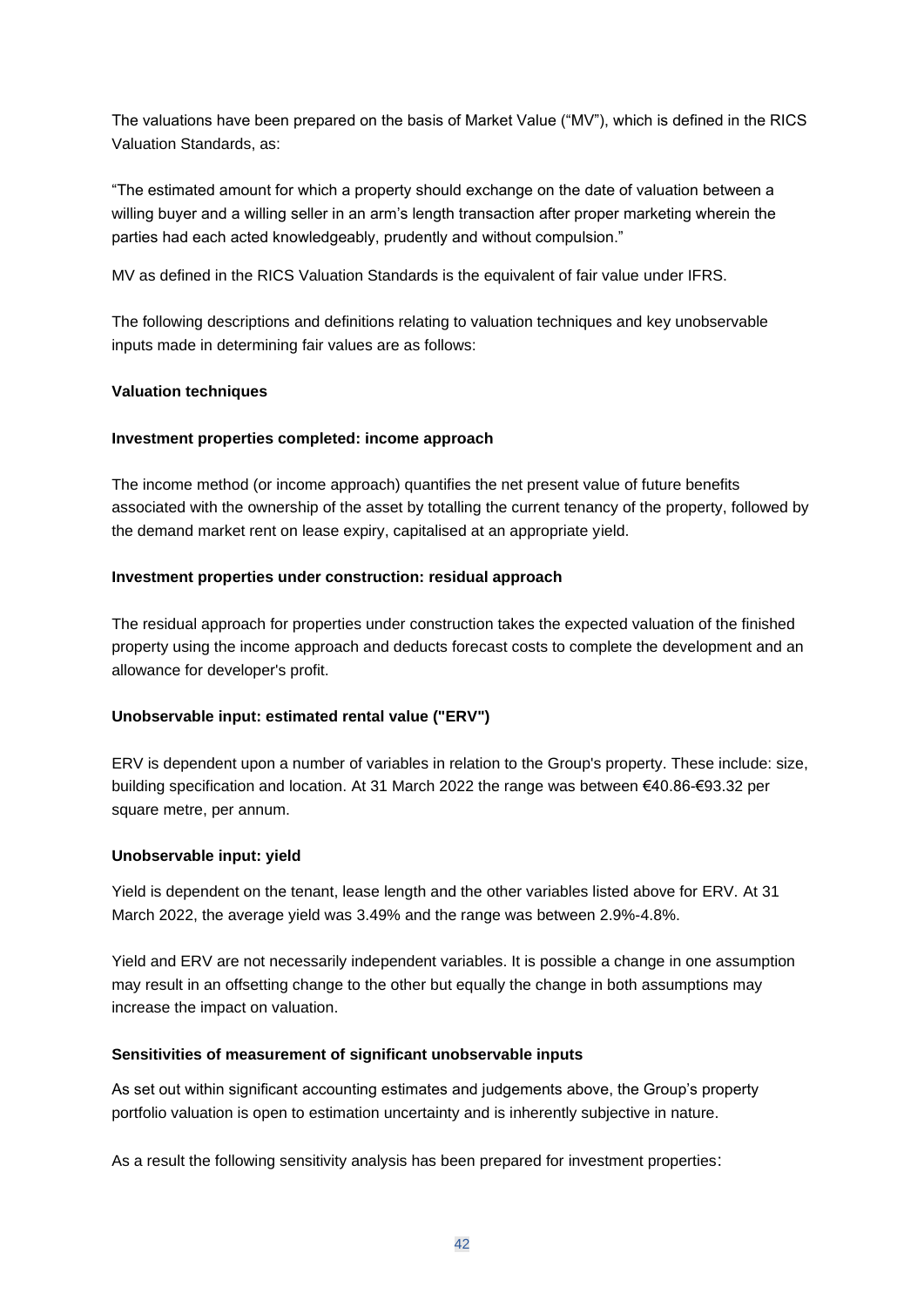|                                                                                           |                | $+0.25%$ | $-0.50%$ | $+0.50%$ |
|-------------------------------------------------------------------------------------------|----------------|----------|----------|----------|
|                                                                                           | $-0.25%$ yield | yield    | ERV      | ERV      |
|                                                                                           | €m             | €m       | €m       | €m       |
| (Decrease)/increase in the fair value of<br>investment properties as at 31 March 2022     | 140.45         | (94.09)  | (26.34)  | 56.03    |
|                                                                                           |                |          |          |          |
| (Decrease)/increase in the fair value of investment<br>properties as at 30 September 2021 | 82.16          | (72.68)  | (27.57)  | 26.28    |
| * Including rental quarantee                                                              |                |          |          |          |

The JLL valuation includes deductions for transaction costs that would be incurred by a hypothetical purchaser at the valuation date. These costs include Real Estate Transfer Tax (RETT) equivalent to stamp duty except for properties in Italy, Poland and Belgium. In the former, this is due to Italy being an Investment Management Company (SGR), in Poland, RETT is not applicable and in Belgium, the local valuation practice is to exclude such costs given the prevalence of corporate rather than asset transactions in these markets.

#### **10. Trade and other receivables**

|                                         | 31 March    | 30 September |
|-----------------------------------------|-------------|--------------|
|                                         | 2022        | 2021         |
|                                         | (unaudited) | (audited)    |
| Non-current trade and other receivables | €m          | €m           |
| Cash in public institutions             | 1 17        | 117          |

The cash in public institutions is a deposit of €1.17 million given by the tenant for the property in Barcelona, Spain.

|                                                   | 31 March    | 30 September |
|---------------------------------------------------|-------------|--------------|
|                                                   | 2022        | 2021         |
|                                                   | (unaudited) | (audited)    |
| Current trade and other receivables               | €m          | €m           |
| Trade receivables                                 | 2.86        | 1.45         |
| Prepayments, accrued income and other receivables | 24.68       | 12.28        |
| VAT receivable*                                   | 5.18        | 3.51         |
|                                                   | 32.72       | 17 24        |

\* VAT receivable relates mainly to VAT reclaim due on the purchase of the property in Italy €2 million (30 September 2021: €2 million).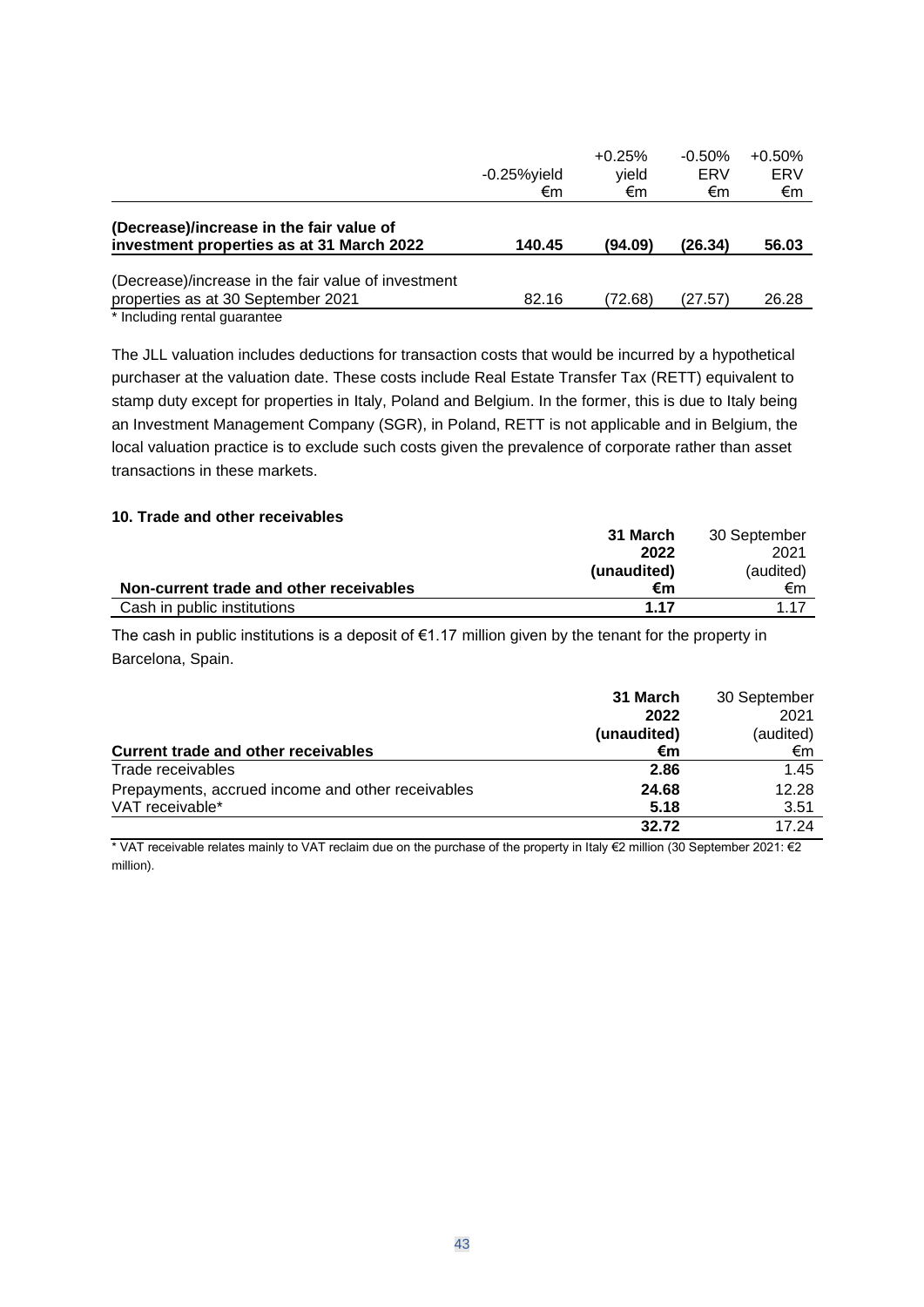### **11. Loans and borrowings**

On 1 December 2021 the Group had secured €200 million US private placement debt which is split into 3 tranches below:

€100 million with 7 year maturity and a coupon of 1.216%, €50 million with a 10 year maturity and a coupon of 1.449%, and €50 million with 12 year maturity and a coupon of 1.590%. The debt was drawn down on 15 January 2022.

On 22 December 2021 €58.82 million of the Revolving Credit Facility (RCF) transferred from HSBC UK Bank to Banco Santander. On 4 January 2022 the termination date of this part of the facility was extended from October 2023 to October 2025.

As at 31 March 2022, 74% (2020: nil) of the Group's debt facility commitments are fixed term with 26% floating term (2020: 100%). The LTV across all drawn debt was 28% against a target of 45% (with a limit of 65% in the RCF). The Group has been in compliance with all of the financial covenants of the Group's bank facilities as applicable throughout the period covered by these financial statements.

The Group had available headroom of €250 million under its bank borrowings (30 September 2021: €250 million).

Any associated fees in arranging the loan and borrowings that are unamortised as at the period end are offset against amounts drawn on the facilities as shown in the table below:

|                                       | 31 March    | 30 September |
|---------------------------------------|-------------|--------------|
|                                       | 2022        | 2021         |
|                                       | (unaudited) | (audited)    |
|                                       | €m          | €m           |
| 0.95% Green Bonds 2026                | 500.00      | 500.00       |
| 1.216% USPP 2029                      | 100.00      |              |
| 1.449% USPP 2032                      | 50.00       |              |
| 1.590% USPP 2034                      | 50.00       |              |
| Less: unamortised costs on loan notes | (9.06)      | (7.83)       |
| Non-current liabilities: Ioan notes   | 690.94      | 492.17       |

| <b>Maturity of loans and borrowings</b> | 31 March 2022 (unaudited) |         |                                |
|-----------------------------------------|---------------------------|---------|--------------------------------|
|                                         | Drawn                     | Undrawn | <b>Total debt</b><br>available |
|                                         | €m                        | €m      | €m                             |
| Repayable between one and two years     |                           |         |                                |
| Repayable between two and three years   | -                         |         |                                |
| Repayable between three and four years  |                           | 250.00  |                                |
| Repayable between four and five years   | 500.00                    |         | 750.00                         |
| Repayable in over five years            | 200.00                    |         | 200.00                         |
|                                         | 700.00                    | 250.00  | 950.00                         |

**Maturity of loans and borrowings 30 September 2021 (audited)**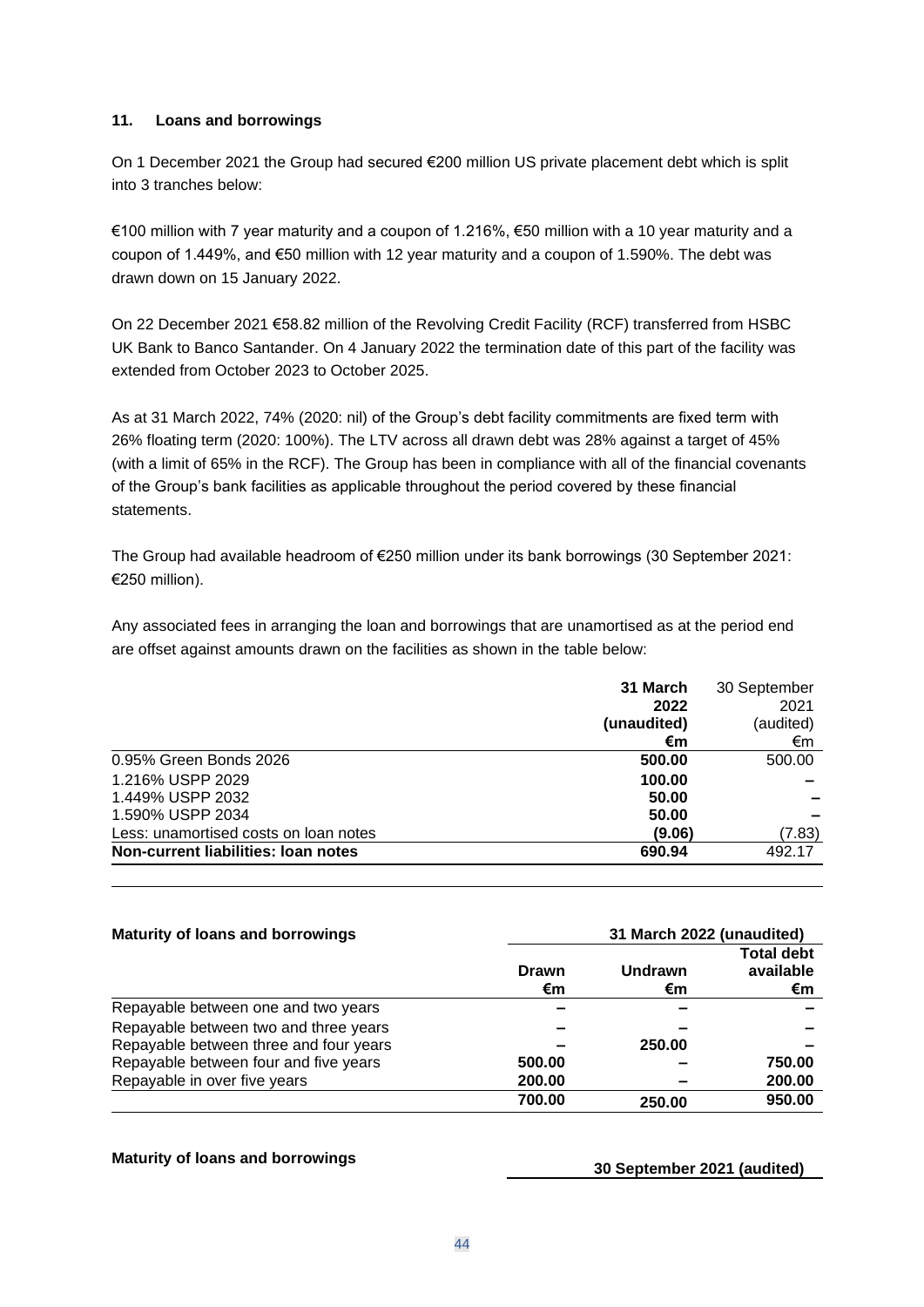|                                        | <b>Drawn</b><br>€m | Undrawn<br>€m | <b>Total debt</b><br>available<br>€m |  |
|----------------------------------------|--------------------|---------------|--------------------------------------|--|
| Repayable between one and two years    |                    |               |                                      |  |
| Repayable between two and three years  |                    | 58.82         | 58.82                                |  |
| Repayable between three and four years |                    |               |                                      |  |
| Repayable between four and five years  | 500.00             | 191.18        | 691.18                               |  |
| Repayable in over five years           |                    |               |                                      |  |
|                                        | 500.00             | 250.00        | 750.00                               |  |

Set out below is a comparison by class of the carrying amounts and the fair value of the Group's financial instruments that are carried in the financial statements:

|                         | <b>Book Value</b> | <b>Fair Value</b> | Book Value   | Fair Value   |
|-------------------------|-------------------|-------------------|--------------|--------------|
|                         | 31 March          | 31 March          | 30 September | 30 September |
|                         | 2022              | 2022              | 2021         | 2021         |
|                         | €m                | €m                | €m           | €m           |
| 0.950% Green Bonds 2026 | 500.00            | 471.70            | 500.00       | 506.60       |
| 1.216% USPP 2029        | 100.00            | 98.08             |              |              |
| 1.449% USPP 2032        | 50.00             | 48.75             |              |              |
| 1.590% USPP 2034        | 50.00             | 48.59             |              |              |
| Loan notes              | 700.00            | 667.12            | 500.00       | 506.60       |

## **12. Other liabilities**

The Group's properties in Germany are held in subsidiaries in which the Group holds 94.9% or 89.9% of the shares. As part of the purchase agreements, the Group issued put options to the minority shareholders. The options are exercisable ten years after acquisition and would require the Group to acquire all shares held by the minority shareholder at the then market value. Prior to the option date the Group has guaranteed a fixed dividend to the minority shareholder. If this is not met by the subsidiary, then the Company is required to settle this obligation.

# **13. Derivative financial instruments**

To mitigate the interest rate risk that arises as a result of entering into variable rate loans, a number of interest rate caps have been taken out in respect of the Group's variable rate debt to cap the rate to which three month Euribor can rise. Each cap runs coterminous to the initial term of the respective loans.

As at the period end the Group had notional value of interest rate caps of €300 million to act as a hedge against the €250 million revolving credit facility.

The weighted average capped rate, excluding any margin payable, for the Group as at the period end was 0.67%. There was no premium payable towards securing the interest rate caps in both periods.

|                                                               | 31 March    | 30 September |
|---------------------------------------------------------------|-------------|--------------|
|                                                               | 2022        | 2021         |
|                                                               | (unaudited) | (audited)    |
|                                                               | €m          | €m           |
| Interest rate derivatives valuation brought forward           | 0.05        | 0.09         |
| Fair value movement                                           | 1.12        | (0.04)       |
| Non-current assets: interest rate derivatives carried forward | 1.17        | 0.05         |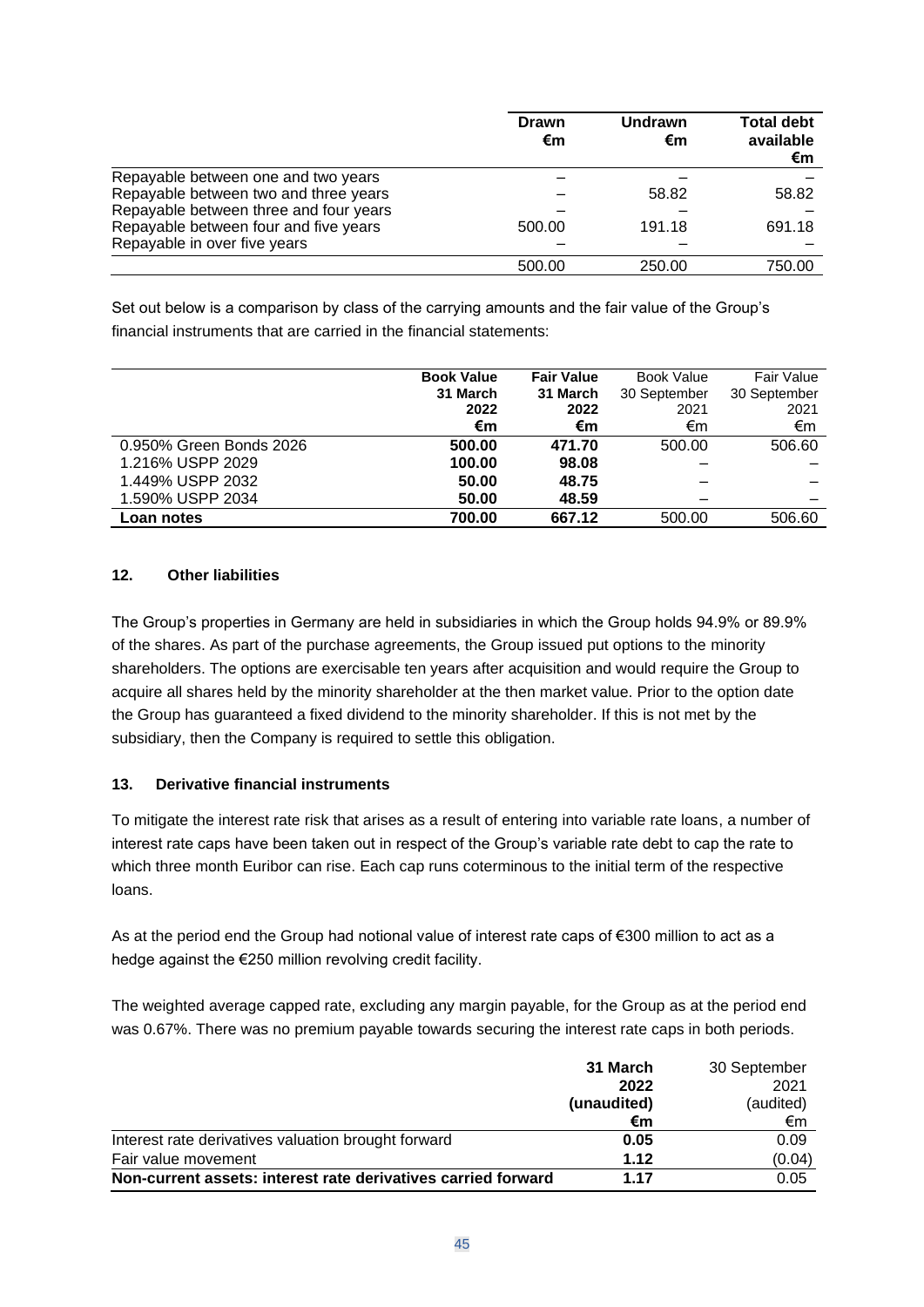The interest rate derivatives are marked to market by the relevant counterparty banks on a quarterly basis in accordance with IFRS 9. Any movement in the mark-to-market values of the derivatives are taken to the Group profit or loss.

As at the period end date the total proportion of debt hedged via interest rate derivatives equated to 0% (30 September 2021: 0%).

#### **Fair value hierarchy**

The fair value of the Group's interest rate derivatives is recorded in the Group Statement of Financial Position and is determined by forming an expectation that interest rates will exceed strike rates and discounting these future cash flows at the prevailing market rates as at the period end. This valuation technique falls within Level 2 of the fair value hierarchy, as defined by IFRS 13. The valuation was provided by the counterparty to the derivatives. There have been no transfers between Level 1 and Level 2 during any of the periods, nor have there been any transfers between Level 2 and Level 3 during any of the periods.

## **14. Financial risk management**

#### **Financial instruments**

The Group's principal financial assets and liabilities are those that arise directly from its operations: trade and other receivables, trade and other payables and cash held at bank. The Group's other principal financial assets and liabilities are bank borrowings and interest rate derivatives, the main purpose of which is to finance the acquisition and development of the Group's investment property portfolio and hedge against the risk of interest rates rising. The book value of the Group's financial instruments that are carried in the financial statements approximates their fair value at the end of the period.

#### **Risk management**

The Group is exposed to market risk (including interest rate risk) and credit risk. The Board of Directors oversees the management of these risks. The Board of Directors reviews and agrees policies for managing each of these risks that are summarised below.

#### **Market risk**

Market risk is the risk that the fair values of financial instruments will fluctuate because of changes in market prices. The financial instruments held by the Group that are affected by market risk are principally the Group's cash balances and bank borrowings along with interest rate derivatives entered into to mitigate interest rate risk.

The Group monitors its interest rate exposure on a regular basis. A sensitivity analysis performed to ascertain the impact on the Group Cash Flow Statement and net assets based on the nominal borrowings at the end of the period. Given that no RCF was drawn as at the 31 March 2022, a 50 basis point decrease/increase in interest rates would have no impact on the net assets.

The Group currently operates in eight countries. The current distribution of total assets is as follows: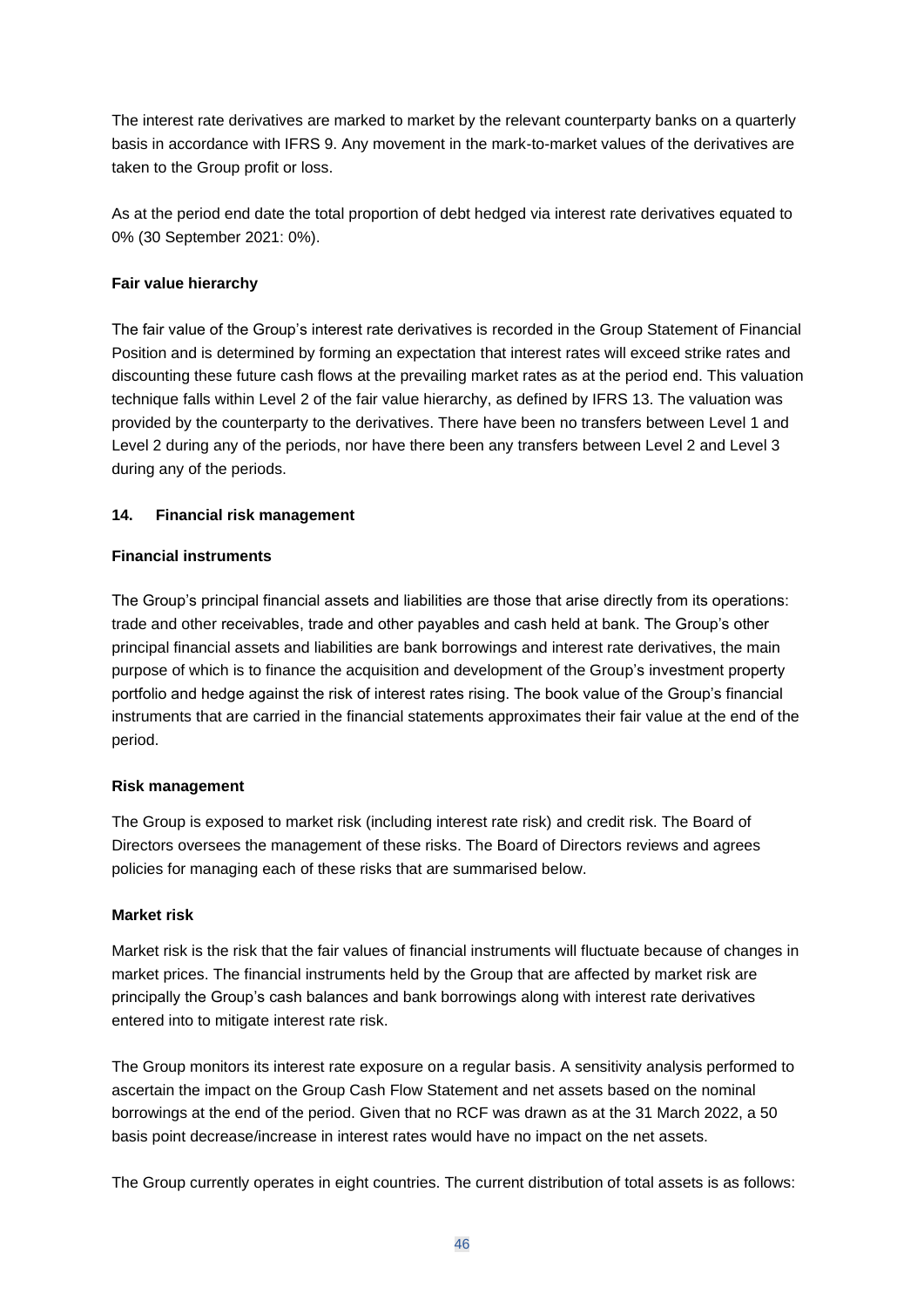|                      |                |         |              |        |               |        | The<br><b>Netherl</b> |        |              |
|----------------------|----------------|---------|--------------|--------|---------------|--------|-----------------------|--------|--------------|
| <b>Total assets</b>  | <b>Belgium</b> | Germany | <b>Spain</b> | Italy  | <b>Poland</b> | UK     | ands                  | Sweden | <b>Total</b> |
| 31 March<br>2022     |                |         |              |        |               |        |                       |        |              |
| (unaudited)          | 174.90         | 840.22  | 230.27       | 233.98 | 65.56         | 167.27 | 161.62                | 79.47  | 1.953.29     |
| 30 September<br>2021 |                |         |              |        |               |        |                       |        |              |
| (audited)            | 142.09         | 671.60  | 200.52       | 147.43 | 61.22         | 295.92 | 62.25                 | 48.78  | 1,629.81     |

# **Credit risk**

Credit risk is the risk that a counterparty will not meet its obligations under a financial instrument or customer contract, leading to a financial loss. The Group is exposed to credit risks from both its leasing activities and financing activities, including deposits with banks and financial institutions. Credit risk is mitigated by tenants being required to pay rentals in advance under their lease obligations. The credit quality of the tenant is assessed based on an extensive credit rating scorecard at the time of entering into a lease agreement or acquiring a let property. The Group holds collateral by way of bank deposits totalling €1.17 million (see note 10).

Outstanding trade receivables are regularly monitored. The maximum exposure to credit risk at the reporting date is the carrying value of each class of financial asset less the collateral held.

#### **15. Share capital**

The share capital relates to amounts subscribed for share capital at its nominal value:

| <b>Ordinary Shares</b>               | 31 March      | 31 March | 30 September | 30 September |
|--------------------------------------|---------------|----------|--------------|--------------|
|                                      | 2022          | 2022     | 2021         | 2021         |
|                                      | <b>Number</b> | €m       | Number       | €m           |
| Issued and fully paid at 1 cent each |               |          |              |              |
| Balance at beginning of period -     |               |          |              |              |
| €0.01 Ordinary Shares                | 806,693,378   | 8.07     | 422,727,273  | 4.23         |
| Shares issued in the period          | 110,606       | ۰        | 383,966,105  | 3.84         |
| <b>Balance at end of period</b>      | 806,803,984   | 8.07     | 806,693,378  | 8.07         |

The Group has one class of Ordinary Shares which carry no right to fixed income.

#### **16. Net asset value (NAV) per share**

Basic NAV per share is calculated by dividing net assets in the Group Statement of Financial Position attributable to ordinary equity holders of the Parent by the number of Ordinary Shares outstanding at the end of the period. As there are no dilutive instruments outstanding basic NAV per share is shown below:

|                                                      | 31 March<br>2022<br>(unaudited) | 30 September<br>2021<br>(audited) |
|------------------------------------------------------|---------------------------------|-----------------------------------|
|                                                      | €m                              | €m                                |
| Net assets per Group Statement of Financial Position | 1.141.17                        | 1,053.50                          |
| <b>Ordinary Shares:</b>                              |                                 |                                   |
| Issued share capital (number)                        | 806,803,984                     | 806.693.378                       |
| NAV per share (expressed in Euro per share)          |                                 |                                   |
| <b>Basic NAV per share</b>                           | 1.41                            | 1.31                              |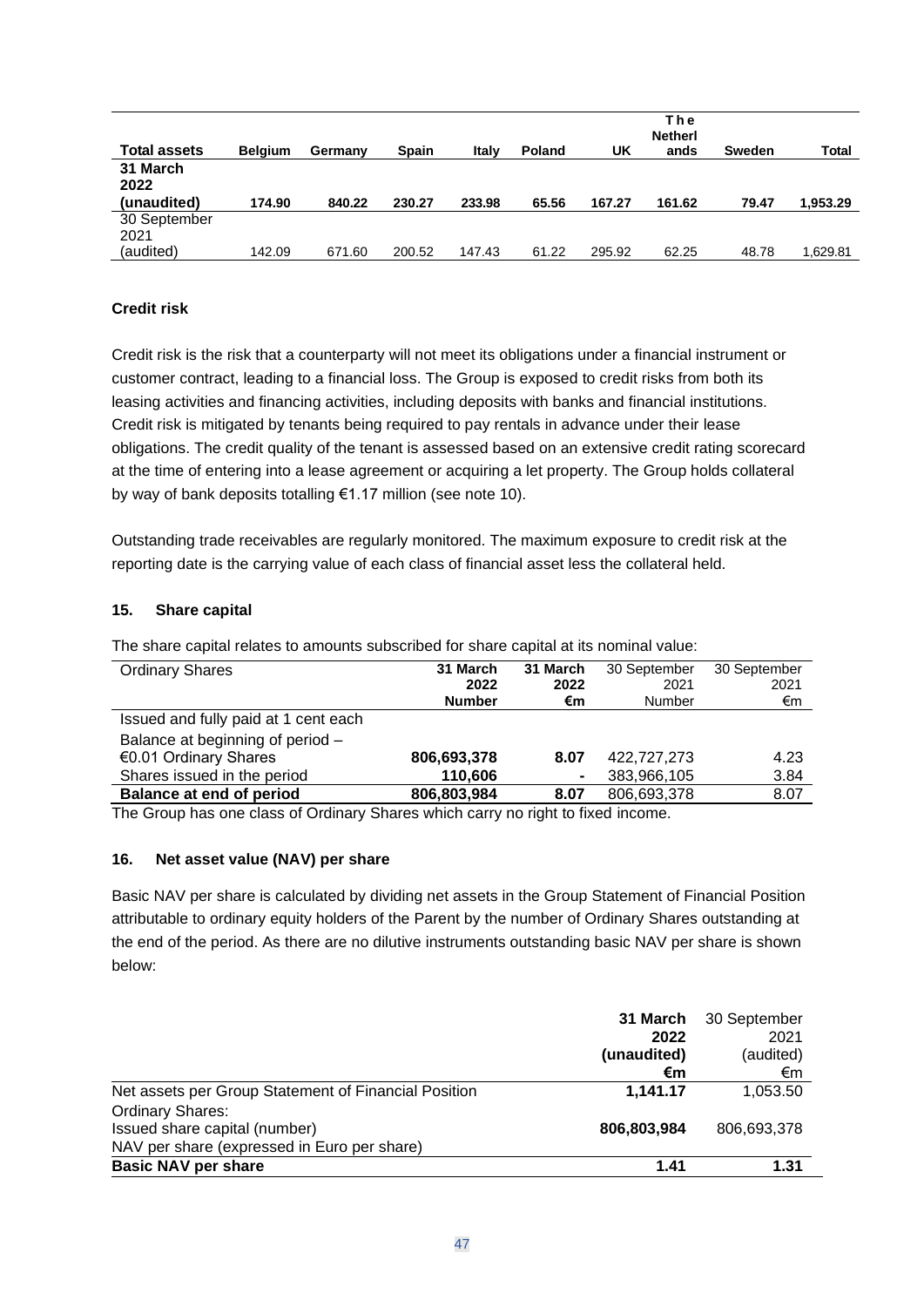The Group considers EPRA NTA to be the most relevant EPRA NAV measure for the Group, replacing our previously reported EPRA NAV and EPRA NAV per share metrics. We are now reporting EPRA NTA as our primary NAV measure alongside Basic NAV.

|                                              | 31 March 2022                   |                                 |                                 | 30 September 2021               |                                 |                                 |  |
|----------------------------------------------|---------------------------------|---------------------------------|---------------------------------|---------------------------------|---------------------------------|---------------------------------|--|
|                                              | <b>EPRA</b><br><b>NRV</b><br>€m | <b>EPRA</b><br><b>NTA</b><br>€m | <b>EPRA</b><br><b>NDV</b><br>€m | <b>EPRA</b><br><b>NRV</b><br>€m | <b>EPRA</b><br><b>NTA</b><br>€m | <b>EPRA</b><br><b>NDV</b><br>€m |  |
| NAV attributable to<br><b>shareholders</b>   | 1,141.17                        | 1,141.17                        | 1,141.17                        | 1,053.50                        | 1,053.50                        | 1,053.50                        |  |
| Mark-to-market adjustments<br>of derivatives | (1.17)                          | (1.17)                          |                                 | (0.05)                          | (0.05)                          |                                 |  |
| Deferred tax adjustment                      | 61.55                           | 61.55                           |                                 | 33.06                           | 33.06                           |                                 |  |
| Transaction costs <sup>1</sup>               | 77.30                           |                                 |                                 | 60.84                           |                                 |                                 |  |
| <b>NAV</b>                                   | 1,278.85                        | 1,201.55                        | 1,141.17                        | 1,147.35                        | 1,086.51                        | 1,053.50                        |  |
| NAV per share in Euro                        | 1.59                            | 1.49                            | 1.41                            | 1.42                            | 1.35                            | 1.31                            |  |

<sup>1</sup> EPRA NTA and EPRA NDV reflect IFRS values which are net of RETT (real estate transfer tax). RETT are added back when calculating EPRA NRV.

## **17. Transactions with related parties**

For the period ended 31 March 2022, all Directors and some of the Members of the Manager are considered key management personnel. The terms and conditions of the Investment Management Agreement are described in the Management Engagement Committee Report. The fee payable to the Manager for the period to 31 March 2022 was €3.95 million (31 March 2021: €2.34 million).

The total amount outstanding at the period end relating to the Investment Management Agreement was €1.95 million (30 September 2021: €1.51 million).

The total amounts paid to Directors for their services for the period to 31 March 2022 was €0.1 million (31 March 2021: €0.1 million).

The Members of the Manager that are considered as key management personnel are Nick Preston James Dunlop, Henry Franklin and Phil Redding. They are also Members of SG Commercial. The other Members of the Manager, namely, Colin Godfrey, Petrina Austin, Bjorn Hobart, Frankie Whitehead, James Watson, Alasdair Evans and Aberdeen Asset Management plc are also Members of SG Commercial LLP. No fees were payable to SG Commercial in the period ended 31 March 2022 (31 March 2021: €nil) in respect of agency services. The agency fees payable to SG Commercial LLP represents 0% (31 March 2021: 0%) of the agency fees payable by the Group during the period. There were no fees outstanding as at 31 March 2022 and 30 September 2021.

During the period the Directors received the following dividends: Robert Orr: €1,350 (31 March 2021: €470), Keith Mansfield: €7,250 (31 March 2021: €6,815), Taco De Groot: €1,050 (31 March 2021: €588) and Eva-Lotta Sjostedt: €173 (31 March 2021: €135).

During the period the Members of the Manager received the following dividends: Colin Godfrey: €7,206 (31 March 2021: €3,951), James Dunlop: €7,206 (31 March 2021: €3,951), Henry Franklin: